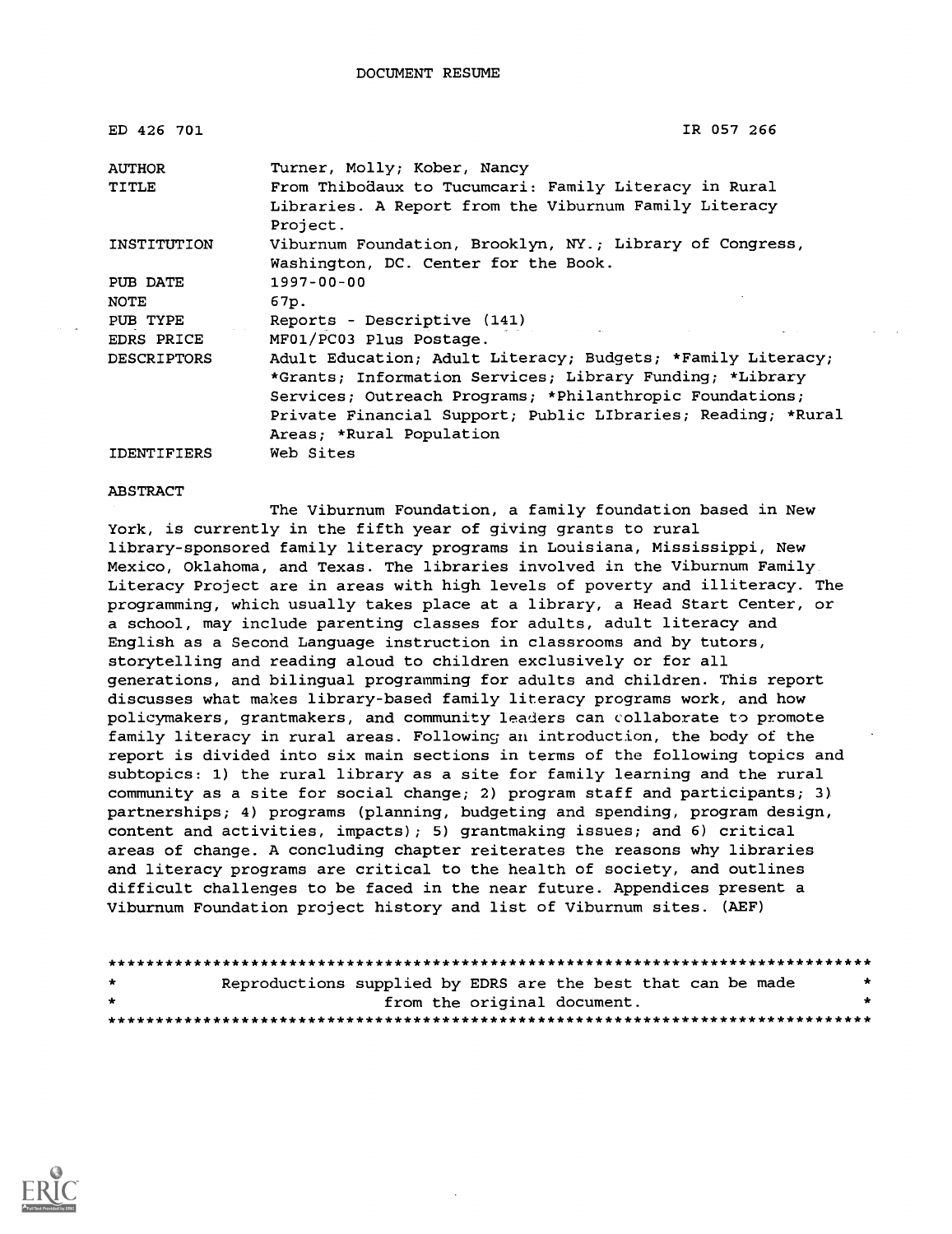# **E**<br>E TUIDO **THIBODAUX** TO TUCUMCARI: **FAMILY LITERACY** MATERIAL I IN RURAL LIBRARIES



"PERMISSION TO REPRODUCE THIS MATERIAL HAS BEEN GRANTED BY

IR

Turner

TO THE EDUCATIONAL RESOURCES INFORMATION CENTER (ERIC)."

U.S. DEPARTMENT OF EDUCATION Office ol Educational Research and Improvement EDUCATIONAL RESOURCES INFORMATION

- CENTER (ERIC)<br>O This document has been reproduced as<br>received from the person or organization originating it.
- 0 Minor changes have been made to improve reproduction quality.

Points of view or opinions stated in this document do not necessarily represent official OERI position or policy.

A REPORT FROM THE VIBURNUM FAMILY LITERACY PROJECT





# $\frac{9}{6}$  BY MOLLY TURNER AND NANCY KOBER

2

BEST COPY AVAILABLE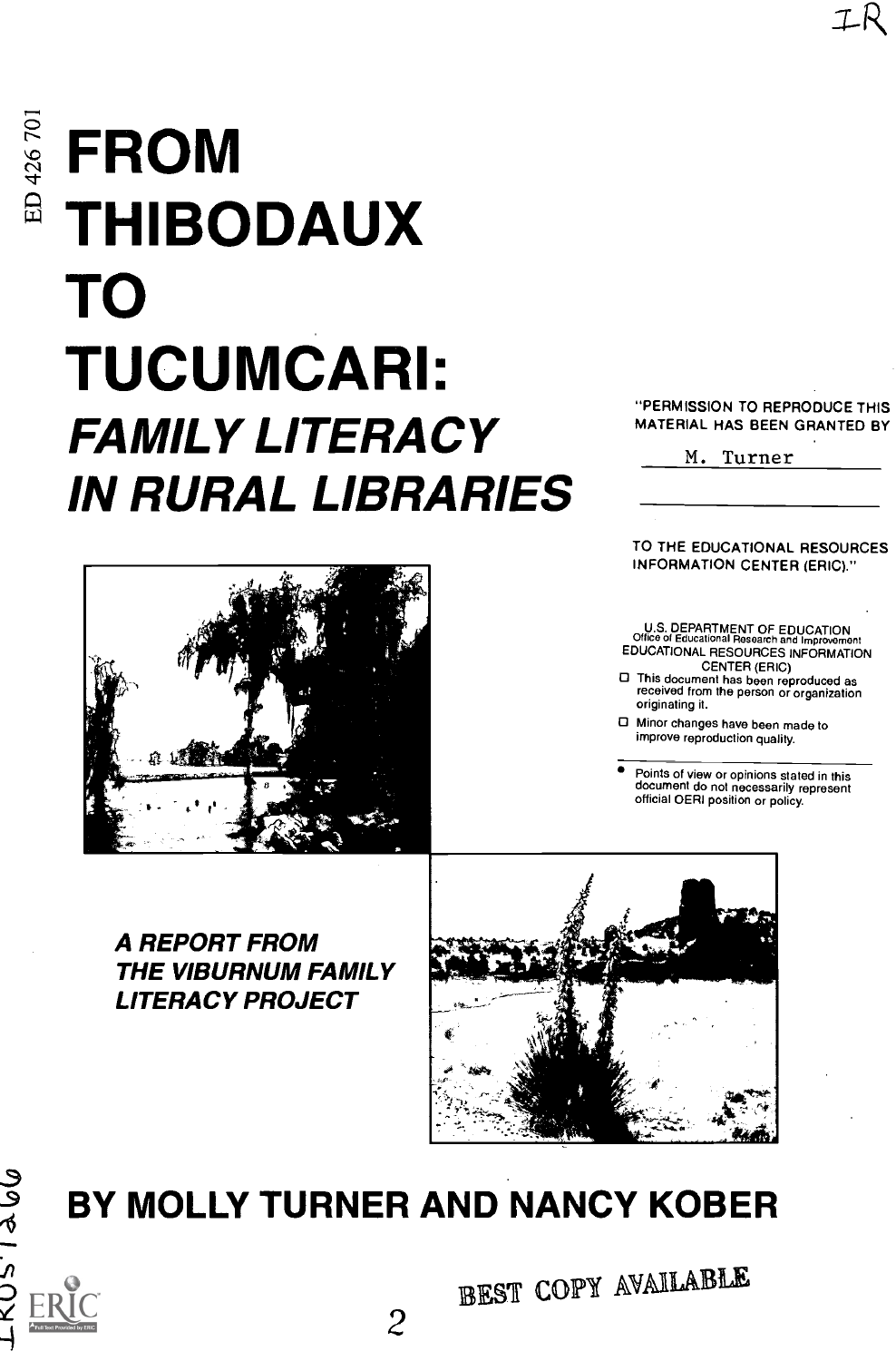#### REPORT SUMMARY

The Viburnum Foundation, a family foundation based in New York, is currently in the fifth year of giving grants to rural library-sponsored family literacy programs in Louisiana, Mississippi, New Mexico, Oklahoma, and Texas. As of September, 1997, the Foundation has made fifty-nine grants of \$3,000 each.

The libraries involved in the Viburnum Family Literacy Project are in areas with high levels of poverty and illiteracy. The programming, which usually takes place at the library, a Head Start Center, or a school, may include parenting classes for adults, adult literacy and ESL instruction in classrooms and by tutors, storytelling and reading aloud for children exclusively or for all generations, and bilingual programming for adults and children.

This report discusses what makes library-based family literacy programs work, and how policy makers, grantmakers, and community leaders can collaborate to promote family literacy in rural areas. These are our principal findings:

- Libraries are a natural location for family literacy programs, since library buildings, resources, and atmosphere are all well-suited to family activities and to reading and books. In a rural community, the library is often the only public institution available for intergenerational learning.
- $\bullet$ Library-based literacy programs in rural areas provide benefits for both libraries and citizens, and have many positive impacts on both adults and children in the community.
- Small amounts, such as Viburnum's \$3,000 grants, can be very effective and useful to rural libraries, which are accustomed to operating on a shoestring and often don't have the resources required to qualify for larger grants.
- Through partnerships with Head Starts, community colleges, volunteer organizations, and other agencies, rural libraries can overcome many staffing and funding limitations, and provide more literacy services than they could alone.
- Libraries in rural areas face special challenges in publicizing their literacy programs, recruiting participants, and keeping participants involved. Librarians need more training and resources from the state, the federal government, and the private sector.
- The most successful literacy programs show creativity and flexibility in program design, willingness to learn from mistakes, and sensitivity to all the needs of the community.
- The Viburnum Family Literacy Project makes a difference on the local grassroots level while also advancing the cause of literacy and libraries on the state and federal policy level.



3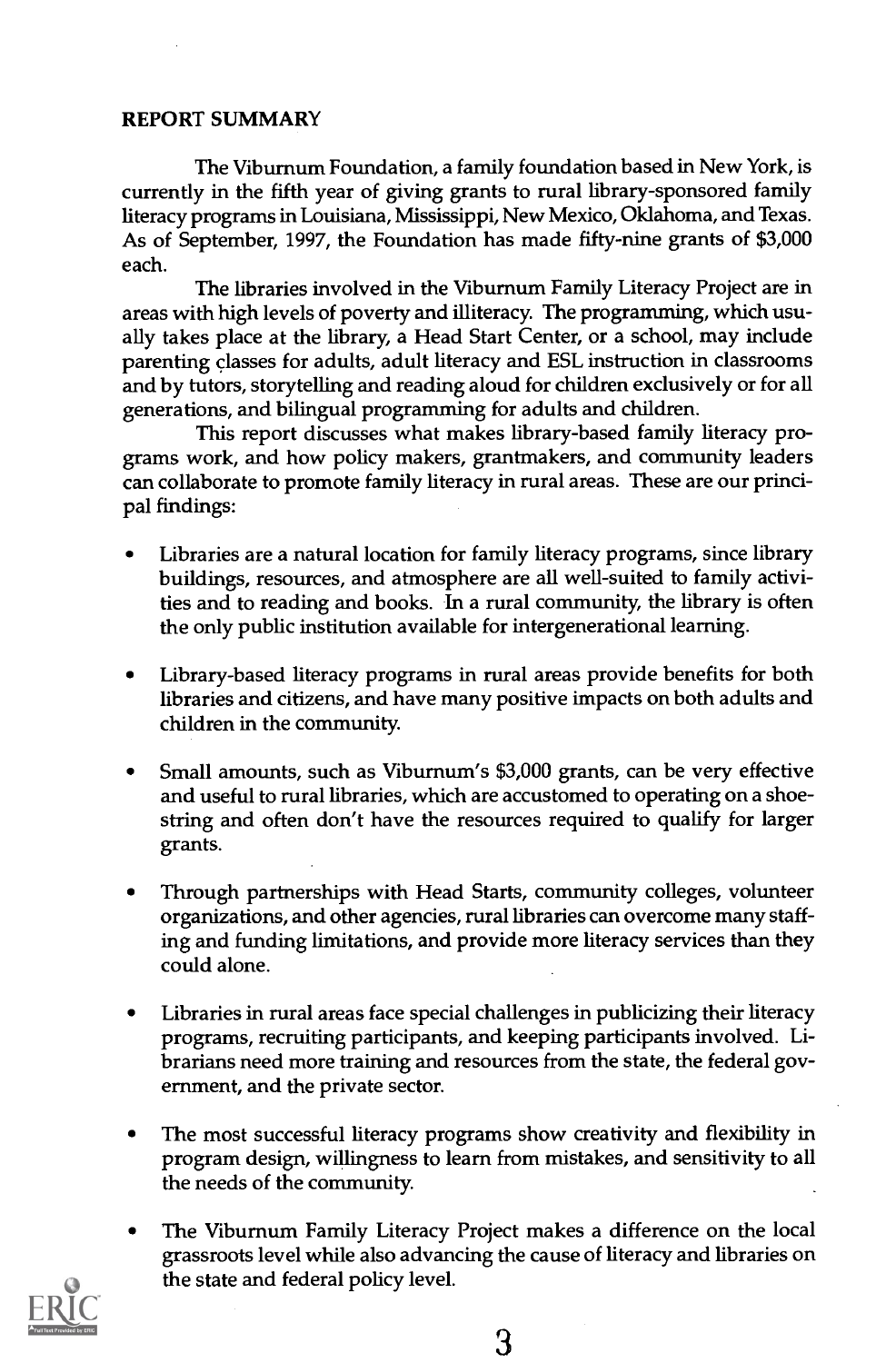# FROM THIBODAUX TO TUCUMCARI:

# FAMILY LITERACY IN RURAL LIBRARIES

# BY MOLLY TURNER AND NANCY KOBER

# A REPORT OF THE VIBURNUM FAMILY LITERACY PROJECT

For more information about the Viburnum Family Literacy Project, please contact: Center for the Book, Library of Congress 101 Independence Ave. SE Washington, DC 20540-4920 202-707-5221

For more information about the Viburnum Foundation, write to: Molly Turner, Executive Director Viburnum Foundation 507 2nd St. #4R Brooklyn NY 11215

The research and writing of this report were paid for by the Viburnum Foundation.



4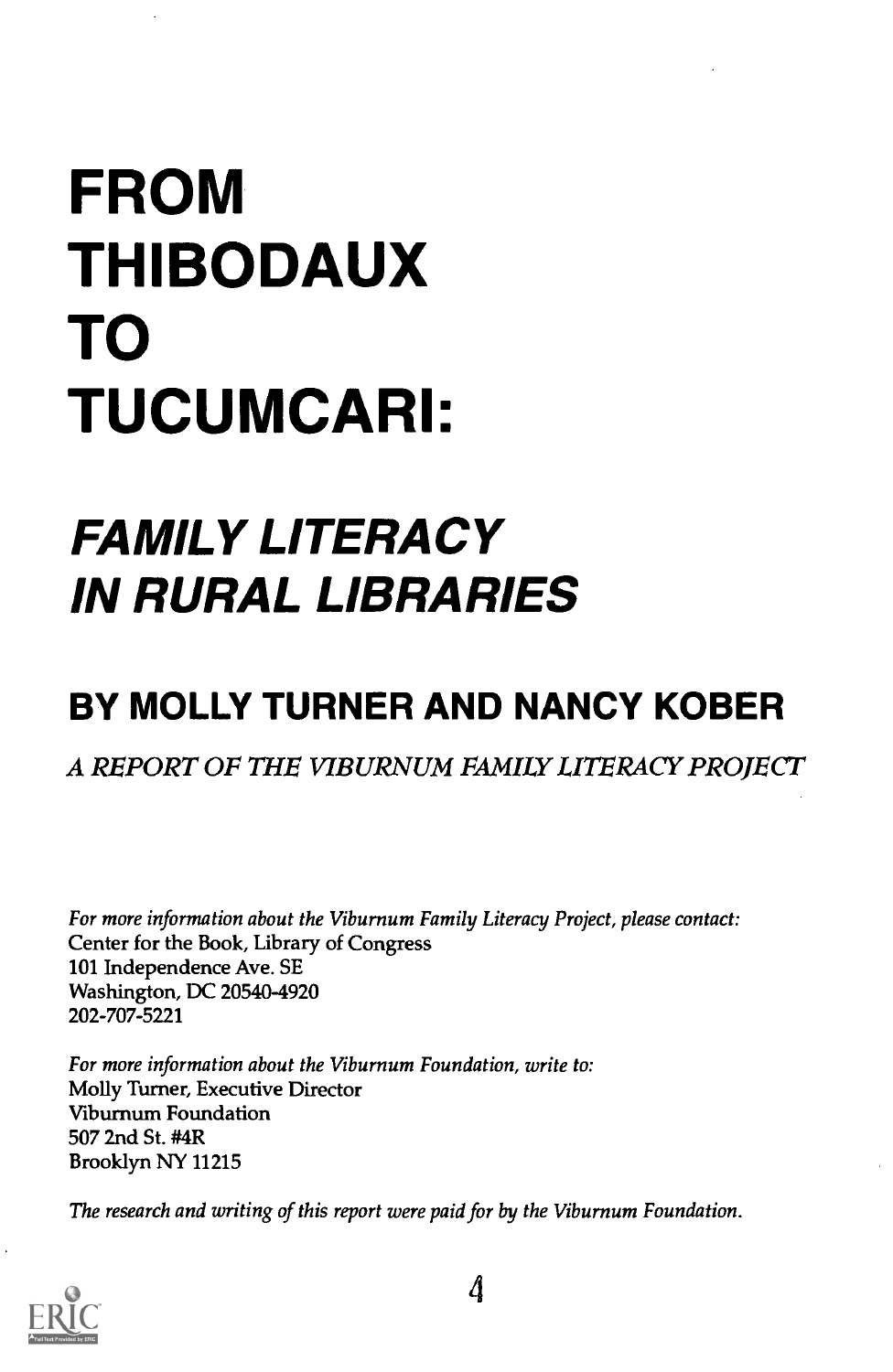#### Preface

The Center for the Book in the Library of Congress was established in 1977 to stimulate public interest in books, reading, and libraries. Currently the center's national reading promotion network includes 34 affiliated state centers and more than 50 national civic and educational organizations.

Family literacy has been a strong Center for the Book interest since 1991, when hundreds of projects across the nation were encouraged during the center's "Year of the Lifetime Reader" national reading promotion campaign. The results are available in the center's publication Developing Lifetime Readers (1993).

More recently, through its Library-Head Start Museum partnership project, funded by Head Start from 1992-96, the center encouraged family literacy partnerships in local communities throughout the United States. The sponsorship of Gail Spangenberg's study, Even Anchors Need Lifelines: Public Libraries in Adult Literacy (1996), available from the center, provided new perspectives on public library literacy programs.

The Center for the Book is pleased to be a new partner in the Viburnum Foundation's Family Literacy Project. As outlined in this report, the Viburnum Family Literacy Project focuses on small grants to rural libraries as part of a long-term strategy for family literacy. It creates and presents new opportunities for overcoming illiteracy at the community level. We look forward to the important work ahead.

> -John Y. Cole, Director The Center for the Book, Library of Congress

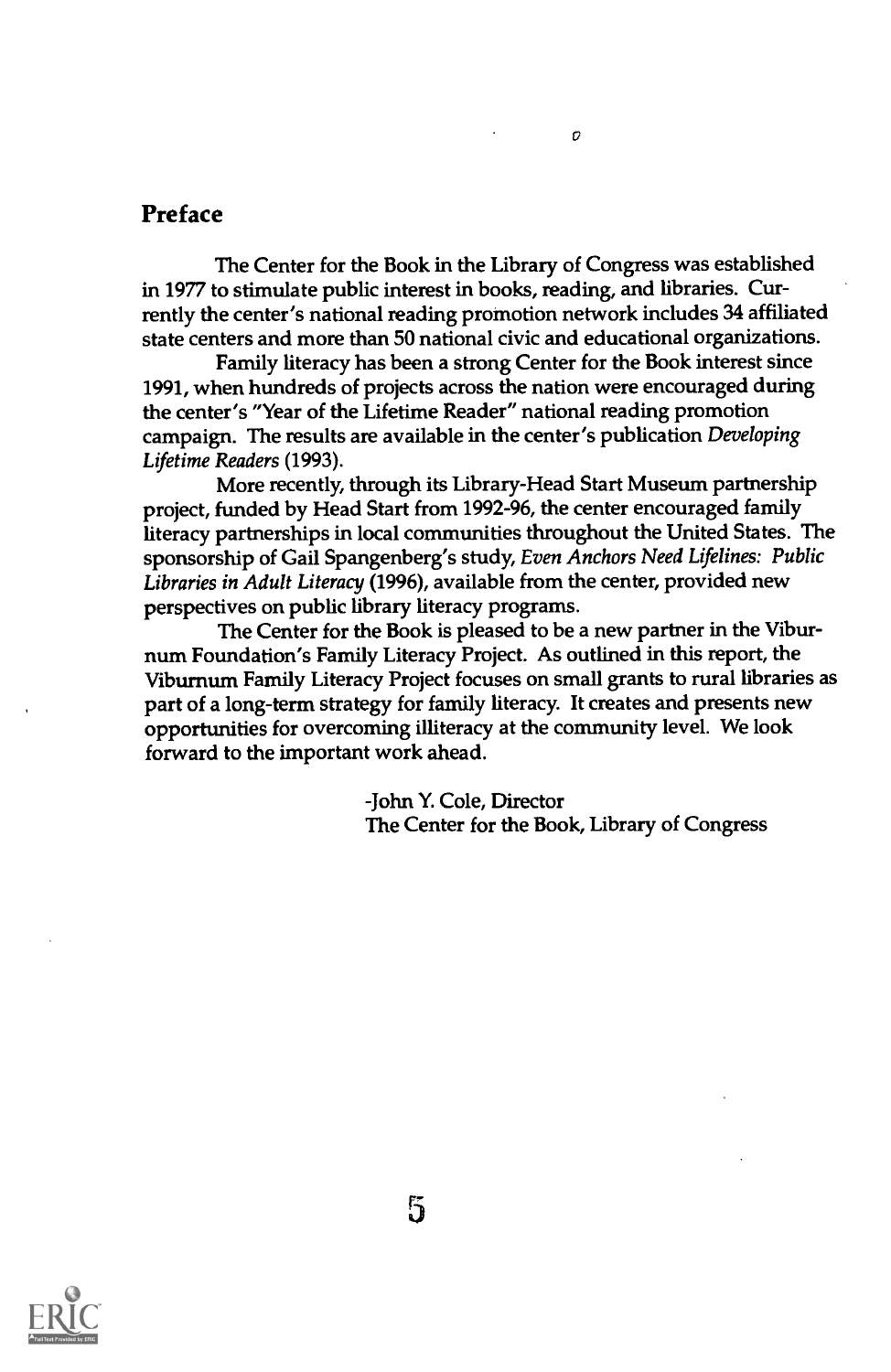# TABLE OF CONTENTS

| Report Summary: Inside front cover                        |   |
|-----------------------------------------------------------|---|
| Preface by John Cole, Director,                           |   |
| The Center for the Book, Library of Congress              |   |
| <i>Foreword: About the Viburnum Foundation</i>            | 1 |
| <b>INTRODUCTION</b>                                       |   |
| 1. The Grant Project                                      | 3 |
| 2. The Project Evaluation                                 | 3 |
| 3. The Library Programs                                   | 4 |
| <b>Key Features of Effective Family Literacy Programs</b> | 7 |

# PLACES

|  |  |  |  | 1. A Site for Family Learning: The Rural Library – |  |
|--|--|--|--|----------------------------------------------------|--|
|--|--|--|--|----------------------------------------------------|--|

2. A Site for Social Change: The Rural Community 12

## PEOPLE

| 1. Program Staff |    |
|------------------|----|
| 2. Participants  | 19 |

## PARTNERS

| 1. Creating and Sustaining Partnerships | 25  |
|-----------------------------------------|-----|
| 2. Importance of Literacy Councils      | -25 |
| 3. Head Start: A Natural Partner        | 26  |

# PROGRAMS

| 1. Planning                                        | 28  |
|----------------------------------------------------|-----|
| 2. Budgeting and Spending                          | 29  |
| 3. Program Design                                  | 30  |
| 4. Content and Activities                          | -31 |
| <b>Bright Ideas for Family Literacy Activities</b> | 32  |
| 5. Impacts                                         | 34  |

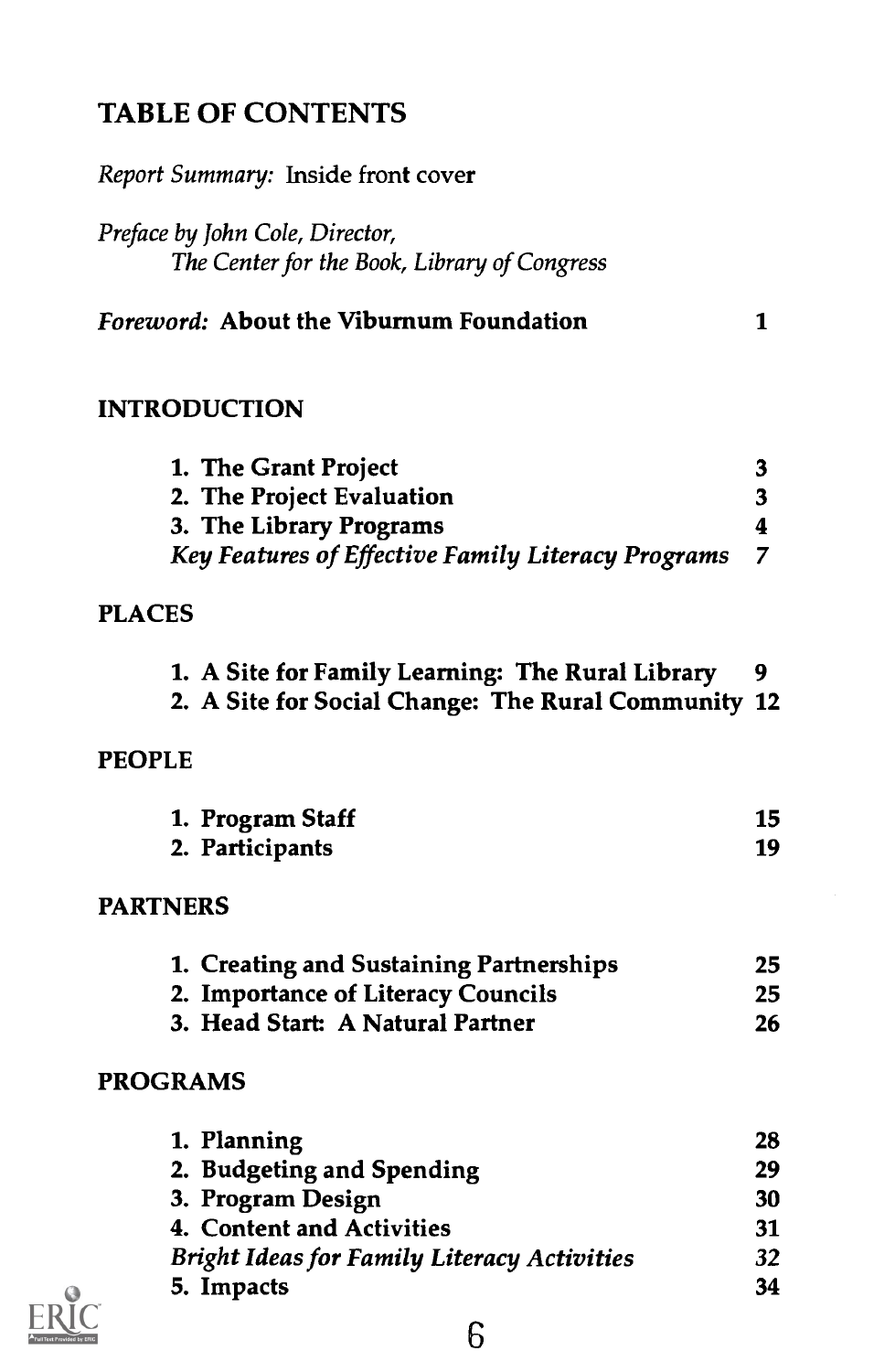# GRANTMAKING ISSUES'

| 37 |
|----|
| 38 |
| 38 |
| 39 |
| 39 |
| 40 |
|    |

# CRITICAL AREAS OF CHANGE

| 1. Technology                 | 41 |
|-------------------------------|----|
| 2. Funding                    | 43 |
| 3. State and Federal Policies |    |
| for Libraries and Literacy    | 45 |
| 4. Welfare Reform             | 48 |

# **CONCLUSION**

| 1. Why Libraries?                                     | 50 |
|-------------------------------------------------------|----|
| 2. Why Family Literacy?                               | 51 |
| 3. Toward a Long-term Strategy for Family Literacy 52 |    |
| 4. The Next Chapter                                   | 54 |

# APPENDICES

| A. Project History               | 55 |
|----------------------------------|----|
| <b>B.</b> List of Viburnum Sites | 57 |
| <b>ACKNOWLEDGMENTS</b>           | 59 |
| CONTRIBUTORS                     | 60 |

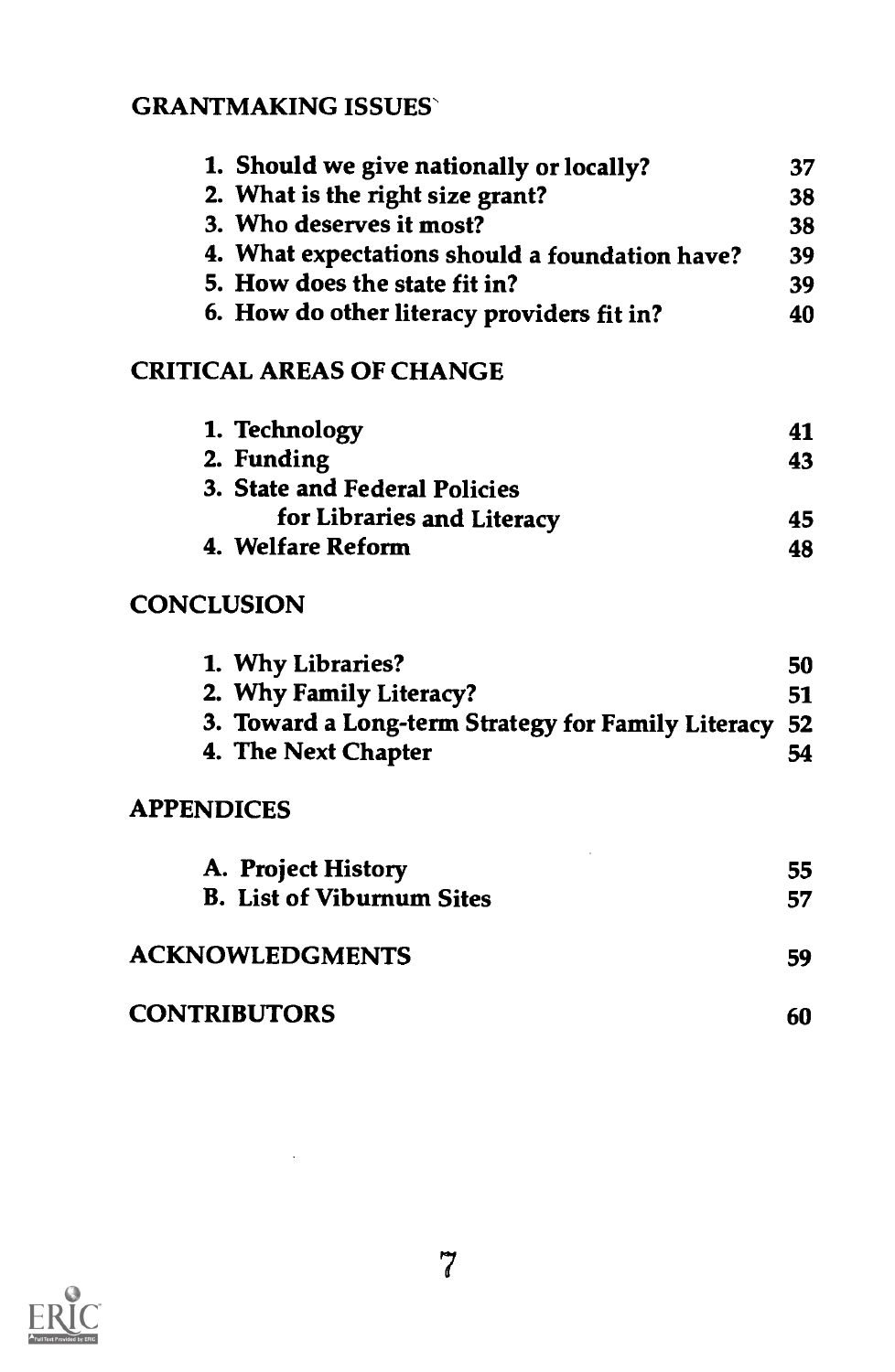## Foreword: About the Viburnum Foundation

The Viburnum Foundation has been involved with funding public libraries since it was begun by the Turner family in 1989. The first task of the board was to find a focus for the foundation that was compatible with all of the geographic, philosophical, and political viewpoints of different family members. We quickly settled on libraries because we all treasure both books and public buildings, and because we had library connections who could guide us through the learning stages of grantmaking.

At first we weren't quite as excited about libraries as we are now. As do most Americans, we took them for granted, and thought of them as rather staid institutions that play a useful but marginal role in American society. But once we got to thinking about public libraries, and what they mean to American society, and how they can work as building blocks in a community, we became ardent library advocates. Where else is there universal, free public access, no strings attached? Where else can anyone off the street tap into the Internet to find a job, or a national discussion about health care issues? Where else can adults and children come together to experience the world of learning in a free, safe, democratic environment?

As our relationship with libraries evolved, we found ourselves thinking more and more about the mission of the library in American society, and about how that mission could be reinterpreted and reinvigorated. We discovered that non-local philanthropic support for libraries has been virtually nonexistent since the days of Andrew Carnegie,<sup>\*</sup> and we began to realize that even a small or mid-size foundation might play a pivotal role in broadening awareness of libraries and library programs, among the public, among other funders, and among policymakers. This report—an attempt to put our annual grantmaking decisions into a broader social context represents our first step toward exploring this role.

From the beginning, our interest in libraries was as a public space, and we selected grant programs that sought to strengthen and multiply the connections between libraries and the public. Viburnum has supported public awareness of libraries through our grants to the New York Library Association, which has developed and implemented training in advocacy and media relations for librarians, trustees, and friends of the library. NYLA's approach to advocacy has been used or adapted for use around the country.

A Viburnum grant to Libraries for the Future in 1995 and 1996 supported a series of forums for grantmakers and library leaders in New York, Chicago, and Seattle. Moderated by Harper's editor Lewis Lapham, these forums were an attempt to open up a dialogue between libraries and foundations, and pave the way for more support of libraries from the philanthropic community. In 1998, with Viburnum support, Libraries for the Future will be starting up the Community Library Advocacy Project to develop, support, and connect community-based advocacy coalitions in eight

See "Philanthropy and the Public Library: Retrospect and Prospect," a research brief by Linda Kravitz, Diantha Schull, and William Zeisel, published by Libraries for the Future, 1996.



a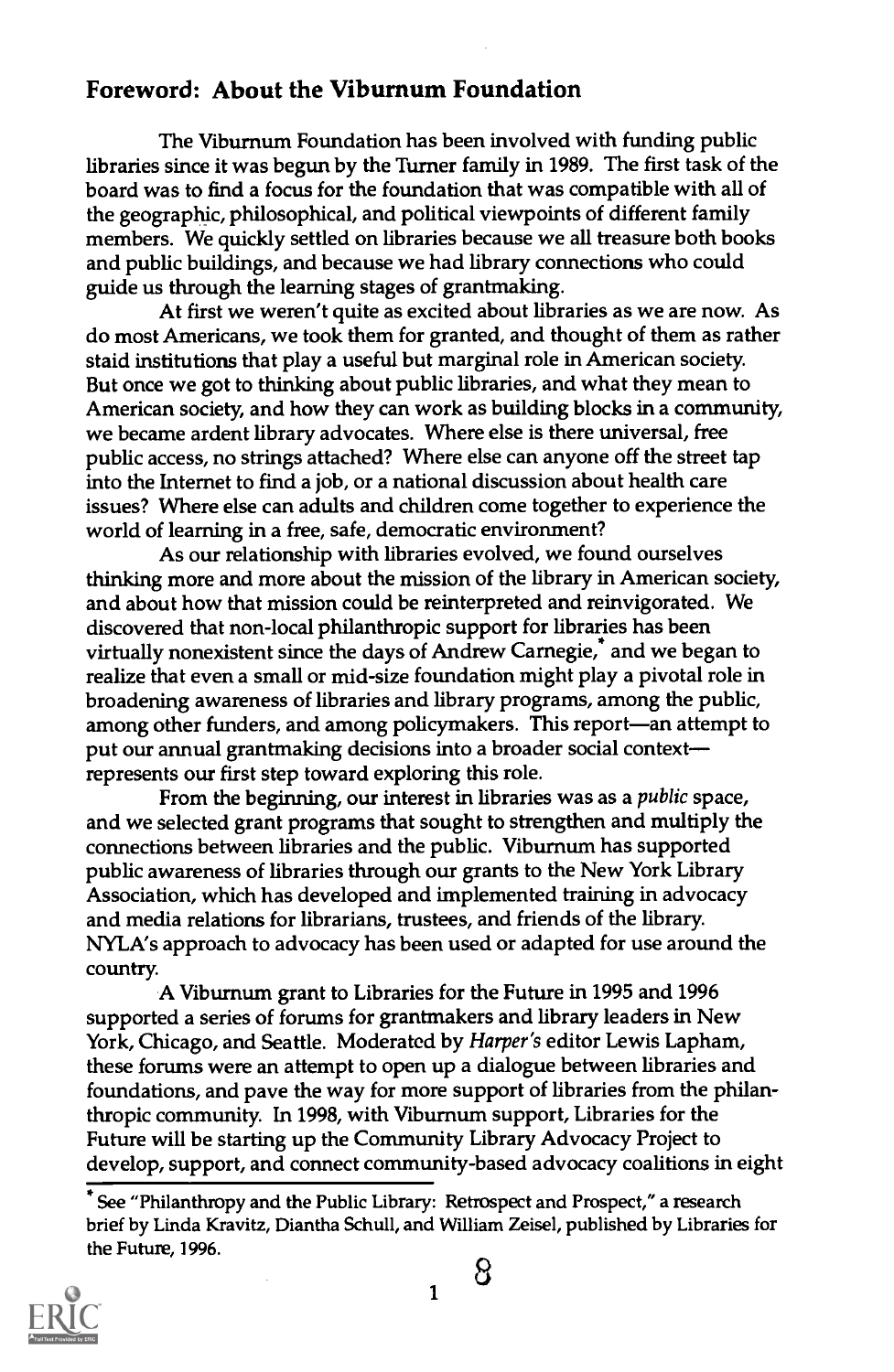states, as the first phase in a longer-term national initiative.

In an ideal society, the main pursuit of philanthropy would be the enhancement of everyday lives. Taxes would raise enough money to cover the essentials, including education and arts and social programs, and foundations would have nothing to do but support creative visions and reward the deserving. However, in our less than ideal society, we find the philanthropic community called upon to help provide the basic elements of survival in the modern world: food, shelter, health, employment, education, and citizenship. In responding to that call, grantmakers need to weigh their options carefully, considering the ramifications of support for organizations that may have been or will be eligible for public funding. Will foundation grants give these organizations an opportunity to demonstrate their worth and attract more community and public support, including government funding, or will they make them dependent upon the whims of private funders with private agendas?

At the Viburnum Foundation, we hope that our grants give our grantees room to grow, and opportunities to broaden their base of support. By providing support to libraries, we hope to strengthen and stabilize them so that they can provide essential services to their communities whether or not they get adequate funding from their communities or the federal government. And through providing support to libraries, we are getting the most out of our philanthropic dollar, by contributing to both the infrastructure and its enhancements at the same time.

The idea for the Viburnum Family Literacy Project evolved from our interest in expanding both the public's engagement with the library, and the library's engagement with the public, especially in rural areas with high poverty and low literacy levels. This report shows how libraries in such areas can and do build effective literacy programs that reach out to underserved population groups. Some of these programs represent very tiny steps toward improving community life, while others, we think, are breaking new ground in their approach to intercultural and intergenerational learning. We urge other funders and policymakers to take note of the virtually unlimited resources for lifelong learning that exist in the public library, and to provide community libraries and literacy councils with the funding and support needed to build from those resources.

Molly Turner, Executive Director

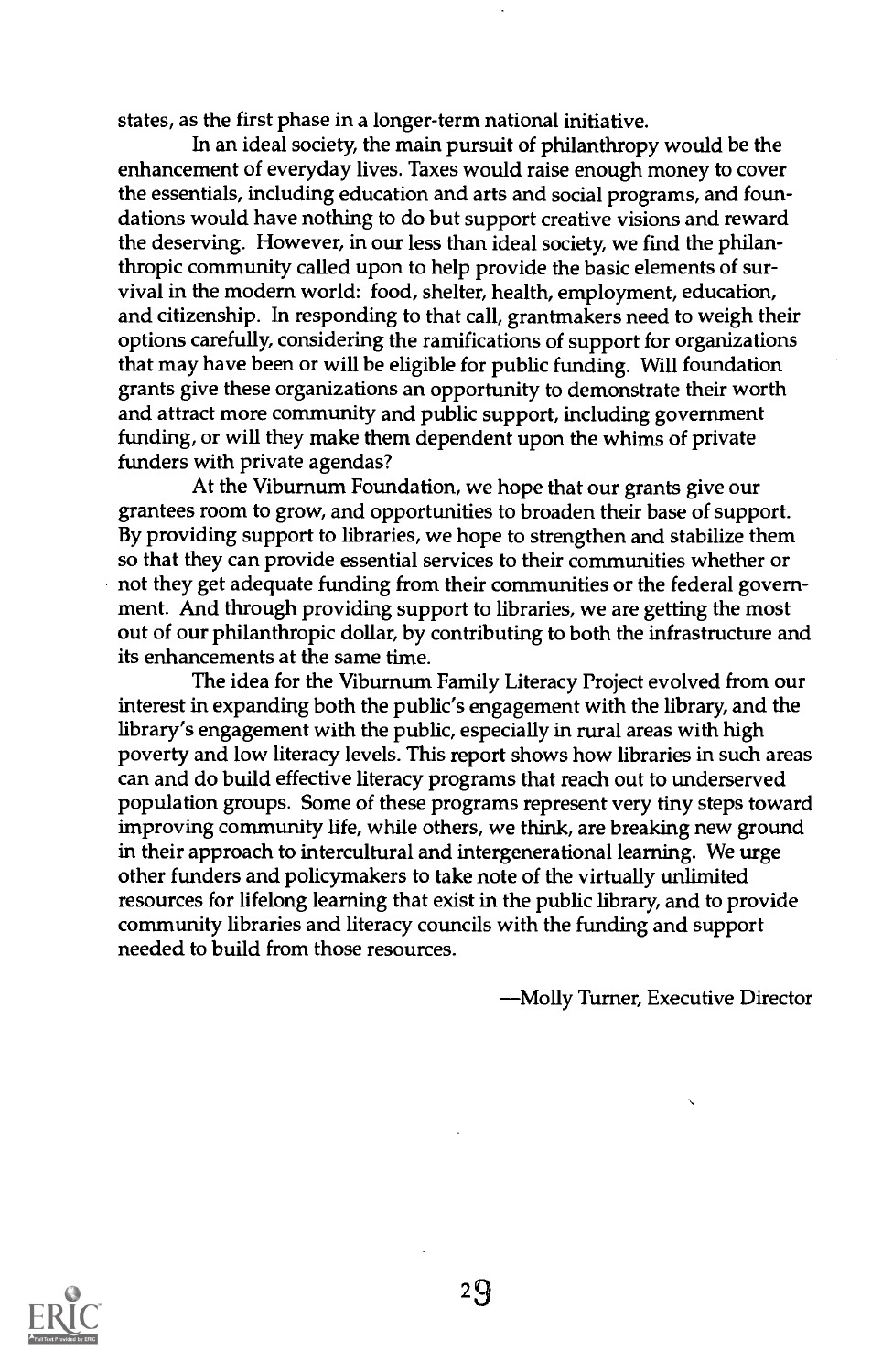# INTRODUCTION: THE VIBURNUM FAMILY LITERACY PROJECT

#### 1. The Grant Project

The Viburnum Foundation, a family foundation based in New York and Virginia, is currently in the fifth year of giving \$3,000 grants to librarysponsored family literacy programs in rural Louisiana, Mississippi, New Mexico, Oklahoma, and Texas. The Viburnum grants, henceforth referred to as the Viburnum Family Literacy Project, began in 1992 when the Foundation made a grant to the Office for Literacy and Outreach Services (OLOS) of the American Library Association (ALA) to administer the project. OLOS created the application, selected the applicants, and provided training to prospective grantees for the first four years of the program, and Viburnum made direct grants to the rural libraries selected by OLOS (forty-three grants over four years). Viburnum's partnership with ALA/OLOS ended in 1996. In 1997 Viburnum awarded a three-year \$525,000 grant to the Center for the Book in the Library of Congress to design and administer a new, expanded Viburnum Family Literacy Project. Of the yearly grant award of \$175,000, \$100,000 will go directly to rural libraries and literacy programs in 1998, 1999, and 2000.

## 2. The Project Evaluation

The following report is the result of research conducted by Tracy Kerr and Nancy Kober, independent consultants, and Molly Turner, Executive Director of the Viburnum Foundation, from January to July 1997. On two different trips, we visited eleven sites in Louisiana, Mississippi, and New Mexico. During our site visits we spent many hours with librarians and literacy coordinators, and also talked with instructors, volunteers, partners, and program participants. In addition to our site visits we conducted telephone interviews with all current eighteen VFLP libraries, plus four additional sites from previous years, and we mailed out questionnaires. We also interviewed state library and state literacy personnel in each of the five states.

The primary goals of our research were to gather as much information as possible about past and current grantees in order to evaluate and revise the grant program; to provide some empirical examples for



 $\begin{array}{c} 3 \\ 3 \ 1 \end{array}$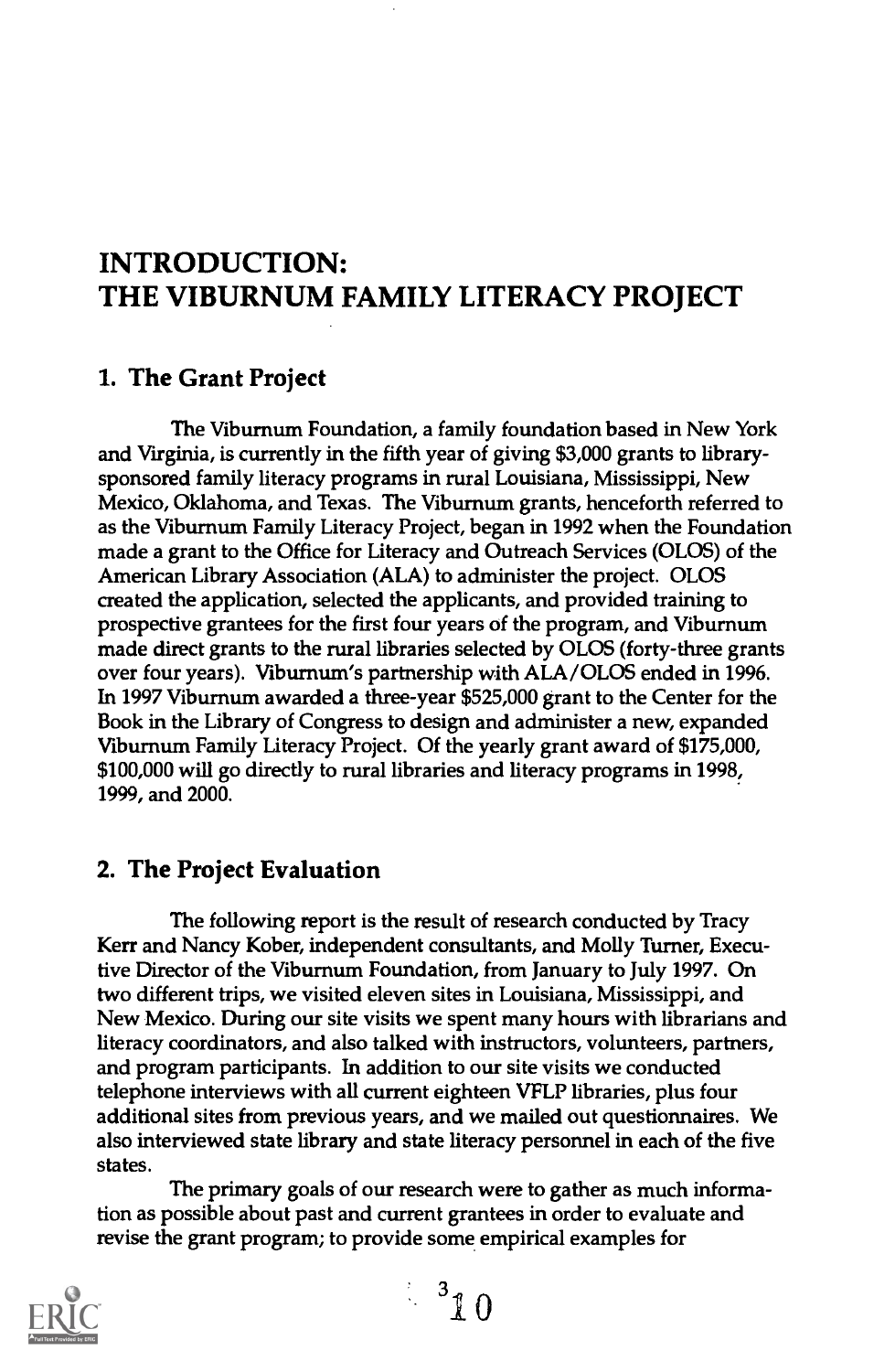policymakers and funders about how rural communities can work together to promote literacy; to write a report publicizing the work of our grantees and promoting library-based family literacy; and to share information and ideas among grantees and other libraries involved in family literacy.

In evaluating the grant project, we looked for impacts on the libraries, the library staff, and the community as well as on the literacy program participants. Although these impacts are abstract and difficult to quantify, in our view they are more significant than the so-called "performance benchmarks" or "standards" that are the requirements of many literacy grant programs. Performance benchmarks are useful to funders because they provide an easy structure for the distribution of grant money. But statistics are difficult to gather, and harder still to interpret in the area of family literacy. For many adult learners, progress is slow and incremental; and for children, the effects may not be visible until years later. We feel that it is more important and more beneficial in the long term for librarians and their community partners to build a creative program tailored to the specific needs and goals of their area, than it is to build a program around a set of standards imposed by a foundation. Therefore Viburnum grants are relatively unrestricted.

With all of this in mind, please note that this is a qualitative report, using ethnographic rather than statistical data to inform our findings about rural libraries and literacy. We were researching the community of librarians and literacy providers, and our report is based in part on their voiced and written opinions, as well as on the documentation from their programs, plus our own observations from discussions with them over the phone or during site visits. We hope through this process to give you a glimpse of what it's like to be a librarian or a literacy provider in a rural community in one of these five states. Please note, also, that our observations and findings are not limited to activities, programs, or sites funded specifically with Viburnum grants. We will try to mention all of the good ideas and successful models that we encountered during our research, whether they were in a library, a community college, a Head Start center, or a literacy council.

## 3. The Library Programs

Bilingual Family Night in Tucumcari, New Mexico

In Tucumcari, New Mexico, Library Director Clara Rey recognized several needs in the community that could be addressed through a single program. On the one hand, there were Anglo residents who wanted to improve their Spanish, because they had coworkers, family members, or clients who spoke Spanish. There were also many Hispanic residents who grew up with English as their first language, and who wanted to get back the language of la familia for themselves and for their children. And there were Spanish-speaking residents, both older New Mexicans and recent Mexican immigrants, who wanted to practice speaking English. The library's Viburnum-supported program brought adults and children, both English and



 $\mathbb{1}$   $\mathbb{1}$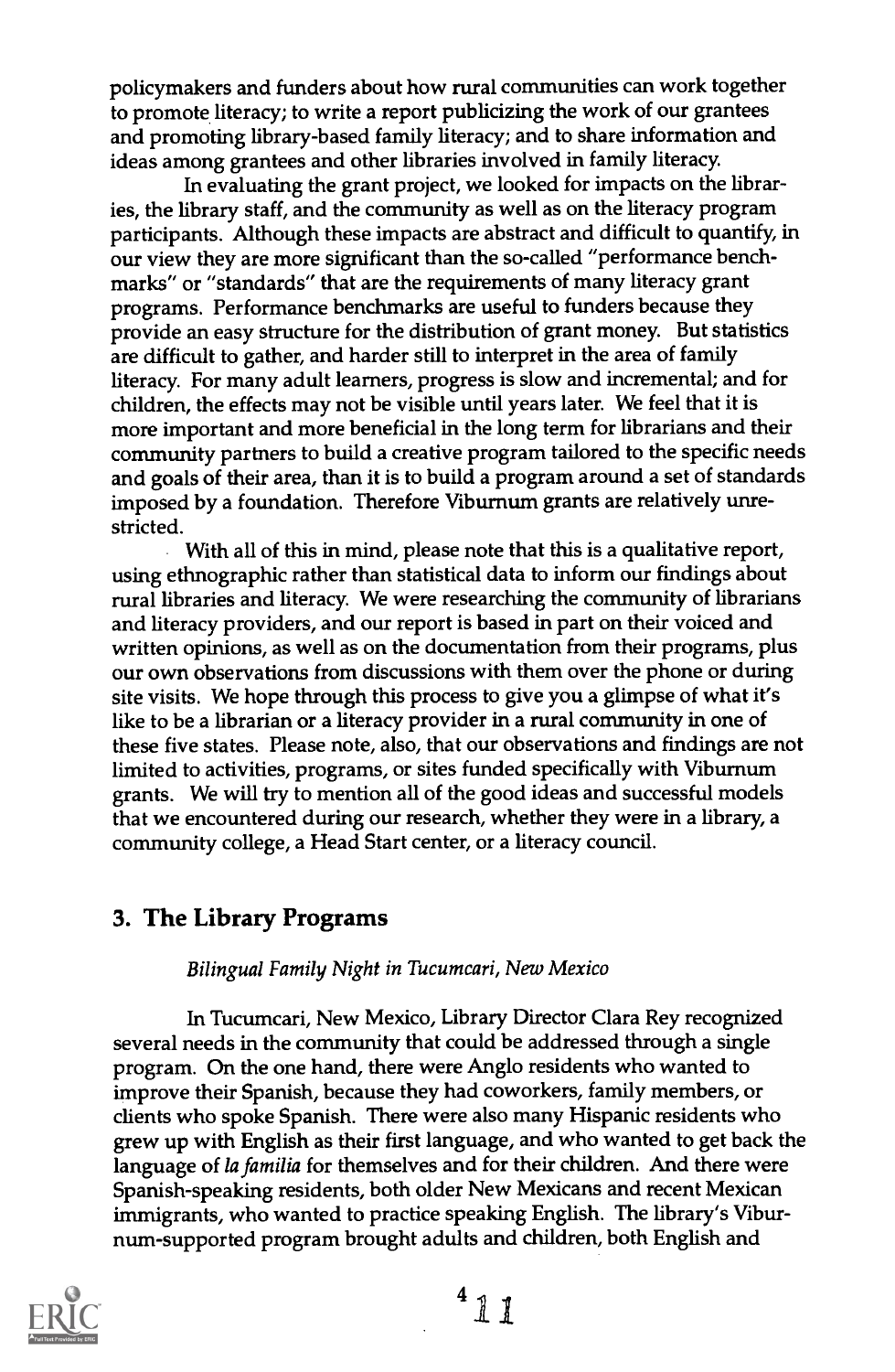Spanish-speaking, to a bilingual family night, with games, storytelling, and other learning activities conducted in both languages. One night, for example, the whole group made tortillas.

At each session, there were several different versions of language being negotiated around the big table. The Mexican nationals who were participating in the program used many words and idioms that were unfamiliar to New Mexican Spanish speakers, and when the local Anglo participants applied their Tucumcari twangs to Spanish, yet a third version of the language was invented. This constant translation, combined with the fact that the room was also filled with children, made for a somewhat chaotic atmosphere. But there was learning going on in Tucumcari, not only about language but about culture, family, and community.

The bilingual Family Night is only one of the Tucumcari library's many literacy activities; the library also has a tutoring program, a wide selection of Laubach materials for library and home use, book distribution to new mothers in hospitals and homebound people, an incentive reading program, computers, and videos. The library director has designed the family literacy programming, including outreach and publicity strategies, with the help of Chris Turnbeaugh, the Title I Parent Liaison for the Tucumcari school system, who is paid a small stipend through the Viburnum grant.

#### Family Storytime in Assumption Parish, Louisiana

For Family Storytime in Assumption Parish, the library invited families to its main branch in Napoleonville to listen to a few different thematically-related stories presented by a storyteller. On one night, for example, there was a swamp theme, with decorations and murals representing bayou life. The storyteller dressed up as an alligator and read the stories aloud while the audience-sixty children and adults-followed along in books spread out on the floor. One of the books was a tale about a Cajun environmentalist named Ti Nonc, by a local author named Elvis Cavalier. Since the book focused on recycling, afterward the children gathered together to make hats out of recycled materials, while the parents, in another room, attended a workshop on parenting skills.

In trying to keep up the family literacy program—which is strapped for staff, time, space, and money-the librarians alternate between purchasing materials and offering scheduled activities and programming. In the 1997-98 year the Assumption Parish Library will be spending its Viburnum grant on colorful packets for families to take home and read together. The packets will contain two board books, two storybooks, pamphlets with tips on reading to children, bookmarks, read-along tapes, and a book with ideas about parent-child activities. Mary Judice, the library's director, said that she and the library's board made a decision to focus on quality rather than quantity-meaning that they will try to build one program successfully before branching out into new areas. The library has a strong Friends of the Library group, a dynamic staff, and a close-knit community that enthusiasti-



 $<sup>5</sup>$  12</sup>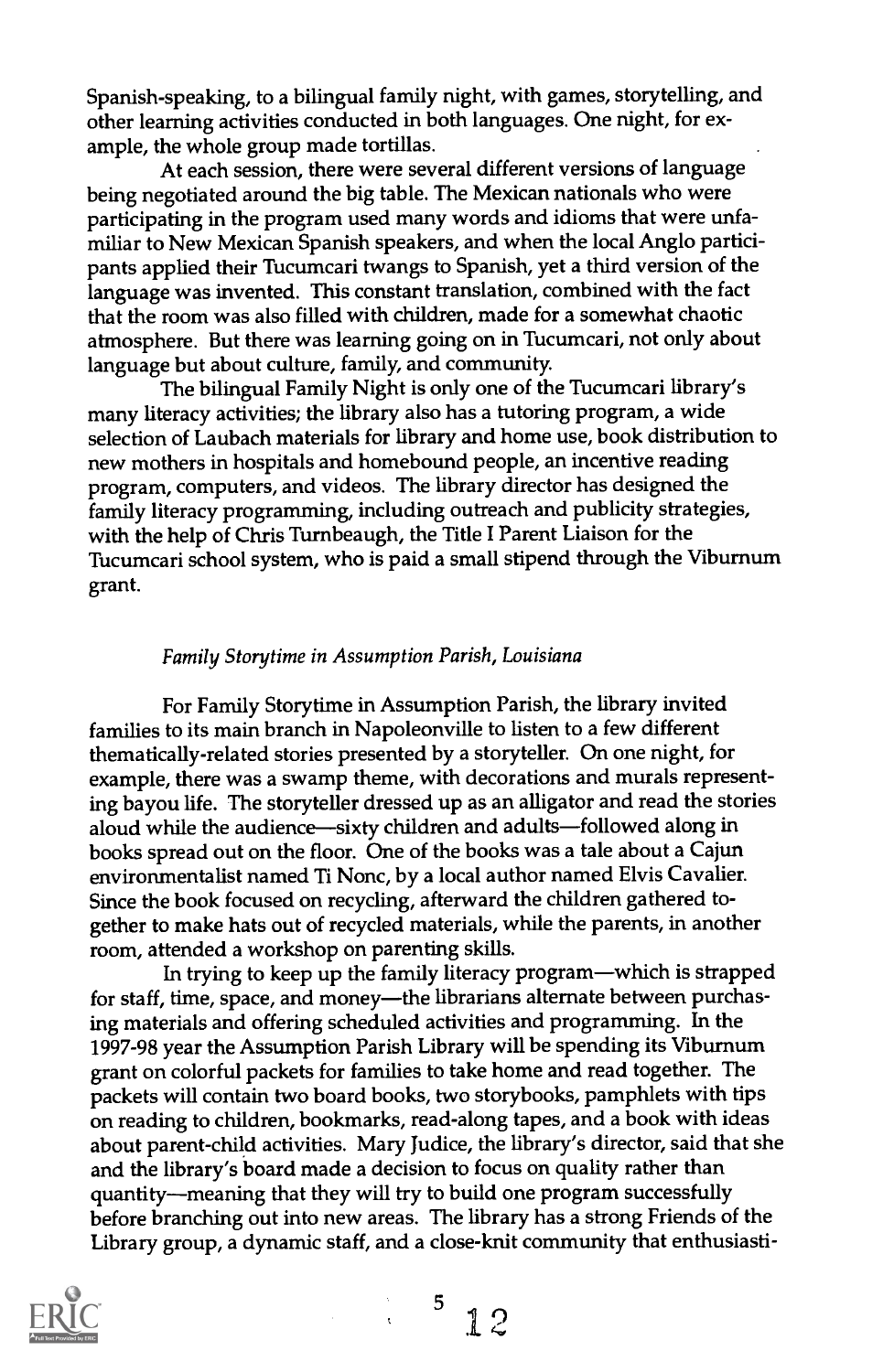cally endorses and participates in library programming.

#### Family History Night in El Rito, New Mexico

The village of El Rito is located in a remote mountainous part of northern New Mexico known for both its beauty and its poverty. In one room of Las Clinicas del Norte, the public health clinic, is El Rito's library. The library's director, Ginger Legato, is the only employee. Her duties (she is paid for thirty hours a week) include building maintenance as well as grantwriting and book circulation.

For its first foray into literacy activities, with a \$3000 Viburnum grant in 1995-96, the library purchased a set of easy reading books related to Southwest history and culture, and sponsored "Family History Night," where local residents shared family histories that they had gathered and written together. With its next grant, the library will continue to build its program, collaborating with other regional literacy providers and the statewide literacy council to gather training materials and build a volunteer base. A strong local interest in genealogy has prompted the library to plan a series of evening lessons about how to research and create a family tree. The one computer in the library is enormously popular, especially among younger residents, and the library plans to incorporate it into literacy activities, with children training adults. Finally, the library is planning a project with a local artist to help participants make their own books, using Viburnum funds as well as a grant from the New Mexico Arts Commission.

Tucumcari is a town of about 7000 people in eastern New Mexico, located on the old Highway 66 and Interstate 40, and one of the few commercial centers in the many vast miles of open space between Amarillo and Albuquerque. Its public library is funded by the city. Assumption Parish, according to its librarian, is a "labyrinth of lakes, rivers, marshes, and swamps," with a population of 23,000, located south of Baton Rouge. Napoleonville, where the main parish library is located, is a town of only 800 people, and branch libraries are located in the even smaller hamlets of Labadieville and Pierre Part, where French is the first language of many residents. El Rito is a village of 1,500 in a largely Hispanic region, and its tiny, privately funded library serves forty different far-flung communities. The three communities are very different from one another, but alike in some ways: all have many residents who speak a language other than English, and all have many residents living below the poverty line. All three also have a dynamic library and literacy staff and community residents who value their library and participate in its programming. The Viburnum grants have helped build sustainable family literacy programs that use the resources of the community while addressing its needs.

These three examples give some sense of the diversity of Viburnum grant sites and the range of programming that libraries offer under the rubric of "family literacy." In this report we will take a look at the family literacy

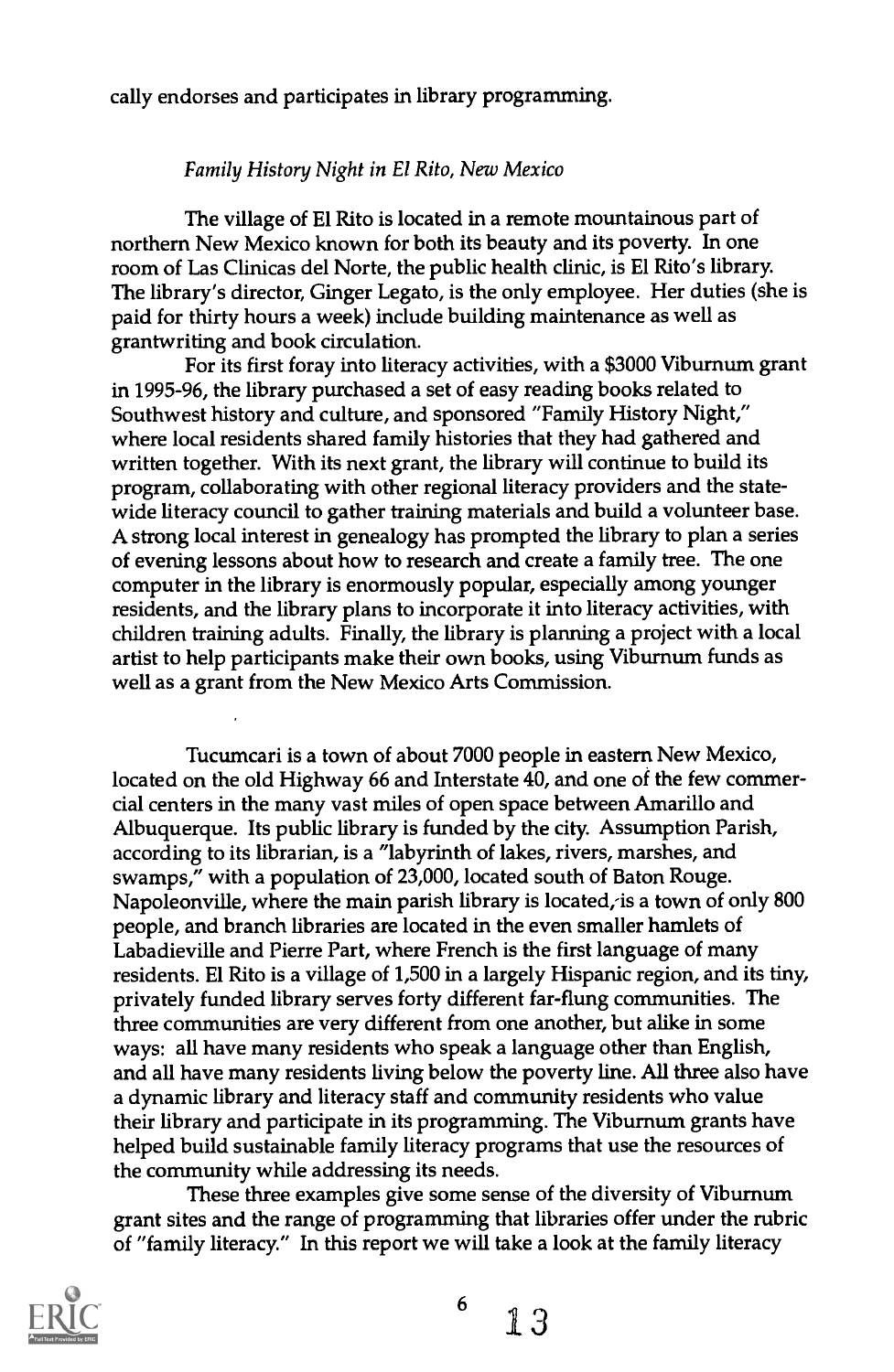# Key Features of Effective Family Literacy Programs

One of the primary goals of our study was to identify the basic ingredients of a successful library-based literacy program. Here is a quick summary of what we found:

Dedicated librarians and literacy coordinators. Successful program administrators work many extra hours as advocates for literacy with library boards, politicians, program participants, volunteers, and community partners.

Motivated participants. The programs work because the participants want to learn.

Dedicated volunteers. Libraries and literacy programs are dependent on volunteers to help with most aspects of program design and implementation.

Flexible program design. Staff members are always ready to revise a plan, respond to feedback from program participants, or incorporate new and creative ideas.

Good program content. Effective programs use high-quality books, innovative software, good consultants, teachers, storytellers, and tutors, and proven teaching methods.

Transportation and child care. The best programs find ways of bringing people in, and have child care for younger children.

Thoughtful and creative outreach and publicity. Good programs know their audiences and use strategic planning to publicize their programs and reach their target groups.

Strong support from library board. The library leadership and the board agree that literacy is an important part of the public library's mission, and the board backs up this belief with funding and supportive policies.

Strong support from the community. The literacy program is valued by area citizens, businesses, and governmental entities, who show their support with dollars and in-kind donations.

Effective mechanisms for collaboration. Program staff  $\bullet$ know how to coordinate resources and responsibilities with other local agencies and institutions which serve the same population.

Creative fund-raising. Program staff have learned that you  $\bullet$ seldom receive what you don't ask for, and they look anywhere and everywhere for money and in-kind contributions.

Sense of limits. Program staff who depend on outside funding for operations learn to scale down ambitious visions, and build programs slowly and deliberately. "It's easy to bite off more than you can chew."



 $7 \t14$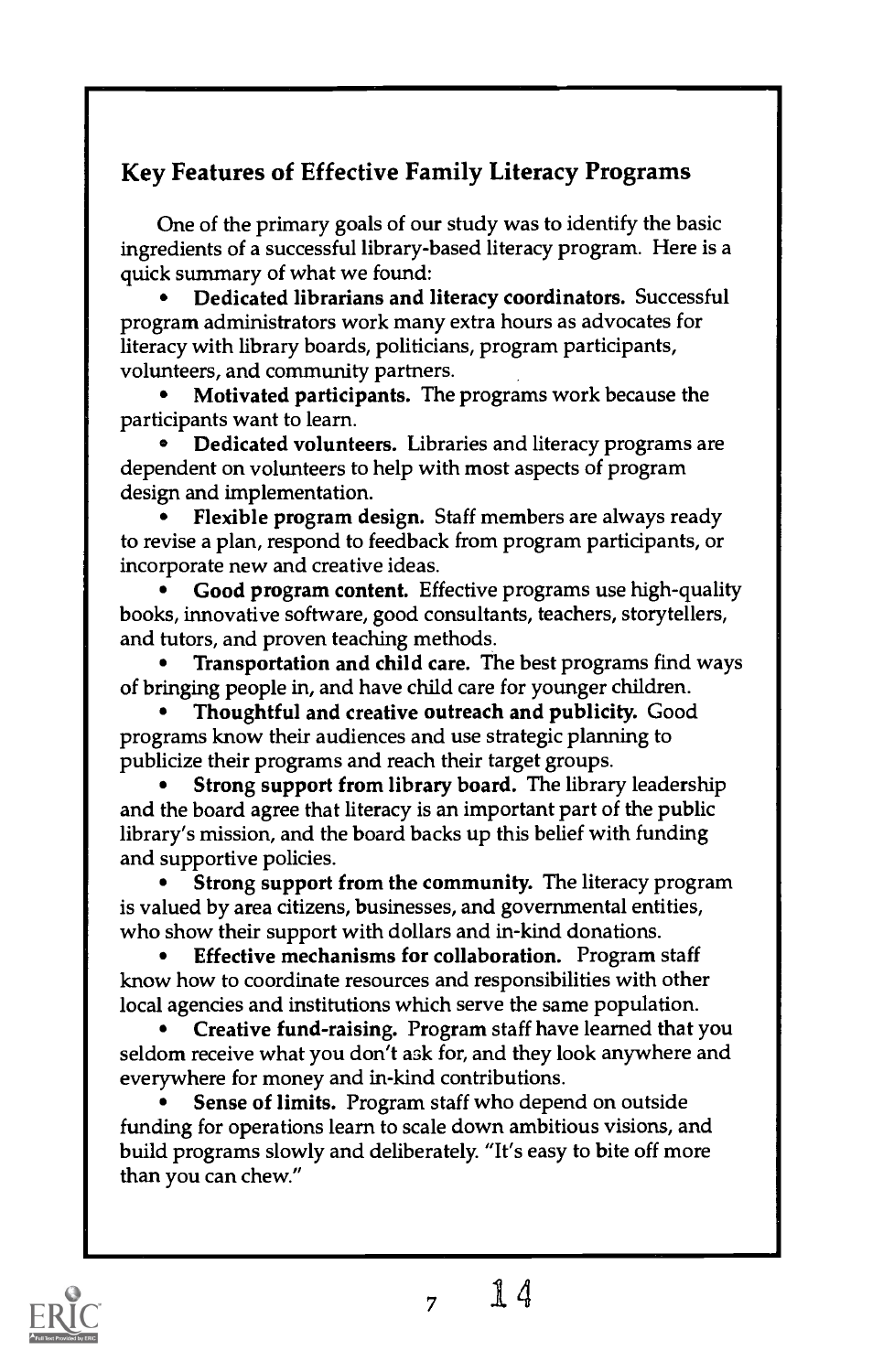programs funded by Viburnum grants from several different angles. First, in the "Places" section, we will look at how family literacy has developed as a sensible and effective way for libraries to provide literacy programming, and what is needed for libraries to adapt the idea of family literacy most usefully. Next we will discuss some of the common features of rural American communities in the South and Southwest, and how the library fits into these communities. In the "People" section we will talk about the staff, volunteers, and program participants. The "Partners" chapter will describe how libraries collaborate on Viburnum programs with other community agencies and institutions, and the "Programs" chapter will examine the process of planning and developing a family literacy program. The section on "Grantmaking Issues" will look at the grant project from the foundation's point of view, and discuss different ways that foundations can work to promote literacy. "Critical Areas of Change" will look at the big-picture issues that affect library programming, such as technology, funding, welfare reform, and state literacy policies.



 $\sqrt[3]{5}$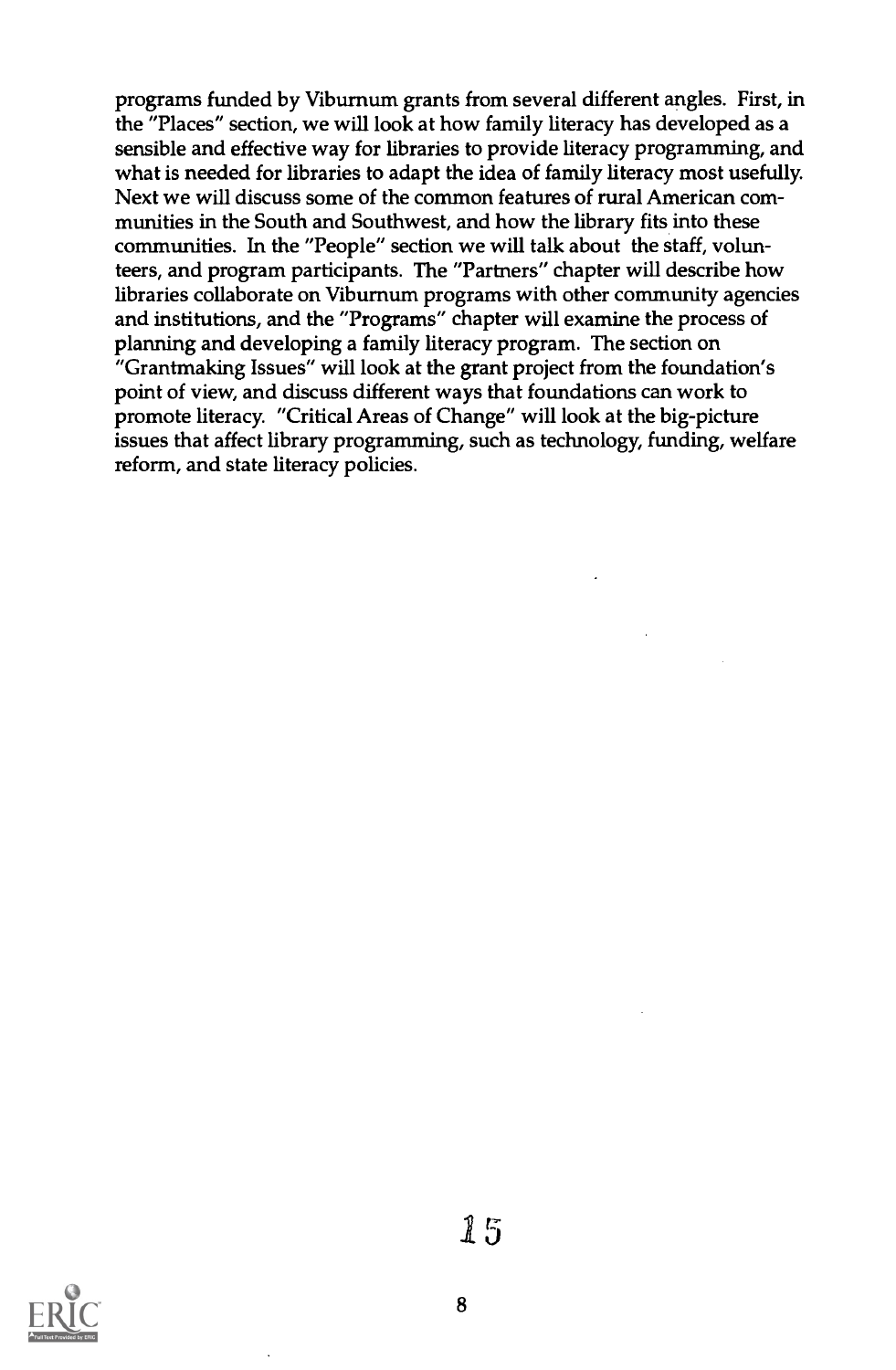# PLACES

"There's a comfort factor in the library; people expect to find help there." A literacy council director in Louisiana

#### 1. A Site for Family Learning: The Rural Library

Family literacy is a relatively new idea that brings together concepts about learning and interaction among both children and adults. Adult literacy practitioners haveknown for a long time that the prospect of sharing learning with one's child or grandchild is a prime motivator for illiterate adults to become literate. It also is clear that many literate adults are not sure how best to help their children learn. And since children need reinforcement at home for classroom learning, it makes sense to establish a learning environment for both adults and young children together.

"True" family literacy—which includes adult literacy, parenting education, early childhood education, and joint parent-child learning activities—is complex and difficult to achieve, especially in a context where the available staff are librarians, not teachers. But many librarians have a vision of families learning together in a room full of books, and they're willing to do whatever they have to do to make that vision a reality. The Viburnum Family Literacy grants are small and unstructured. The small size of the grants translates into less pressure on the libraries to come up with elaborate programming, and the lack of structure in most cases leads to appropriately tailored program designs based on the needs and resources of the community. Most Viburnum programs do not achieve all of the components of family literacy right off the bat, but they raise awareness about the importance of family literacy, and they make it possible for community leaders to think about other ways to provide literacy services for both adults and children.

Placing family literacy within the context of the library makes sense for a variety of reasons. First of all, most public libraries have children's programming already in place, and one of the principle advantages of family literacy programs is the ability of children to pull in adults who otherwise might not get involved in literacy activities. Children often serve as icebreakers, making it easier for adults to communicate with one another. The social stigmas that often attach to adult literacy (and which can be especially stifling in rural communities, where everyone knows each other) can be diminished by turning the teaching hour into a fun family activity in the neutral environment of the library.



9

 $16$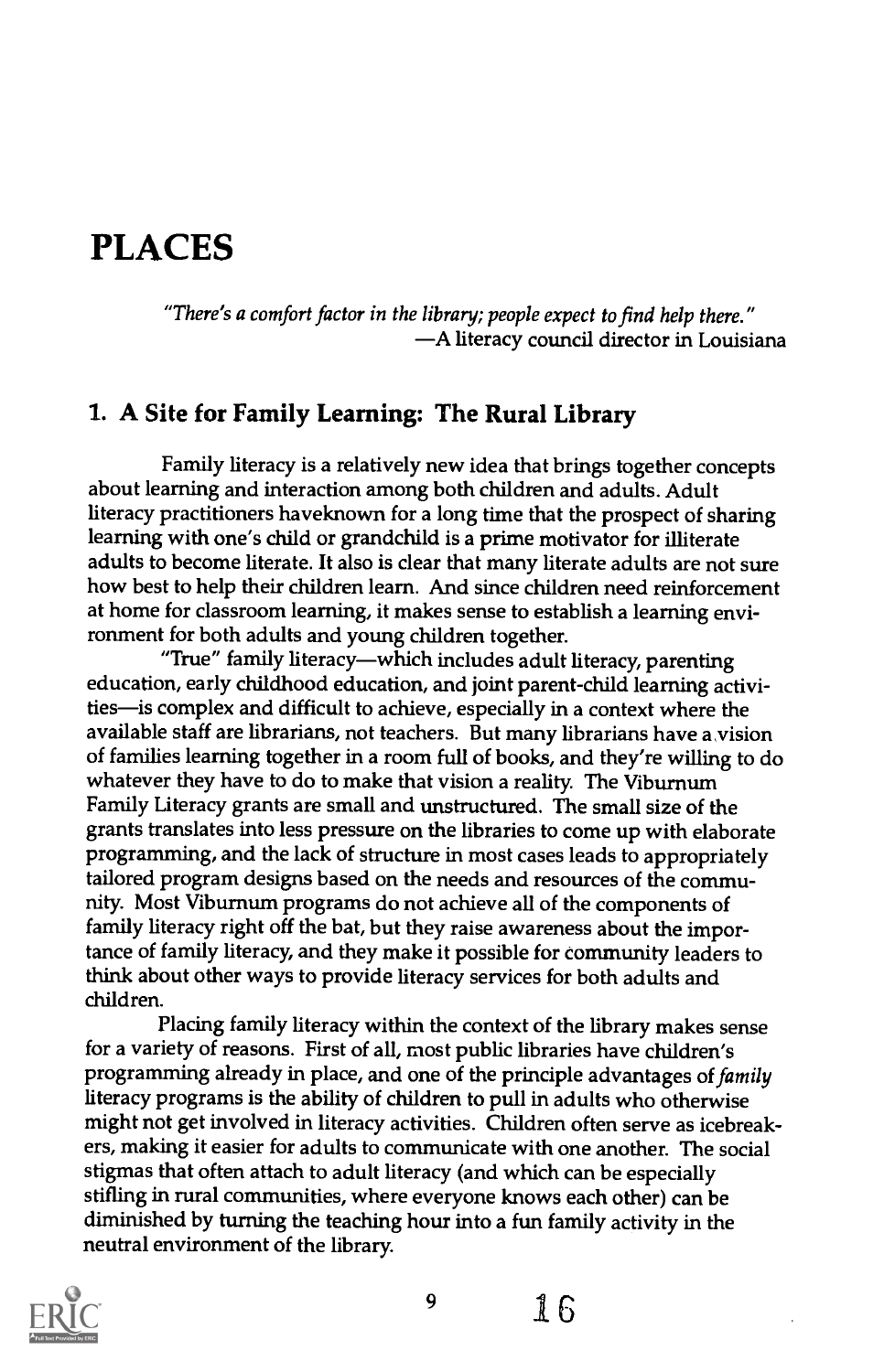The public library, for a century or more, has provided space for adults and children, unlike K-12 schools or adult education venues like community colleges. The library is generally centrally located, comfortable, climate-controlled, equipped with restrooms and telephones, handicapped accessible, and safe. The books, pictures, and educational materials all around enhance the learning environment, and it is a different learning environment from the school where an adult may have failed as a younger student. It is clearly designed for the adult as well as for the child, in terms of facilities and overall atmosphere. -

And of course the library makes sense as a location for literacy learning because it's where the books are. After one visit to the library, the learner can be a member, a user, a participant, for the rest of his or her life. The learner can grow from using children's books to reading the daily newspaper, the latest novel, or an engineering text. There are no limits on learning at the library.

Also, libraries are repositories not only of books and information, but of very important human resources—librarians—who are specially trained to help other people, both children and adults. They move fluidly from telephone to computer to reference book, from acting out a mythical beast in a children's story hour to tutoring English as a Second Language, from ordering refreshments to ordering books and software. In rural libraries, they often can be found mopping a floor or painting a ceiling. Their mission is to make and maintain connections between their patrons and the ever-changing world. Because of this mission they are well-suited to the task of promoting intergenerational literacy in a variety of contexts.

Even if a library is very small, and lacking in resources and staff, there are many cases where a need exists to improve or increase literacy that can be filled quite easily by willing volunteers with minimal supervision. For example, many young parents who are literate do not think of reading aloud to their young children, or do not know how to read in a way that will help their children prepare for classroom activities. Here is where a librarybased family literacy program can play a useful role that does not require specialized training or materials. A family literacy program can demonstrate different methods of reading to children, while also providing a regular time for parent-child interaction, and an opportunity for both generations to enjoy and explore the library

Libraries often serve not only as family gathering places, but as community centers. A library's plans to bring families together for learning often reflect the wishes of community members to spend more time together as families and as neighbors. As library director Ginger Legato describes it:

In our small rural community of El Rito, New Mexico, the sustaining of the family unit is most important in people's lives. Families have a sense of history that is their wealth and pride. Families are large and extended, and include grandparents, very often great-grandparents, parents, children, aunts and uncles and cousins all living in close geographic proximity to each other. The 1995-96 Viburnum grant provided us with funding that helped tap into this richness as a means to advance literacy skills. Family History evenings were coordinated at the library and elders were able to share their



10  $17$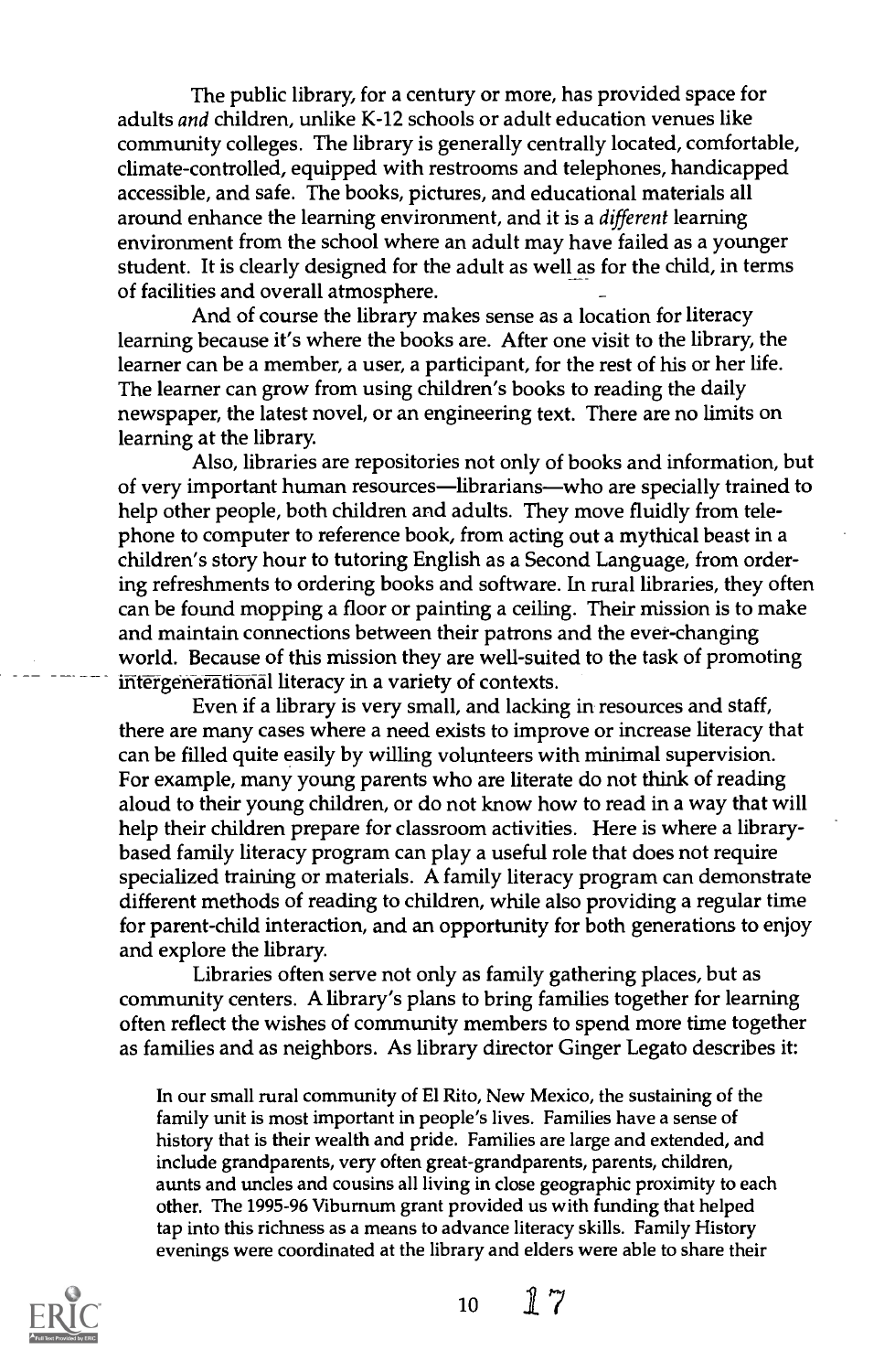stories with children, friends, and neighbors.

In working toward a more literate community, libraries of course are serving their own interests as well as those of their patrons. An increase in readers means an increase in library circulation, and in recent years librarians have come to realize more and more that development of literacy is an essential part of the library's role. As one librarian in Louisiana said, "If we don't keep literacy in the forefront, we just might be out of business." In recent years the American Library Association has been instrumental in helping libraries work toward expanding literacy activities, as have the various State Literacy Resource Councils established by the federal Adult Education Act. As librarians work more as or with literacy providers, they begin to build time in their schedules and space in their facilities for literacy activities. While most librarians have neither the wish nor the time to become teachers, they see themselves as closely collaborating partners of those who do. Several libraries we visited were constructing or renovating facilities with literacy instruction in mind.

Of course, in order to establish successful literacy programming in the library, the library must have the full support of the community, as represented by its board and Friends group, as well as of its staff and patrons. Some libraries in our study had difficulty maintaining a strong commitment to literacy—within the library or within the community—that lasted over time and through changes of key staff. Some libraries had trouble getting the local government and electorate to value library services and provide adequate funding. Others had problems finding and keeping tutors and other volunteers.

Libraries that did enjoy a sustained commitment to literacy usually had strong endorsement from their board of trustees or governing body. Effective programs also tended to have strong support from municipal government, local businesses, and civic organizations. Backing from all of these entities—in the form of tax increases, funding, donations, in-kind contributions, and enthusiasm—can ensure that a library literacy program does not hinge on the efforts of a single energetic librarian.

What can libraries do to establish this base of support in the community? Many of the successful programs in our study encouraged influential local leaders to sit on library boards and literacy councils. In communities we studied, these boards and councils included newspaper editors and television station managers who could help to publicize the literacy programs; city and county commissioners, a judge, and a former mayor who knew the ins and outs of local government; university professors and teachers who had expertise on education issues; bankers and business leaders who recognized that a literate workforce was in their self-interest; civic leaders and community advocates who could locate resources, encourage donations, and forge links with key constituencies; and many others.



 $1^{11}$  18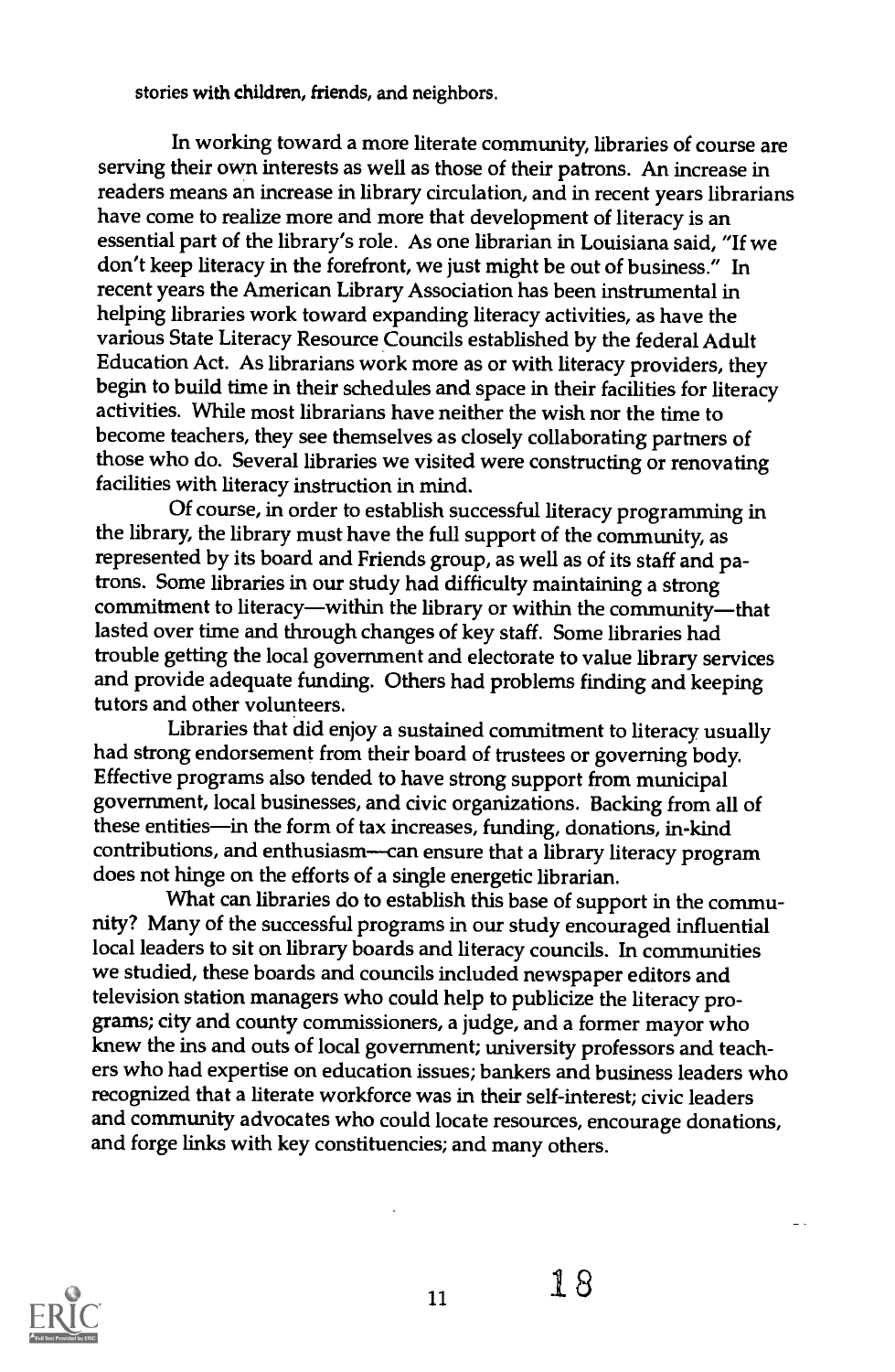## 2. A Site for Social Change: The Rural Community

If there is one thing that characterizes rural life in the United States today, it is change. Particularly in our study's five states, which have high poverty and unemployment rates, the way of life in rural communities seems to be constantly in a state of revision.

Most rural communities have had to readjust in recent years to changing local and global economies. Among the Viburnum sites, there is Cleveland, Mississippi, which has moved from growing cotton to producing genetically engineered cottonseed, and Belen, New Mexico, once a sleepy farm community, now a residential area for Albuquerque's quickly growing workforce as well as for the many agricultural workers that work in the Rio Grande valley. Guymon, Oklahoma, has grown in population from 7000 to 10,000 practically overnight, due to a new meatpacking plant in the area, while Allen Parish in Louisiana has suddenly sprouted a casino on the small Indian reservation within its boundaries. Whether they are affected by population growth or shrinking resources or both, most rural communities are struggling to keep up with basic services to their residents. Growth is welcomed when it brings jobs or new businesses; however, some rural communities find it hard to manage or even to acknowledge accompanying social ills, like homelessness, drugs, higher crime rates, and illiteracy.

Changing rural economics provide some additional incentives for residents to improve literacy skills. One older resident of the Mississippi Delta told us that when she was growing up her neighbors-especially her male neighbors-didn't see much need for literacy. Their agricultural way of life didn't require them to be literate, and anyway there was no time or money available for reading or writing; they worked when it was light outside, and they didn't spend money on electricity after dark. They left school by the age of fourteen, and that was the end of their educations; literacy may have been a personal goal for them, but the lack of it didn't affect their ability to make a living.

This is no longer the case, even where the economy is still primarily agricultural. Agriculture has become a more complex business; pesticides, medicines, hormones, fertilizers, all require some literacy skills to apply safely and correctly. In industrial areas, the need for basic skills in reading is even more evident. Health and safety regulations require workers to be able to read instructions and warnings on products and equipment. Several people in different communities told us of workplaces that had recently implemented testing for reading skills in response to federal safety regulations and fear of liability for accidents; and sometimes people who had worked in a factory for decades were laid off when it became clear that they didn't know how to read. In general, when local residents can't meet the workplace standards, the jobs go to more qualified people who come in from elsewhere.

Literacy skills are survival skills outside the workplace as well as in it. In areas with major industrial and chemical production, like West Baton Rouge, all residents need to be able to understand and judge the impacts of

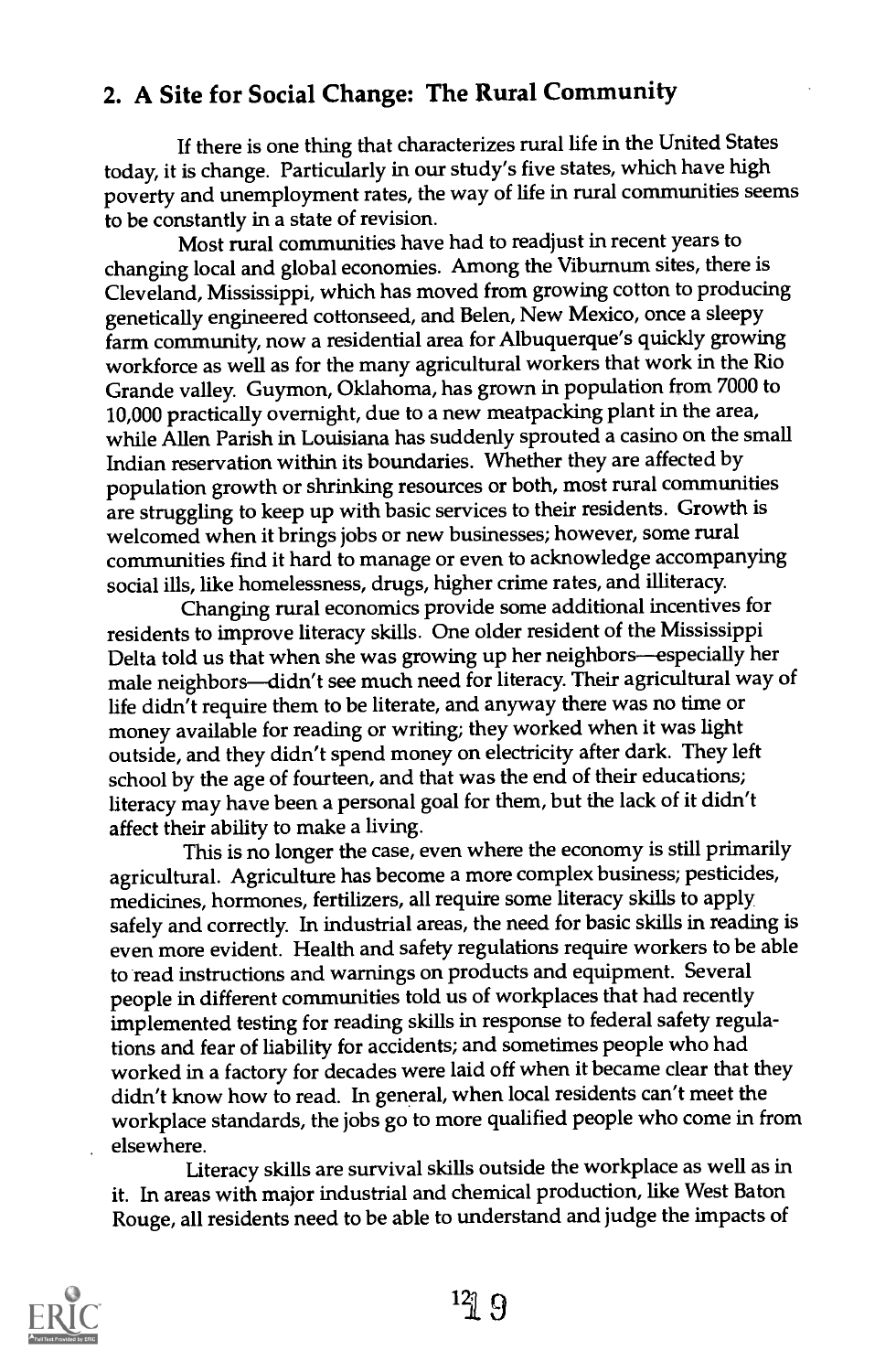environmental threats to their family's health and safety. In areas prone to hurricanes, floods, or other disasters, residents need to keep apprised of the weather and evacuation procedures. As welfare and immigration laws change, people need to be able to measure how these changes affect their lives.

In most rural areas, while the population is widely scattered, the job, services, and resources are not. Recent developments in technology do in some respects reduce the sense of rural isolation. But even if a computer can help you find out where to find a job and how to fill out an application for it, it can't bring the job out to you.

The changes in rural communities go beyond changes in economic opportunities. There are also significant changes in the people who inhabit these communities, and in the social infrastructure that supports them. Americans tend to associate multiculturalism and ethnic diversity with urban areas; however, we found that all the rural areas we looked at were also experiencing changes brought about by the introduction of new linguistic and cultural groups, as well as by changing dynamics among the old groups. In the South and Southwest, the new groups are most commonly Southeast Asian and Mexican or Central American, but almost every part of the globe is represented.

Many educational institutions and social service agencies in rural areas, including those providing literacy, have experienced funding cuts in recent years, and they often cannot adequately serve all sectors of a multiethnic, geographically dispersed population. Too often only one sector is served well, while others are denied, overlooked, or put off. In some areas, social and educational inequities that exist as a lingering reminder of racial segregation have been compounded by bigotry against new immigrant groups, and by social, racial, or ethnic tracking. Other areas may be contending with racial or ethnic intolerance for the first time in their collective memory.

Most schools, libraries, and literacy programs are working to bridge these gaps, and not to widen them. But racism and social inequity exist where you'd least expect to find them. Especially in a small, close-knit community, supposedly public institutions like libraries may "belong" to the population that has been there the longest, and more recent transplants may not feel welcome there. In small towns that have long been divided geographically along racial, ethnic, or class lines, the library too often serves only one "side of the tracks." One state library consultant said that "changing the library often means changing who's there," adding that until a library's staff, trustees, and friends are truly representative of the community they serve, the library will not be truly "public."

Although rural communities and rural libraries face many obstacles, they also have many resources close at hand for problem-solving. For one thing, a small population often leads to a synergistic community, where neighbors are quick to help one another, and partnerships among institutions and business are easily established. Bureaucracies are smaller and less restrictive, and a librarian is apt to know personally most of the people whose funding decisions affect the library.



 $^{13}$  20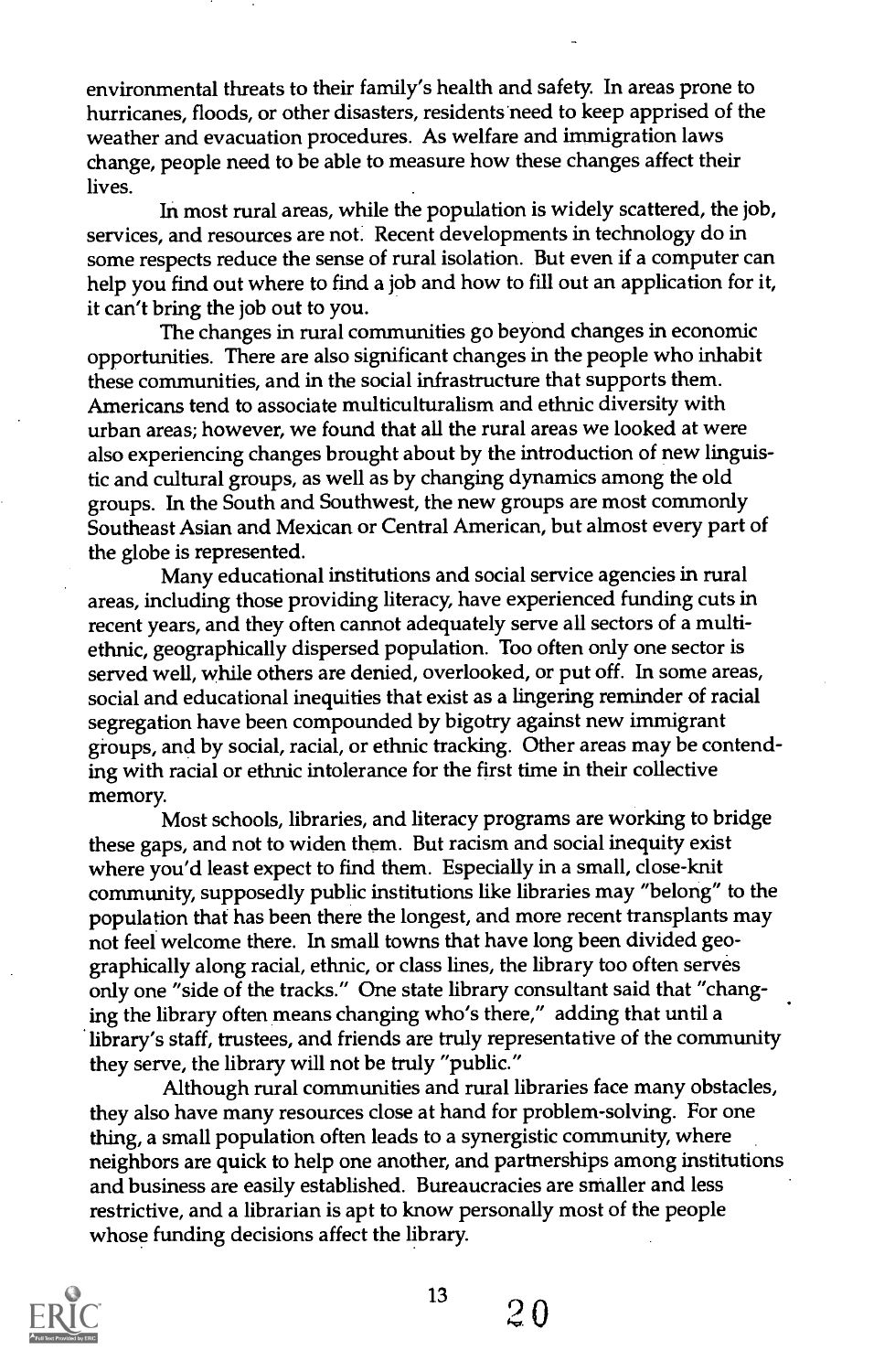For another thing, there are many new libraries being built or renovated, and often they are the most pleasant, accessible, and popular architectural space in town. In Thibodaux, Louisiana, the library uses the second floor of a beautiful converted warehouse located at a National Park Service site right on Bayou Lafourche. The NPS museum of Cajun culture and a theater are on the first floor. The library in DeRidder, Louisiana, was destroyed by fire several years ago, but has been rebuilt in the middle of town in an old bank, with a book drop-off where the drive-thru teller was located. When we arrived at 9 am, there was a crowd of regulars waiting for the doors to open. Socorro, New Mexico, is about to add a brand new wing to their classic adobe-style library, with more space for literacy activities as well as desperately needed office space.

When rural communities take bold steps toward redefining themselves in the face of a dwindling economy and diminished expectations, libraries are often in the forefront of their efforts. For example, many rural areas have responded to change by discovering, emphasizing, and capitalizing on their history and culture, in the hope of attracting outside interest while also nurturing community pride and regional identity. Since libraries and literacy centers are archives of genealogy, language, and individual accomplishment, they are often the sites where this cultural recognition takes place. Languages, for example Cajun French, are revived and revalued by younger generations. Local stories and folklore are circulated and preserved. Historic buildings are given new uses (in Cleveland, Mississippi, the literacy program is in an old railway depot in the center of town), old memories are written down or videotaped as oral histories, old photographs are framed and hung.

Finally, the fact that communities are smaller can sometimes mean that their problems are more manageable. For example, it is much easier to' think about moving people "from welfare to work," even if there are few jobs available, when those people on welfare can be visualized, or talked about by name. Sometimes problems which in a city would require a major policy restructuring can be solved, in a small town, with a one-time infusion of funds. Motivated community members can turn ideas into programs with immediate results. Anthropologist Carol Stack, in A Call to Home, describes how African-Americans are moving back to the South in large numbers from northern cities like New York and Chicago, and how they are using the skills they learned in urban bureaucratic environments to organize and improve their communities in the rural South. "What people are seeking is not so much the home they left behind as a place that they feel they can change, a place in which their lives and strivings will make a difference—a place in which to create a home."<sup>\*</sup> Rather than relying on the traditional stereotype of rural life as slow-moving and stuck in the mud, we need to recognize the enormous potential that exists in close-knit, bureaucratically unencumbered environments and, as funders and policymakers, we need to empower rural communities to investigate all available avenues of social change.

\* Stack, Carol (1996) A Call to Home New York: Basic Books. P. 199



21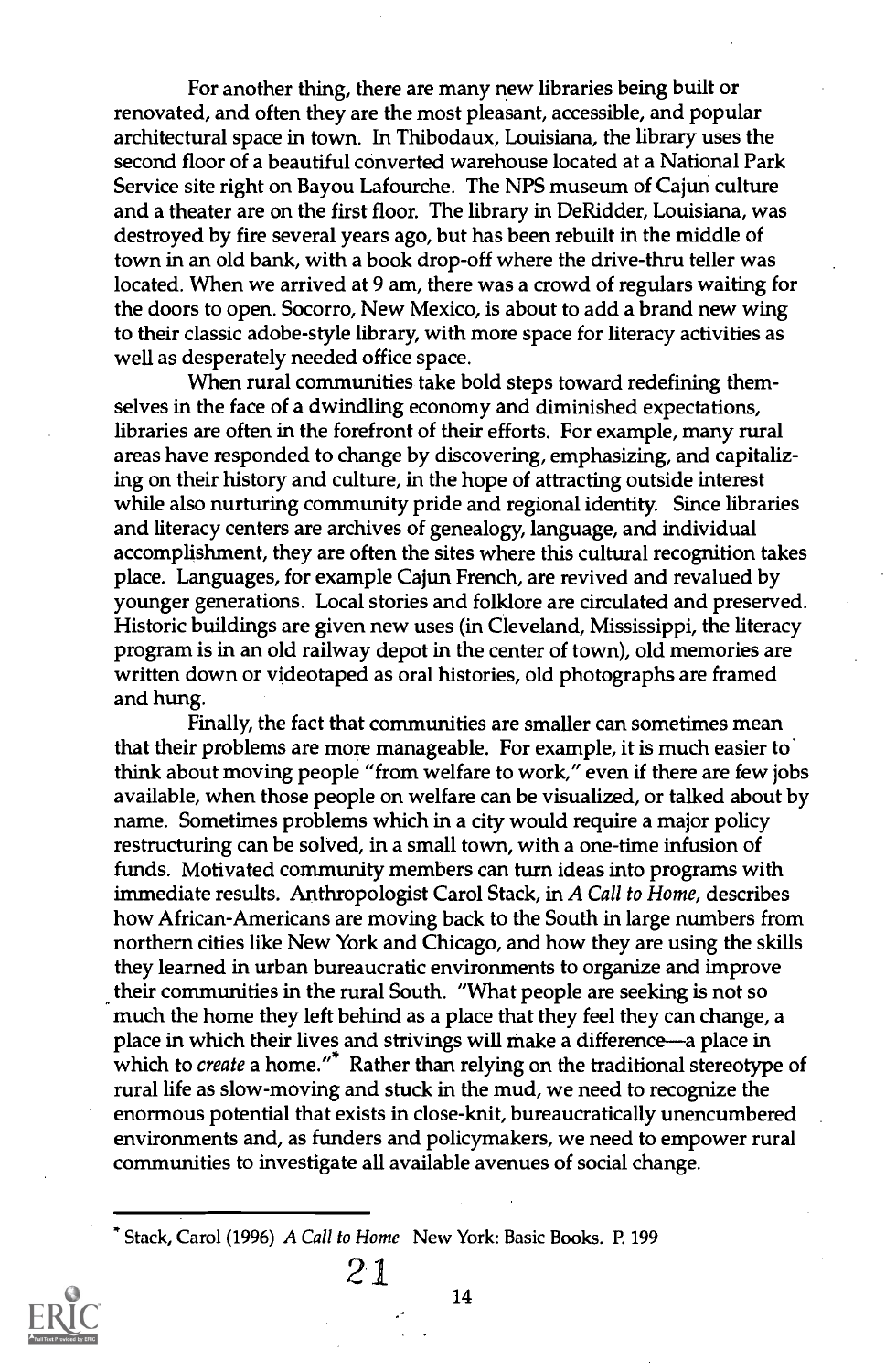# PEOPLE

"People make the program."

An adult education coordinator, New Mexico

The success of family literacy depends largely on the efforts of the people involved—not just librarians and literacy staff, but program participants, volunteers, and community members. People contributed to Viburnum family literacy programs in many ways. A literacy instructor in Mississippi, herself a GED graduate, inspired her adult students with daily pep talks. A Louisiana parent broke the ice at a family literacy session by volunteering to read aloud for the group. An older woman in New Mexico shared her oral history about the early days of sheep herding.

People in turn received many benefits from being involved in family literacy, in addition to the obvious ones of enhanced reading and parenting skills. A librarian gained experience in administering a grant program. A volunteer became a more confident tutor. A grandmother realized untapped talents when she made some creative suggestions for an upcoming family literacy event. People also got to know families different from their own and formed working relationships that spilled over into other library activities and community endeavors.

In this section we discuss issues related to librarians, literacy coordinators, volunteers, and program participants—the people who make things happen in family literacy.

#### 1. Program Staff

#### A. Librarians and Literacy Coordinators

The Beauregard Parish Library, in southwestern Louisiana not too far from the Texas border, is the longest running Viburnum Family Literacy Program, currently in its fifth year. Patricia Holmes is the dynamo behind the library's literacy program, but her official title is that of reference librarian. As she often says, "I wear many hats." She has developed an ongoing family literacy program in association with the Happy Days Head Start program in DeRidder, making presentations to parents, sending storytellers to Head Start, taking books there to put in the children's own "branch" library, and bringing the children to the library. She runs an in-service child-

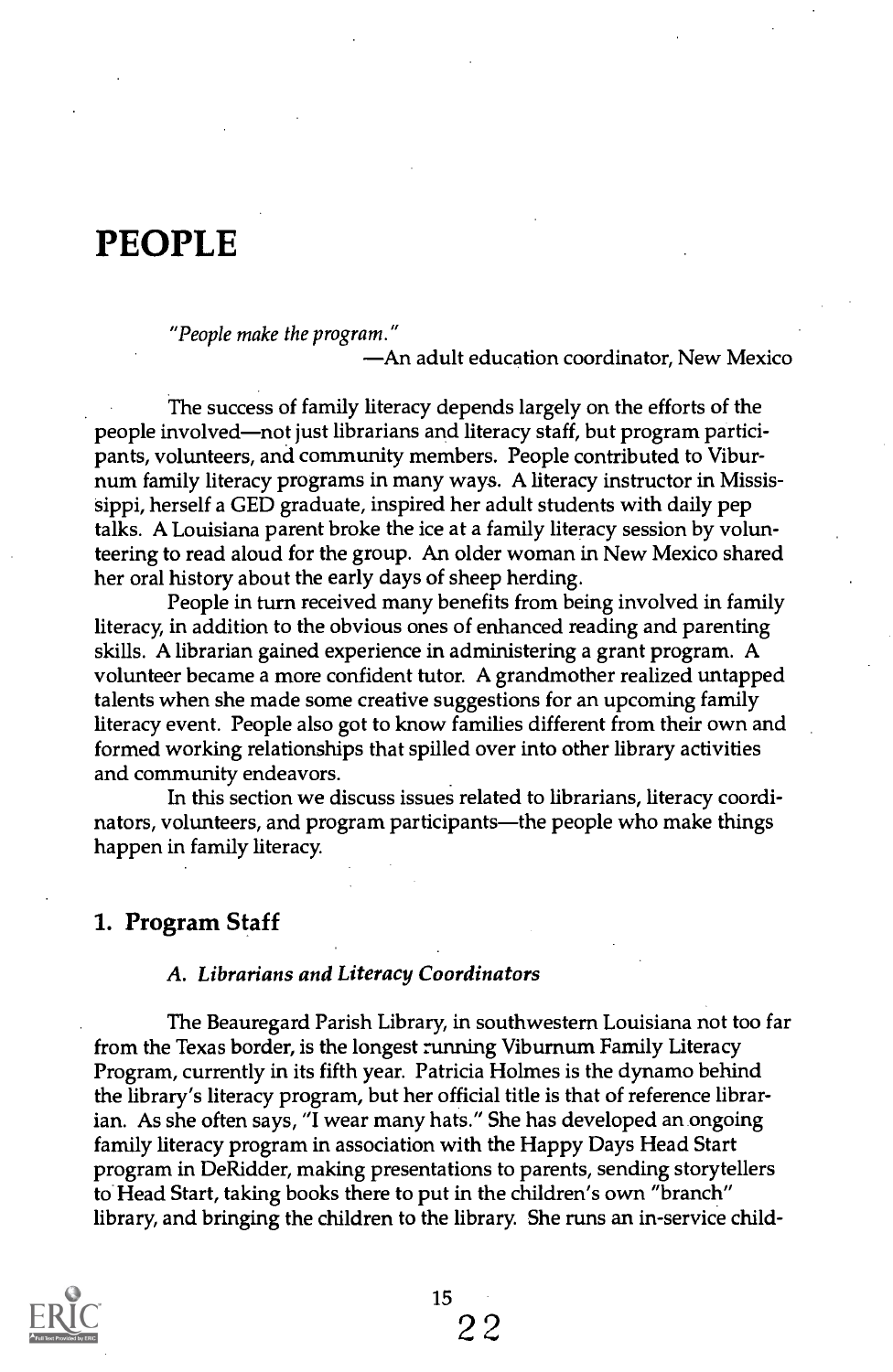care education certification training for Head Start parents, in conjunction with the Office of Family Services. She also is very active with both the local and the regional literacy councils, and she assesses the incoming adult learners in the library's adult literacy program. She advises two local church groups on their literacy initiatives, lending materials and putting them in contact with the literacy council.

And, of course, she writes grants. Through Viburnum grants, she has been able to purchase membership for the library in the Louisiana Coalition for Literacy and in the national Laubach Literacy Action, and she and the project partners (sometimes accompanied by a volunteer tutor or two) have been able to travel to literacy conferences and workshops. She also has used Viburnum grant money to make Scholastic's Parent and Child Magazine available to every Head Start family, and to keep the library's collection of adult literacy materials for both students and tutors well stocked and current.

The limited funding provided by Viburnum has allowed Patricia Holmes to make connections between agencies so that all can use their resources toward common goals. She has been able to focus on staff development and training while simultaneously building and expanding programs, and improving materials for volunteers.

Like Patricia Holmes, the librarians and literacy coordinators in charge of the family literacy efforts at Viburnum sites have to perform a multitude of duties in addition to planning and implementing the Viburnum grant program. They double as storytellers, tutors, trainers, computer experts, babysitters, caterers, decorators, and handicraft manufacturers, all in the name of family literacy.

Since most libraries are consistently understaffed, the library director may be in charge of the programming, but usually he or she is actively looking for a way to hire someone else to do it. As a library director in New Mexico put it, "We're stretched to the limit as it is." A slightly larger library may be able to put a children's librarian or other librarian in charge of family literacy and outreach. Probably the most desirable situation is when a library has the funds to hire a literacy coordinator, either as a part of the library's staff or under the auspices of the local literacy council. Most of the literacy coordinators that we encountered, if they were not a part of the VISTA/Americorps program, were career educators, either schoolteachers (usually retired) or adult education specialists. Many worked only on a parttime basis; some, like the Vista volunteers and Delta Service Corps members, were paid only a small stipend for their work.

In rural libraries, staff turnover is a significant challenge to maintaining consistent programming. Some libraries had to delay, scale back, or even eliminate programs because a key person moved away or took another job. In other cases, it was the lack of consistent funding that broke staff continuity. When staff has to be downsized as a result of funding cuts, or a grant is not renewed, the literacy coordinator is often the first to have his or her hours reduced, or to lose the job entirely. On the other hand, when funds suddenly become available through a new grant, the literacy coordinator job can be upgraded to full-time, or a dedicated volunteer can be added to the

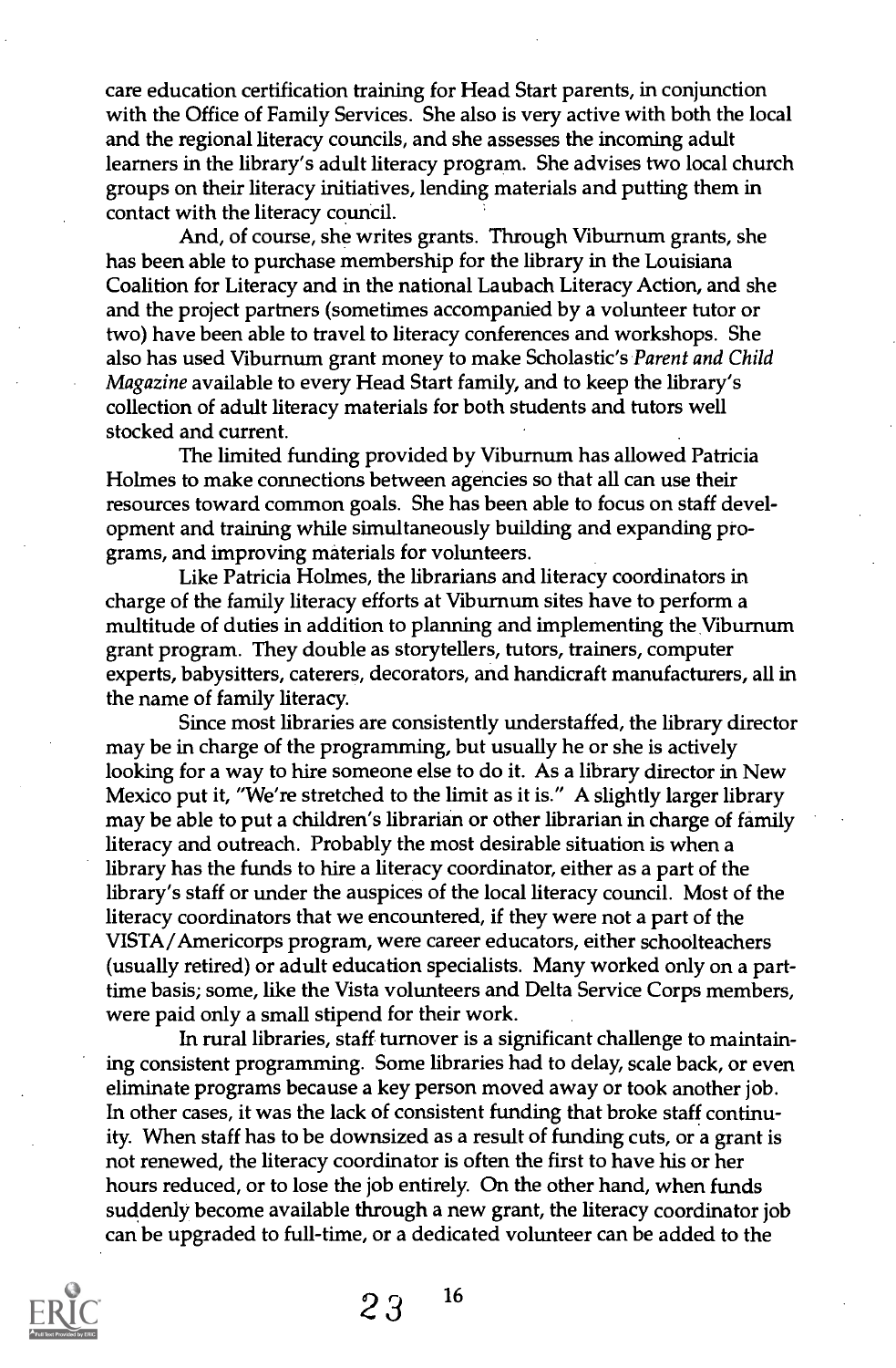#### payroll.

Librarians and literacy coordinators in all types of communities need opportunities to enhance their skills and keep up with developments in their fields, but these needs are especially acute in rural areas. Some rural branch librarians do not have degrees in library science, and many who do have the credentials have not had much background in family literacy or first-hand experience in grant management. Rural librarians and literacy coordinators tend to have fewer opportunities than their urban counterparts to attend staff development workshops or network with other people in their fields. Staff, budget, distance, and time limitations all are factors that make it difficult for rural staff to attend statewide conferences or workshops, let alone national ones.

According to state library officials and the local librarians themselves, rural librarians need more staff training in such areas as administering and evaluating a grant program and instituting model strategies for library-based family literacy. In our travels and interviews, both librarians and literacy coordinators expressed a desire for more training and information about such issues as curricula for learners with special needs, bilingual and ESL materials, strategies for outreach and publicity, community needs assessments, Internet resources, and more. Although there is a great deal of information about family literacy readily available, for example through the American Library Association or through the many national literacy organizations on the World Wide Web, many rural librarians we spoke to were not aware of these resources or did not know how to access them.

#### B. Volunteers

Both libraries and literacy programs rely heavily on volunteers to complement their staff, for tutoring, GED instruction, storytelling, computer set-up and training, and program administration. Two predominant national literacy volunteer organizations, the Literacy Volunteers of America (LVA) and Laubach Literacy Action, offer training, certification, and materials for volunteer literacy tutors. Most of the better established literacy programs in our study used one or the other system as the base for volunteer training and materials. In New Mexico, the statewide Coalition for Literacy is affiliated with LVA, so most programs train tutors through LVA, while Laubach was the more commonly used method in the four other states. However, every community tailored training and materials to its own community, and to its particular pool of volunteers.

Usually when a program is just beginning, however, the volunteers train themselves. Often the first volunteers are retired teachers or others with the experience and knowledge necessary to help programs get off the ground. They use children's books from the library and materials from their own collections. Later, as the program grows, they can begin to acquire easyreading materials specifically targeted toward adult learners, or software for all different levels; and they may also begin to acquire less experienced volunteers who come in with nothing but good intentions and a love for reading and books.

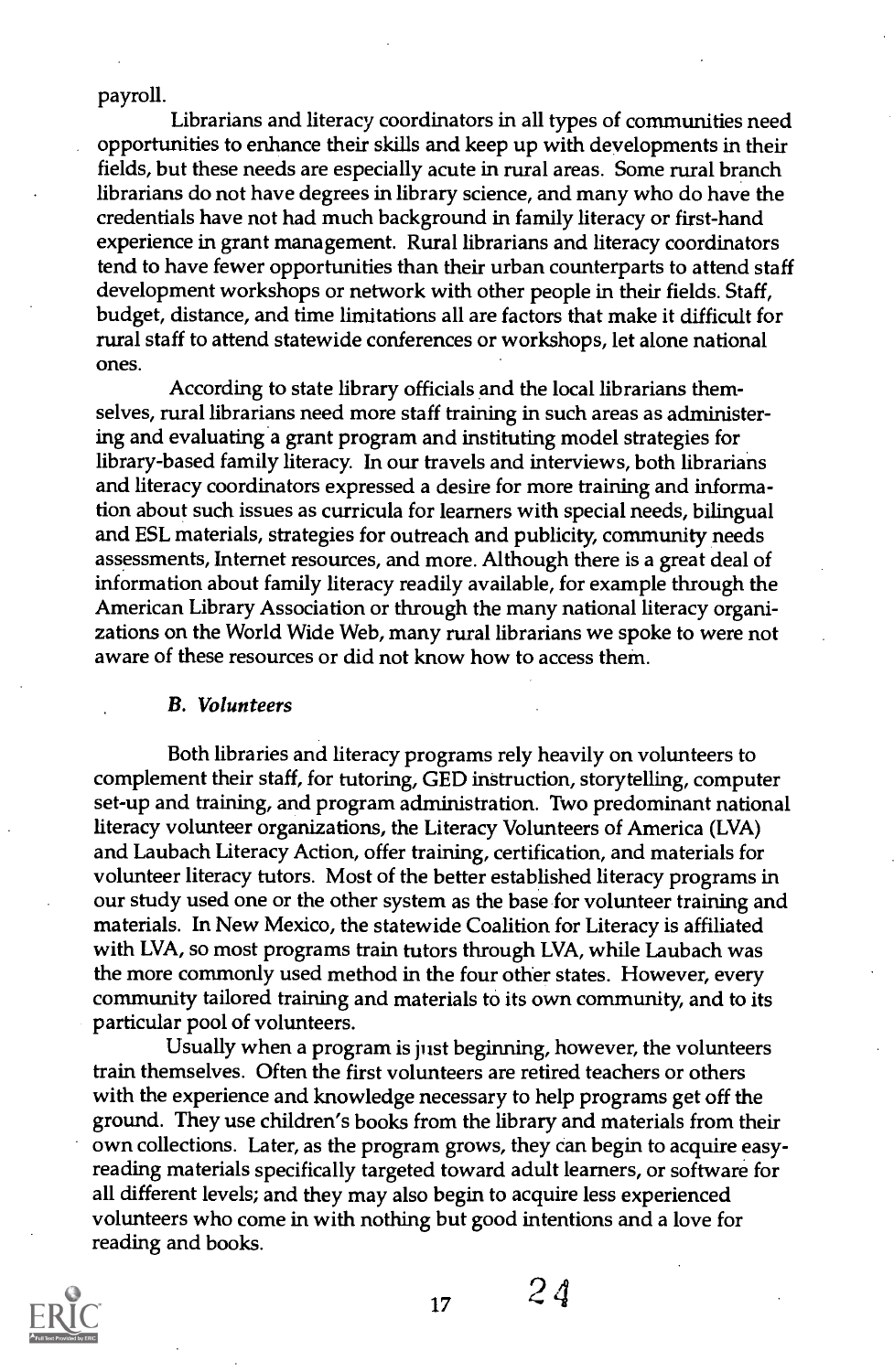Librarians and literacy coordinators cherish their volunteers, and often could not sustain programs without them. However, the training and administration of volunteers, including the sometimes precarious task of matching tutors with learners, is one more responsibility (and often was a major headache) for already overextended staff. In general, it was easier to attract volunteers than it was to retain them. The amount of training and support for volunteer literacy tutors usually was adequate when they joined the program. However, when volunteers encountered people with learning disabilities or other situations that required special expertise beyond common sense, there often was no one qualified to answer their questions. Volunteers often quit in frustration over their students' lack of progress, or because the students were unreliable about attending tutoring sessions.

Tutoring adults is only one activity of volunteers, however. Volunteers are also very important to children's activities, to parenting sessions, and to whole family programming. In DeRidder, Louisiana, for example, Head Start parents and military personnel from Fort Polk volunteered in the family literacy program. In Bartlett, Texas, senior citizens made teddy bears to be used in the children's programs, and in Johnston County, Oklahoma, teenage volunteers, including an exchange student from India, supervised several aspects of programming. Some of the most dedicated volunteers were those who began as participants in literacy programs, and their experience of being an adult learner made them more sensitive and patient teachers of other adults.

When family literacy is added to adult literacy programs, the lines between teachers and learners tend to blur. Parents who attend programming often take a facilitating role in activities, or help library staff with costumes, decoration, and food. Volunteering becomes less of a structured, individually directed activity, and more of a community effort.

The quality and availability of volunteers of course reflects the demographics of the community. In areas that attract a lot of retirees, like Waveland, Mississippi or Belen, New Mexico, there is a large, diverse, and experienced pool of volunteers available. In other rural areas, where most people work and often face long commutes to their jobs, volunteers with a lot of extra time and patience are few and far between. It is in these areas that institutionalized volunteer programs like VISTA/Americorps can be invaluable to libraries and literacy programs.

We met bright, highly motivated, and energetic Delta Service and Americorps workers in Assumption, Allen, La Fourche, and Beauregard Parishes in Louisiana, and in Socorro, New Mexico. Most of these people were working within their own communities as a way to gain tuition credits for their college educations, and all were very highly valued by their supervisors. For example, in Assumption Parish, Louisiana, one of the library's most dynamic staff members is Caroline Landry, who was initially assigned to the library as a member of the Delta Service Corps (an Americorps program). By the time this report was published, Caroline had been hired fulltime as the manager of the Computer-Assisted Learning Center at the Napoleonville Library, and she is using her college credit from the Delta Service Corps program to attend Nicholls State University.

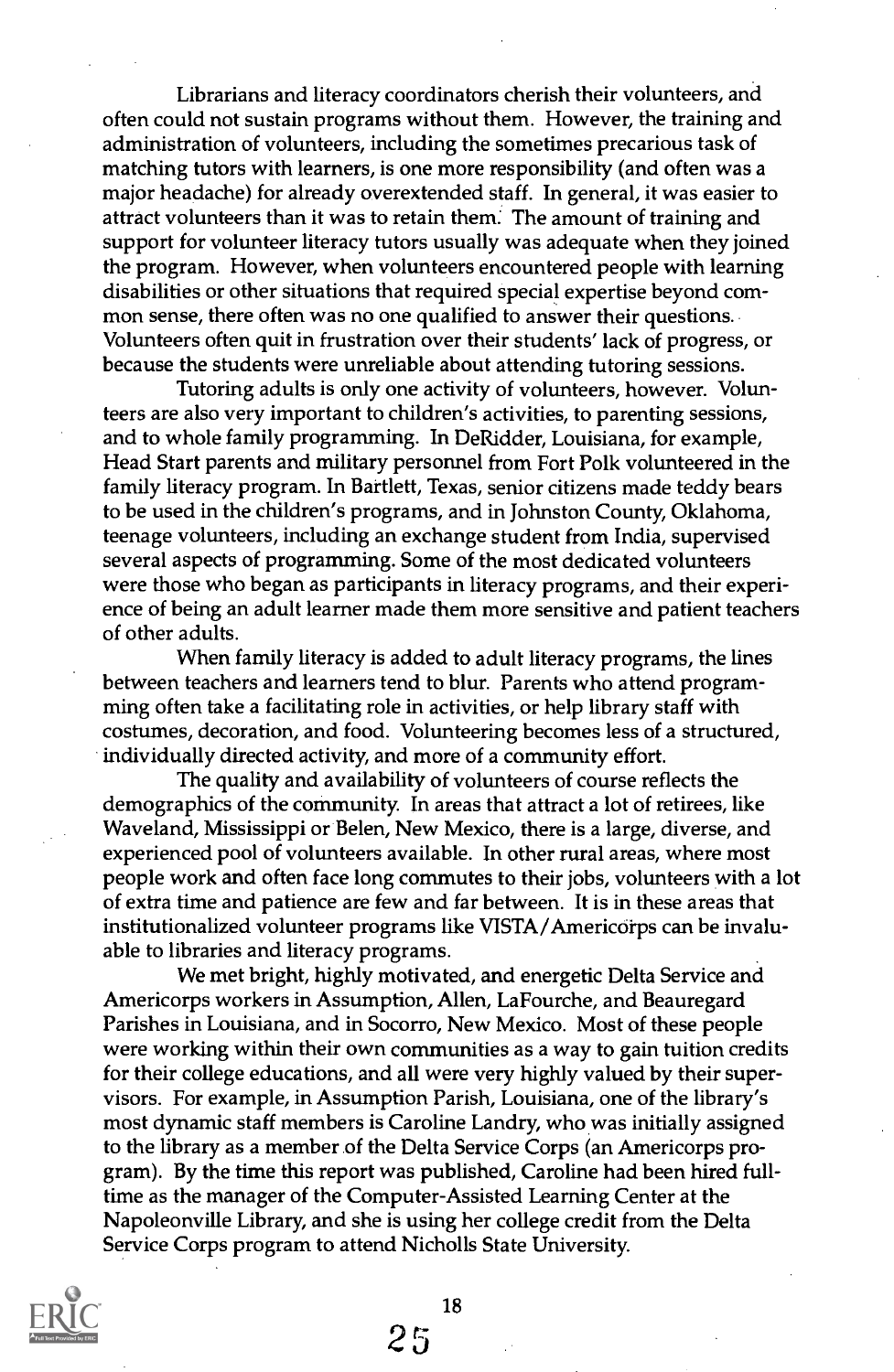#### 2. Participants

All of the Viburnum family literacy programs tried to serve families with critical literacy needs, including parents without a high school diploma, low-income families, or families for whom English was a second language. Recognizing the strength of the extended family, many welcomed grandparents, aunts, uncles, and other relatives and caregivers. But libraries made different choices about which particular families to target.

Some took a narrow approach, limiting participation in family literacy programs to specific groups. South St. Landry Parish, Louisiana, like many other sites, targeted families of Head Start children. The library in Purcell, Oklahoma, served families who wanted to learn English. The Copiah-Jefferson Regional Library in Hazlehurst, Mississippi, focused on teenage mothers who hadn't finished high school and their children.

Other libraries took a "come one, come all" approach. The library in Napoleonville, Louisiana, opened its family story times to the whole community, while using special strategies to draw in families with the greatest needs. Several librarians thought a heterogeneous approach worked better to attract low-income or undereducated parents because it didn't carry the stigma of a targeted program. But regardless of the approach used, the people didn't always show up.

"The biggest problem isn't funding—it's getting people to admit they have a problem."

"We posted flyers all over town, but no Vietnamese families came." "People don't have transportation."

As these comments from Viburnum program coordinators attest, a major challenge for libraries—or any literacy provider—is how to recruit participants and keep them coming. Even when attendance was good, librarians often felt they weren't reaching the families with the greatest needs. A few librarians became so discouraged by low participation that they started to feel there was nothing they could do, or they blamed the problem on the people they were trying to reach.

How can libraries spread the word about family literacy to parents who can't read a flyer, or live on the other side of the mountains, or don't want their neighbors to know they have trouble reading? How do you draw in people who feel uncomfortable in a library or don't have a car? How do you keep families coming week after week, when parents are exhausted after a hard day of work, or the kids haven't been fed yet, or there's a school ballgame on the same night? The people we spoke with described the challenges they faced and their ideas for addressing them.

#### A. Publicizing programs

Viburnum sites used various strategies-both written and oral-to spread the word about their family literacy programs. Many placed flyers, brochures, and posters at busy locations like grocery stores. The library in



26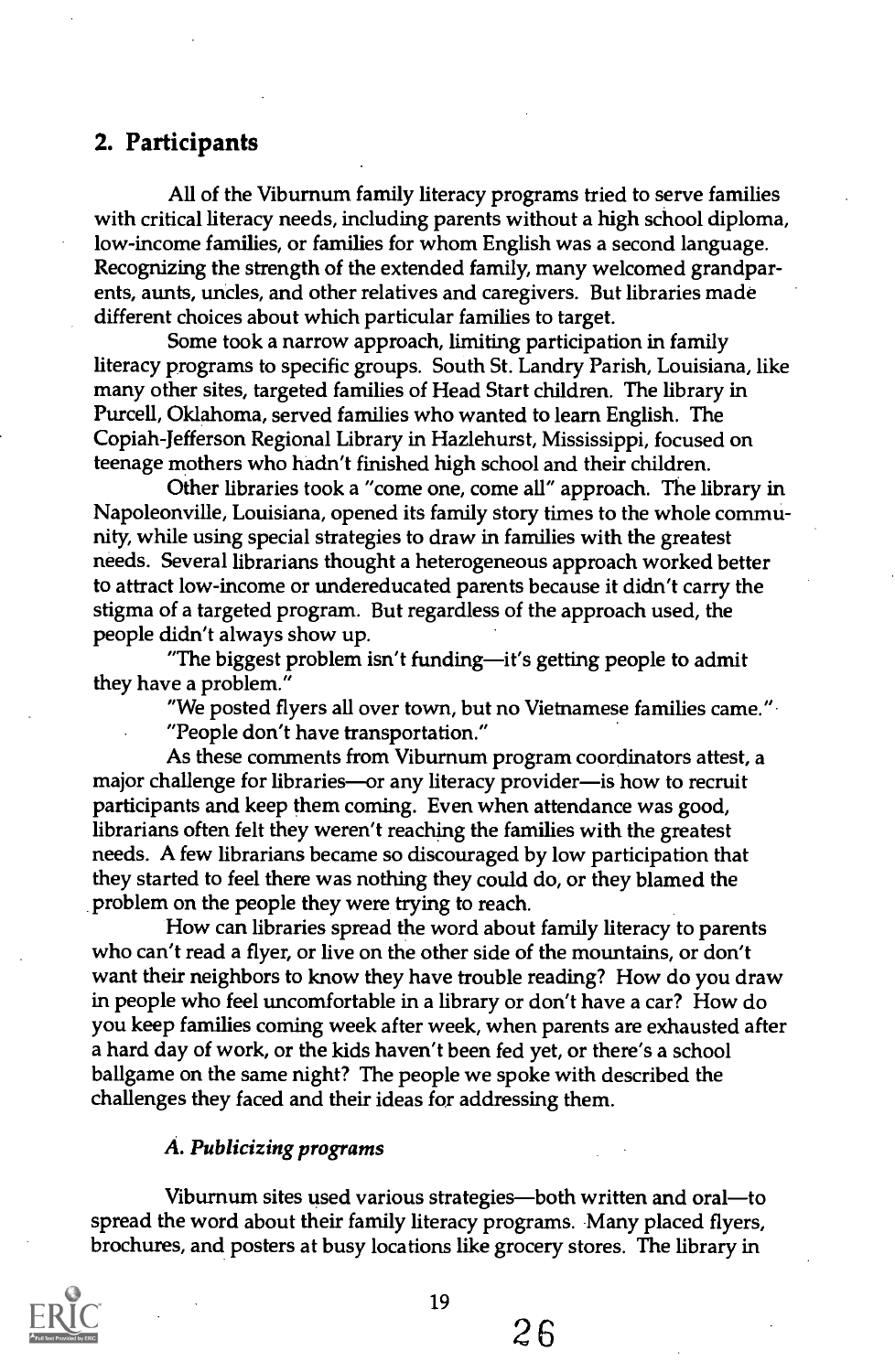Bartlett, Texas, put its publicity materials at the local post office, where nearly everyone in this small town goes to pick up their mail. Libraries also placed notices in local newspapers and church bulletins and encouraged the media to run feature stories about their programs. Coordinators stressed the need to use print materials that were written simply and in the languages spoken by potential participants. They also recommended that publicity materials emphasize the fun and free aspects of the program and the activities for children, to attract parents who might shy away from anything that sounds like adult literacy.

The Bolivar County Literacy Council in the Mississippi Delta had a novel idea for publicizing its literacy programs. Ronnie Wise, director of the county library, persuaded the creators of the Archie comic book series to produce a limited edition in which Archie and his pals visit Mississippi and learn about literacy problems. Some 100,000 copies of this comic book were distributed "from one end of Mississippi to the other-not just in literacy programs, but in doctors' offices and anywhere the public congregates," Ronnie said. "And we've been very happy with the reaction."

No matter how colorful, print materials alone are not enough to reach people who don't read well. Several Viburnum grantees took their case to the airwaves, placing announcements on radio and television. Two librarians in Tucumcari, New Mexico, went on a local radio show to talk about their family literacy program. This library also held a contest for school children to design the best button promoting the program.

Sometimes the best publicity was positive word-of-mouth: moms telling next-door neighbors about the great new program at the library, a school teacher telling parents of children in her Title I reading program about family literacy at the library, a bilingual aide on a Head Start bus reminding Spanish-speaking parents about family night, or a Friends of the Library member touting the library's program at a community picnic. And the more community activities and services a library offered—whether a quilting class in Napoleonville, Louisiana, or fishing poles that could be checked out of the library in Waveland, Mississippi-the more people came in who might benefit from its literacy programs.

#### B. Outreach to families with the greatest needs

Publicity, no matter how effective, is just the first step. Drawing in people with the greatest literacy needs often requires aggressive recruitment strategies and active coaxing. Many Viburnum grantees worked with schools, Head Starts, and other community groups to find and recruit these families.

"We try a lot of different things to reach different people," said Valerie Moore, director of the Literacy Volunteers of America in Socorro County, New Mexico. This LVA council took its show on the road, offering workshops on family reading and parenting skills anywhere there were people who could benefit: at Head Start centers, the library, a women's shelter, the Alamo Navajo Indian reservation, an alternative high school, maternal and child health clinics, and other locations. The council also



 $27^{20}$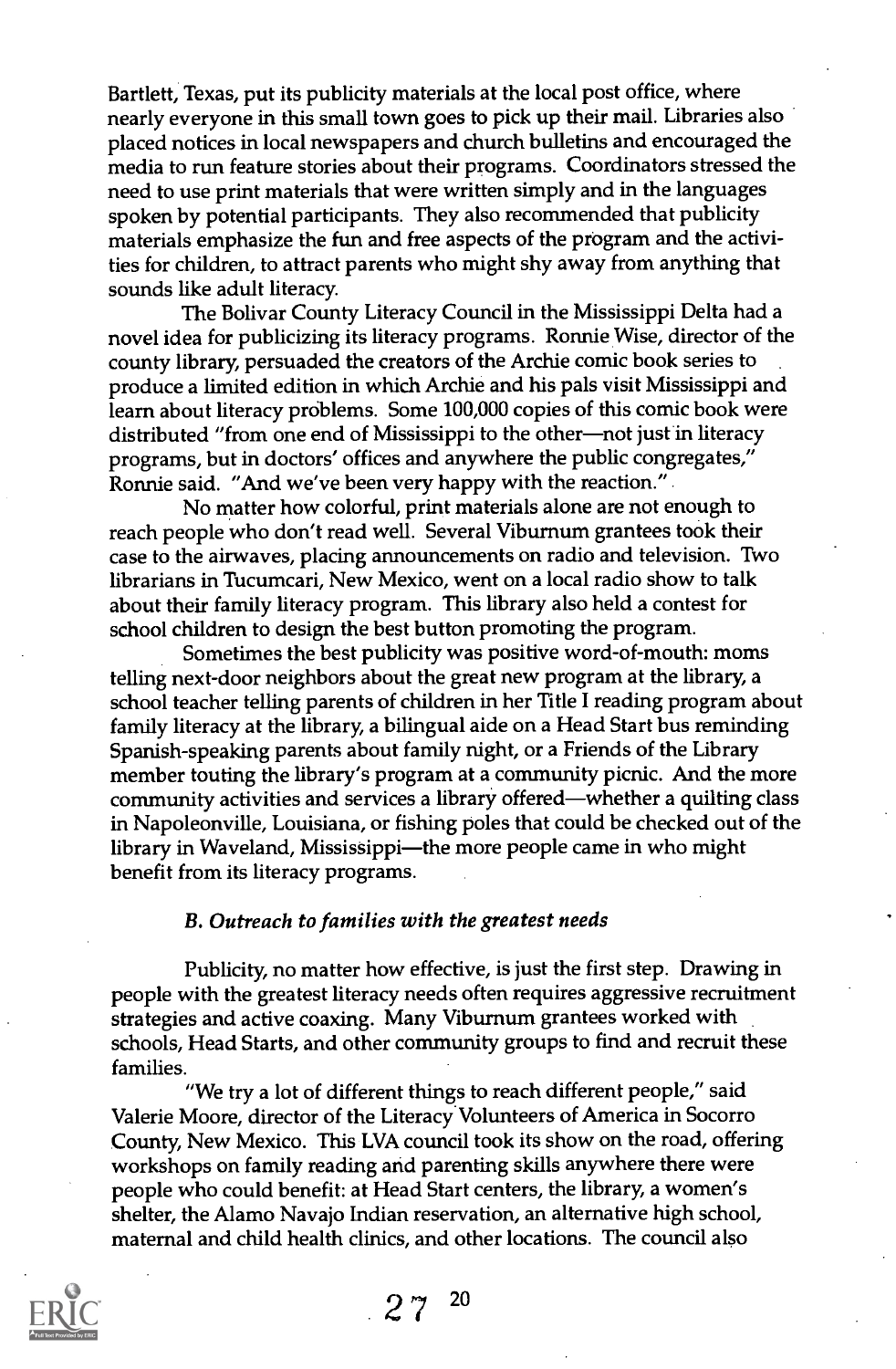enlisted the help of the fifty organizations that belonged to a local social services coalition. These organizations publicized the council's family literacy programs, recruited participants, and provided meeting sites and transportation to workshops.

Joyce Aguilar, the Socorro LVA family literacy coordinator, believed in starting family literacy early: she even made presentations at birthing classes for parents-to-be. The council distributed free books at the hospital to mothers of newborns. And when a child turned six months or a year old, the family received an invitation to an LVA-sponsored birthday book party. At these parties, parents and their babies read stories and nursery rhymes. They played with puppets and sang songs. Each family received a take-home packet filled with board books, audio tapes, practical information for moms and dads, and useful items like a toothbrush, toothpaste, or baby spoon.

A major obstacle to participation, in the view of librarians, is the stigma some adults feel about admitting their literacy problems. Recognizing this, libraries held adult tutoring components in private rooms where possible, and several sponsored confidential literacy hot lines. Coordinators also emphasized the need for project staff and volunteers to show sensitivity to and respect for participants in all aspects of the program. This might mean avoiding very personal topics in group discussions, refraining from asking delicate questions on registration forms or questionnaires, or taking care not to label people or act in a demeaning or patronizing way. After their first family literacy session, for example, the project team in Johnston County, Oklahoma, stopped using the word "literacy" in the session titles because it seemed to be a turn-off. To build a sense of ownership among participants, some libraries actively involved parents in planning programs or designing activities. Parents also advised on materials, worked out car pools, and recruited other families.

Some of the staff, tutors, or volunteers in the libraries we visited were themselves graduates of literacy programs, and these people who have "been there" often have the most credibility with other potential participants. In Valencia County, New Mexico, former participants in the library's ESL program tutored other adults, and one wrote a Spanish-English phrase book to help the local police avoid the potentially tragic consequences of poor communication with Spanish-speaking citizens. The literacy council in Bolivar County, Mississippi, hired Gail Gates, a graduate of its GED program, to recruit, teach, and motivate others. "I use my GED not to say I'm better," Gail explained, "but to say, follow me." And people did follow; many walk-ins at the Cleveland Depot literacy library were there because they had talked to Gail. Once they made the commitment to learning, Gail did everything she could to ensure they persisted. "If they don't come to class, I keep on them until they do," she said. Gail believed her efforts to draw in students would have a long-term payoff someday: "If she comes in, and she comes in, and someone else comes in, before you know it, this illiteracy thing is going to be nonexistent."

Just because the library sponsors a family literacy program doesn't mean that all activities have to take place at the library. In fact, library-based programs don't always make sense in places that lack an accessible branch



21

 $28$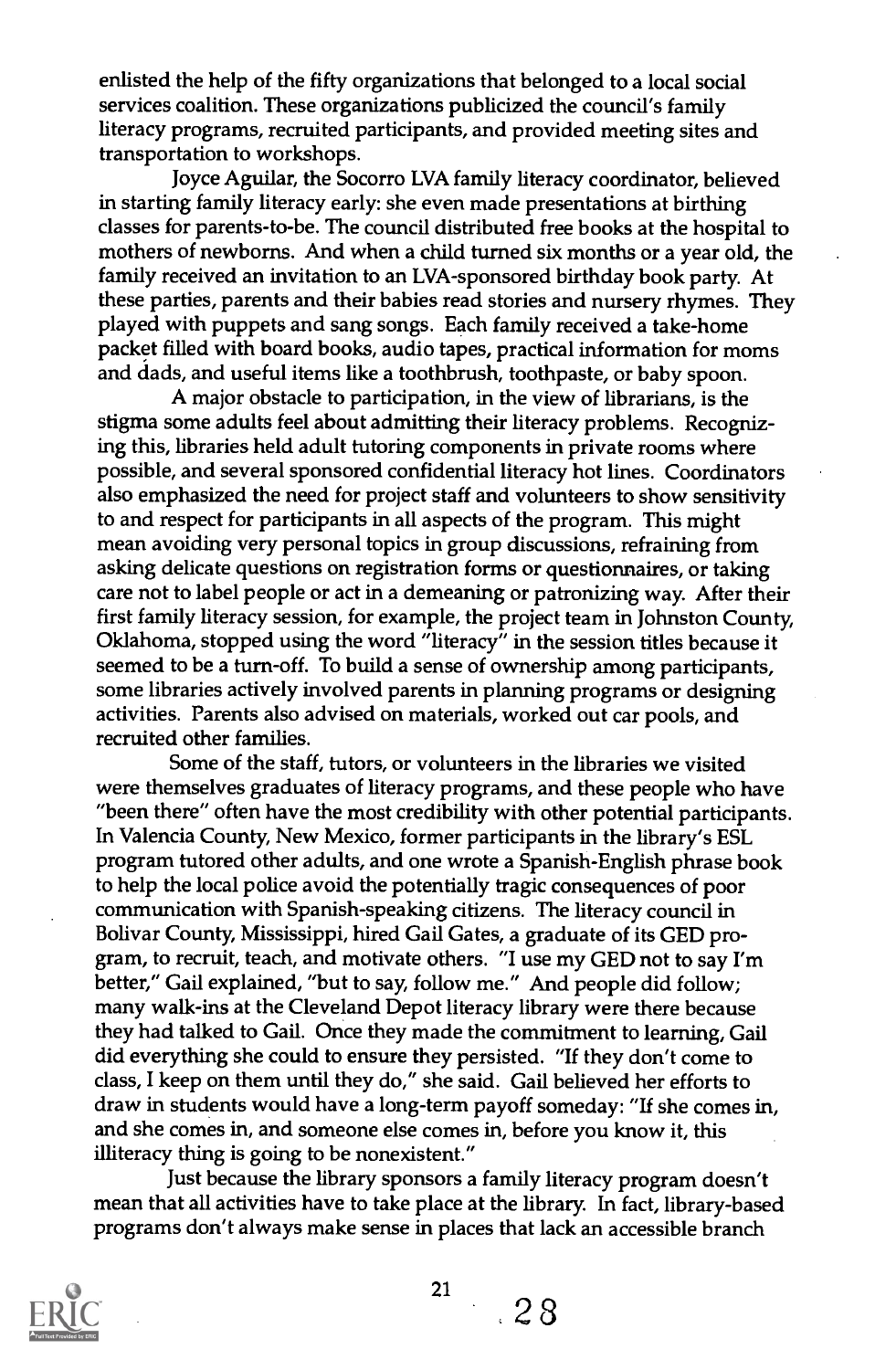library, or for ethnic and cultural groups without strong ties to the library. So outreach may mean holding family literacy programs in other sites that might be more accessible, familiar, or comfortable for participants than the library. The Purcell Public Library in Oklahoma held its family ESL classes in a local Catholic church attended by most of the Hispanic community. Libraries that sponsored programs in other locations still played a strong role by overseeing administrative functions, providing teachers and staff, designing activities, or providing materials.

#### C. Reaching diverse linguistic and ethnic groups

In several Viburnum communities, the biggest recruitment challenge was reaching families from diverse language, ethnic, and cultural groups. Some people who don't speak or read English may not see the library as "their" place; as one librarian pointed out, "It's a big building with lots of books they don't understand." Some recent immigrants are not familiar with the concept of a free lending library or with its rather complicated system of organizing things.

Often special strategies are needed to attract diverse participants to family literacy programs. Some Viburnum grantees hired staff or enlisted volunteers and facilitators from the same cultural or language groups as the targeted participants. The library in Purcell, Oklahoma, trained its program staff and volunteers in cultural issues. Grantees also collaborated with ethnic civic organizations, clubs, and churches to plan and publicize family literacy efforts. And several communities, like Valencia County New Mexico, sought representation of diverse ethnic groups on literacy councils, Friends of the Library organizations, planning committees, or library boards.

Another key strategy was to make sure the materials and content in both the family literacy program and the library's collection reflected the culture and language of the community. Tucumcari attracted new library patrons—and some family literacy participants—by adding popular Spanishlanguage videos and novels to its collection and by bringing in a renowned bilingual storyteller who skillfully blended Spanish and English so everyone could understand. Several libraries sought advice from program participants before they bought materials and software in other languages.

#### D. Retention

Once participants have been recruited, the next challenge is to keep them coming. Serving a nutritious snack was a simple but effective drawing card (and a way to keep people's energy from flagging). For some people, the chance to work on a computer was incentive enough. Other programs gave prizes or awards, including books, coupons to local restaurants, posters, and certificates. And perhaps most important, families kept coming when they enjoyed the activities and felt they were getting something meaningful out of them.

Free books were an essential attraction in many programs. "We try to give out books at every workshop we do," said a New Mexico literacy

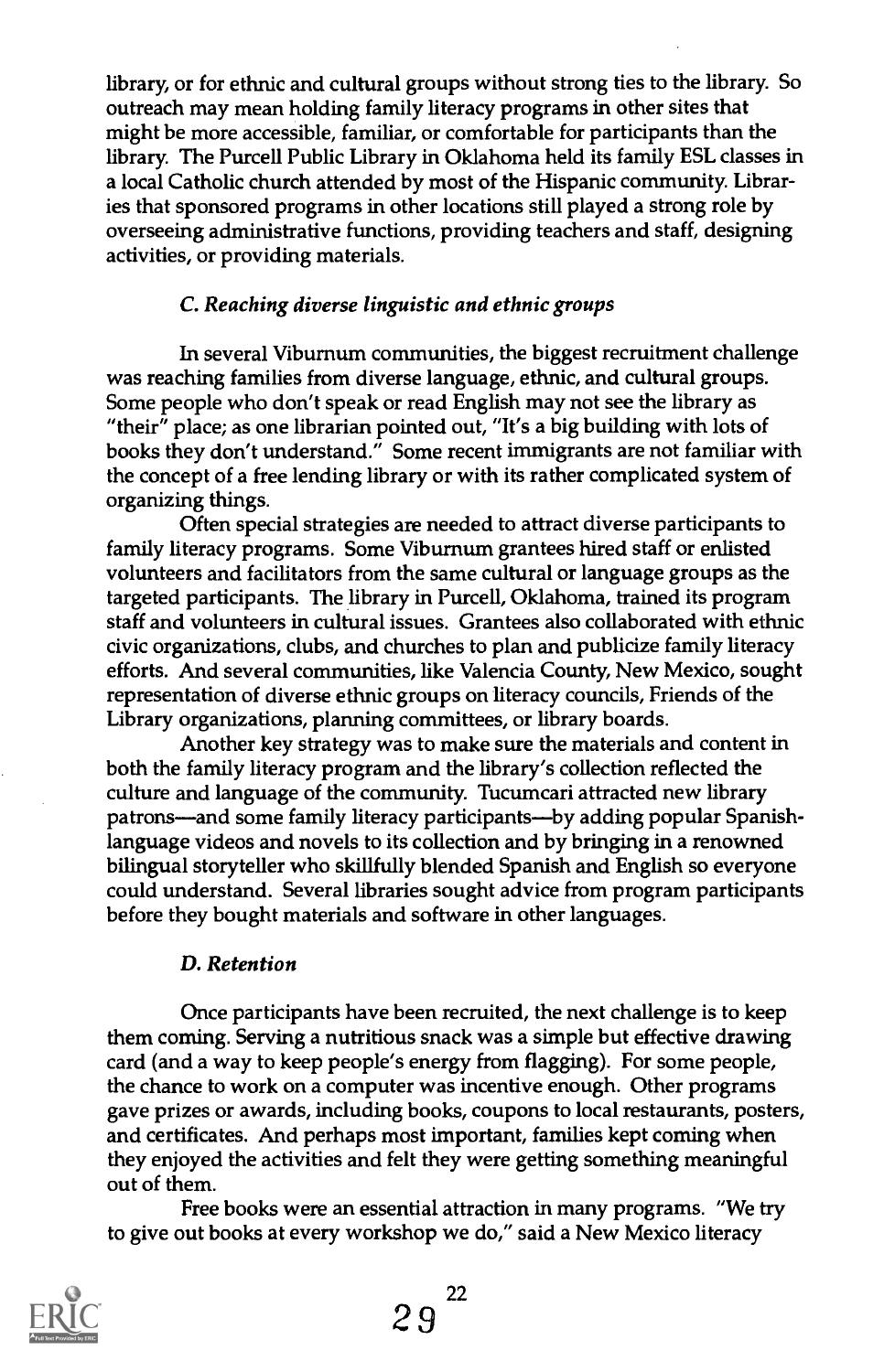coordinator. When children could take home their own copies of The Rainbow Fish, or parents could refer to their own volume of 101 Ways to Help Your Child Learn to Read and Write, it reinforced the joys and value of reading in ways that a borrowed book couldn't equal.

Scheduling is another critical part of retention. Of course libraries want to schedule family literacy programs at convenient times, but with today's complicated work and family schedules, this is easier said than done, and hard choices must be made. Assumption Parish Library and several others held events in the evening so that working parents could come, but they had to take care not to overtax tired families. Waveland, Mississippi, and other sites held activities during the day for non-working parents and their children; the staff felt that parents had more energy and children were more attentive than in the evening.

Some librarians took the personal approach. A library literacy coordinator in Mississippi "ministered" to participants, reminding them to come and letting them know they were missed when they didn't show. But this level of attention also places high demands on limited staff.

#### E. Transportation and child care

Lack of transportation and child care are two primary reasons why people do not stick with literacy programs, and the Viburnum experience bore this out. Family literacy, by its very nature, addresses a large part of the child care need with learning activities for preschool children. Some Viburnum programs also provided supervised care for infants and toddlers so that no parent had to stay home with a child.

Transportation is a more difficult challenge. The tasks of finding transportation to work and day care are demanding enough for some parents, without also finding a ride to a family literacy program. Several Viburnum grantees arranged with other community agencies to use their vans and buses at low cost or no cost. In Decatur, Texas, for example, a community with no public transportation, the Head Start van brought children and parents to the library-sponsored family program at a local church; attendance was high, averaging twenty or more people. But some other libraries said their efforts to coordinate transportation with other agencies were rebuffed because of liability concerns or distance limits. Libraries that did find a van still had to factor in weather, distance, the cost of a driver, illness, no-shows, or mechanical failures. A few places maintained lists of volunteer drivers that people could call for a ride, or helped participants set up car pools and paid the driver a stipend.

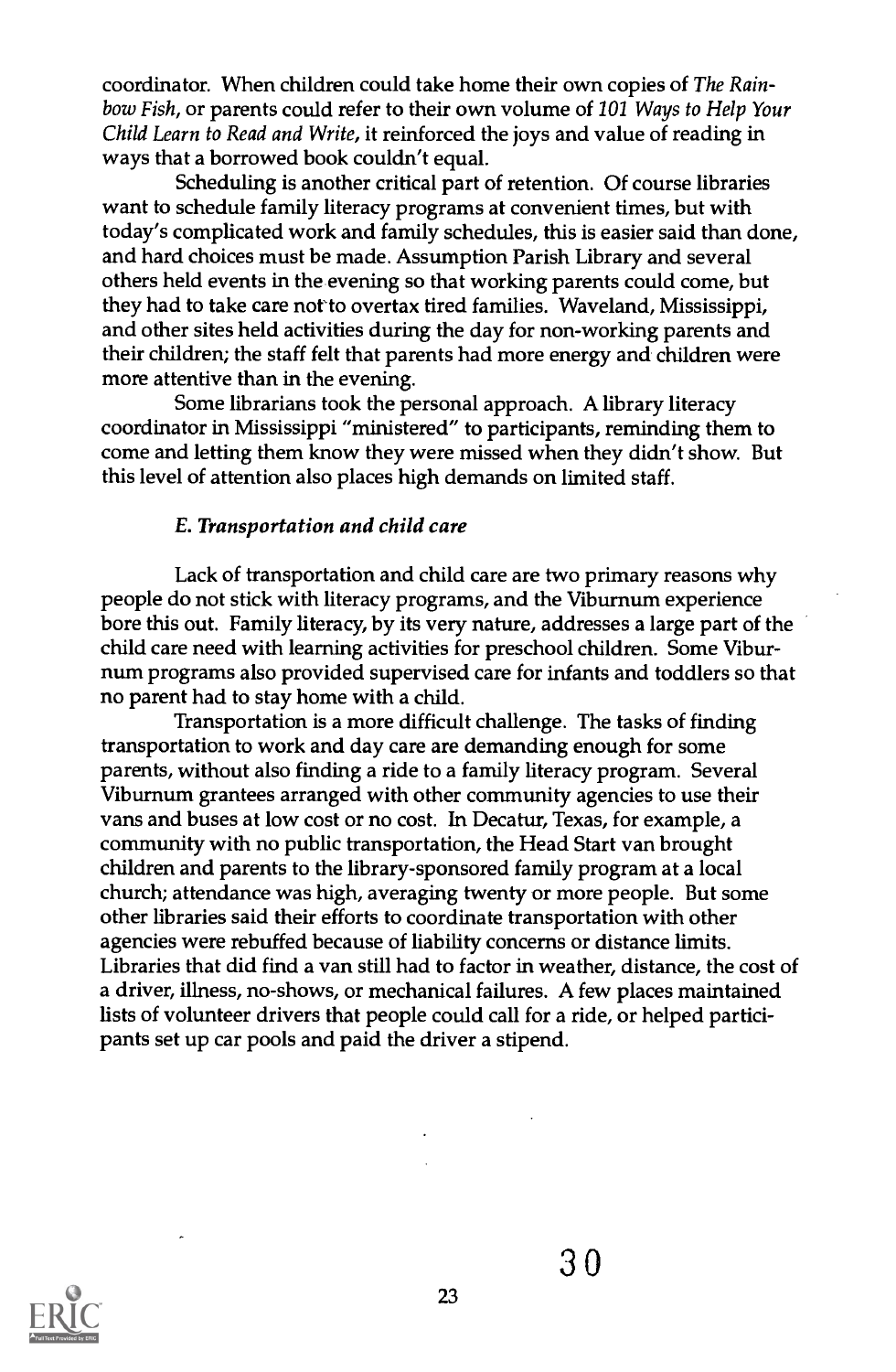# **PARTNERS**

"Collaboration is what keeps literacy programs going." A literacy coordinator, New Mexico

Although the Viburnum grants went to public libraries, the Project application required collaboration with other community groups, and libraries teamed up with an array of agencies and organizations. Partnerships spawned by Viburnum grants have expanded the pool of participants, locations, and resources for family literacy. They have created new channels for sharing information and experience.

Consider the benefits that partnership has brought to the Library Literacy Center in the Gulf Coast town of Waveland, Mississippi. This branch library was a bustling place on the day we visited. In the classroom, a retired engineer was teaching GED math. In other rooms, tutors were helping learners with basic reading or ESL, and people were working independently at computers. When the family literacy program was in full swing, an observer would have seen a former school principal dressed as Mother Goose, acting out a story for a group of preschool children. And in another corner, a retired Montessori teacher would have been talking with parents about how children learn through all their senses and how parents can foster this learning.

How did the library get all of this going? Donna Hutchings, Waveland's energetic literacy coordinator, leaves few stones unturned in her efforts to drum up community resources and support. (One volunteer tutor remarked admiringly of Donna, "I've got bluejays at home that aren't as aggressive as she is.") The Gulf Coast's appeal to retirees has been a major boon to the volunteer program. The library also has a strong partnership with local government. A few years ago, the mayor of Waveland—who regularly checks out books from the Center to show that "the mayor reads too"---persuaded the city aldermen to increase the library's share of local tax revenues so it could extend its literacy programs. More recently, the Chamber of Commerce publicized the library literacy programs in a community education flyer sent to every household. After that mailing, said Donna, "our phone rang off the hook; we got fifteen tutors and many students out of that." The library and the youth court carried out a joint program in which youthful offenders completed literacy classes as a part of their sentencing. Cooperative extension agents taught parenting, financial management, nutrition, and gardening to adults in the family literacy program.

The Waveland library's other partners included local school systems,



\*31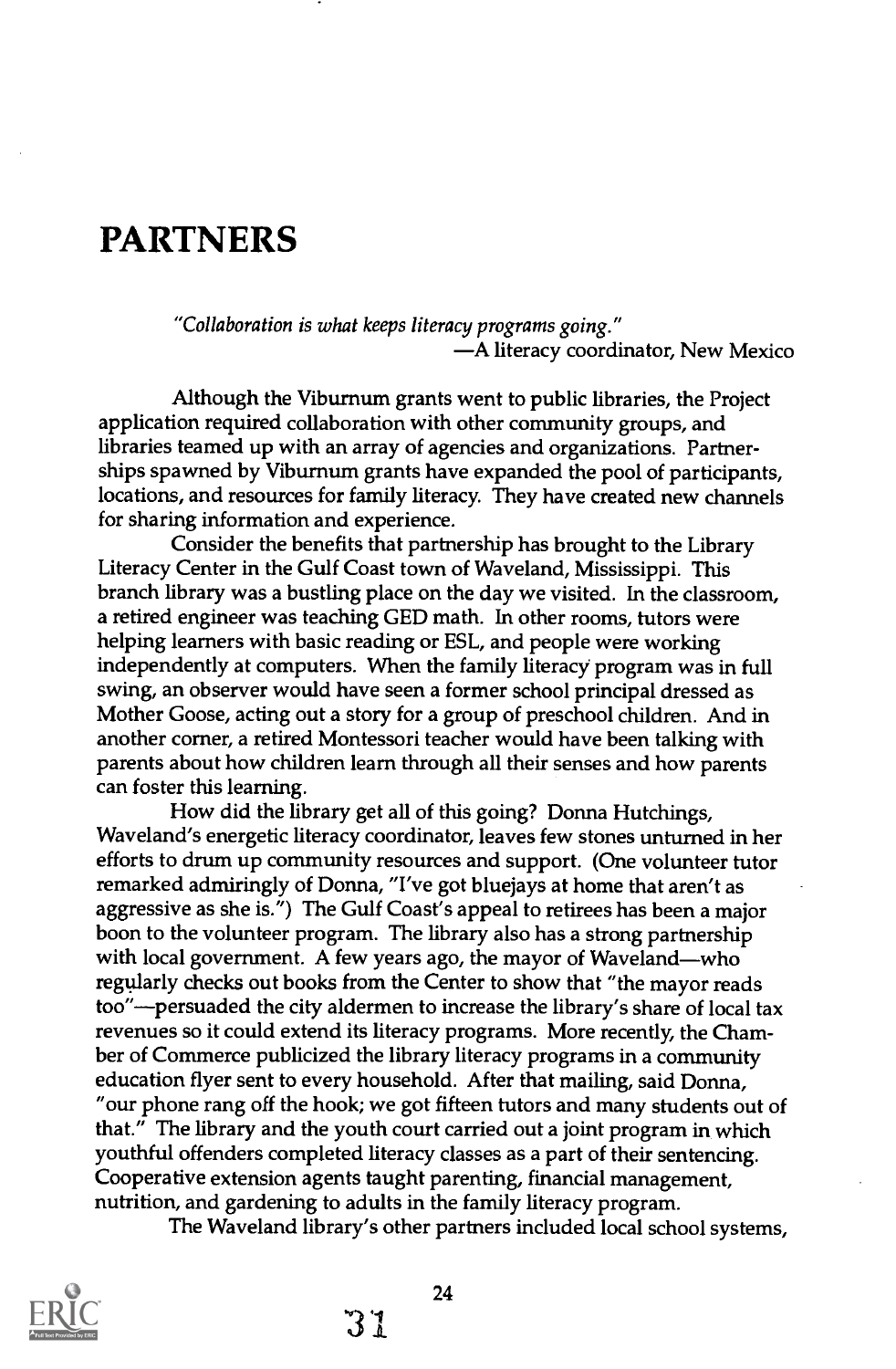the department of human resources, and the Hancock County Literacy Council. But Donna was not satisfied. On the day we visited, she was meeting with local housing authorities, and now the library is planning to use its next Viburnum grant to put family literacy outreach centers in public housing complexes.

#### 1. Creating and Sustaining Partnerships

As the Waveland experience shows, successful partnerships do not just happen. Often they begin with the library taking stock of the agencies, organizations, and people in the community and thinking creatively about what each might contribute to a collaborative literacy program. The ALA designed the Viburnum application and training to help librarians through this process.

The most common partners for libraries were those with an education or literacy focus, including literacy councils, Head Start agencies, colleges and universities, and K-12 schools. But the options for partners are as diverse as the main streets of rural America. Viburnum-funded libraries collaborated with small businesses and large corporations, hospitals, courts, churches, Indian tribal councils, community action agencies, senior citizens' clubs, and many others. Even in very small towns or communities with sagging economies, there were still organizations and people with resources to contribute, from the Rotary Club to the public health clinic.

The stronger Viburnum partnerships organized member roles in ways that recognized each partner's strengths and limitations, and coordinated responsibilities so that each partner was doing what it did best. Within partnerships, libraries played different roles, depending on their staffing and facilities, their experience with literacy programs, and the availability of other literacy services. In communities that already had a solid infrastructure for literacy, the library sometimes played a coordinating role: convening the major players, helping them identify and fill service gaps, training tutors, and distributing materials to literacy providers. In communities with few existing services, the library often initiated a literacy effort. "Nobody else was doing it, so we had to do something," said a Louisiana librarian.

## 2. Importance of Literacy Councils

Literacy councils and volunteer literacy providers were especially critical partners in Viburnum family literacy programs. Although the term "literacy council" meant different things in different places, it generally referred to a nonprofit organization that either coordinated or provided literacy services, often through volunteer tutors. Several libraries with Viburnum programs were working hand in glove with an active literacy council or similar organization, often in ways that expanded the capabilities of both. "Libraries depend on literacy councils to do the things they do so



 $25 \quad 32$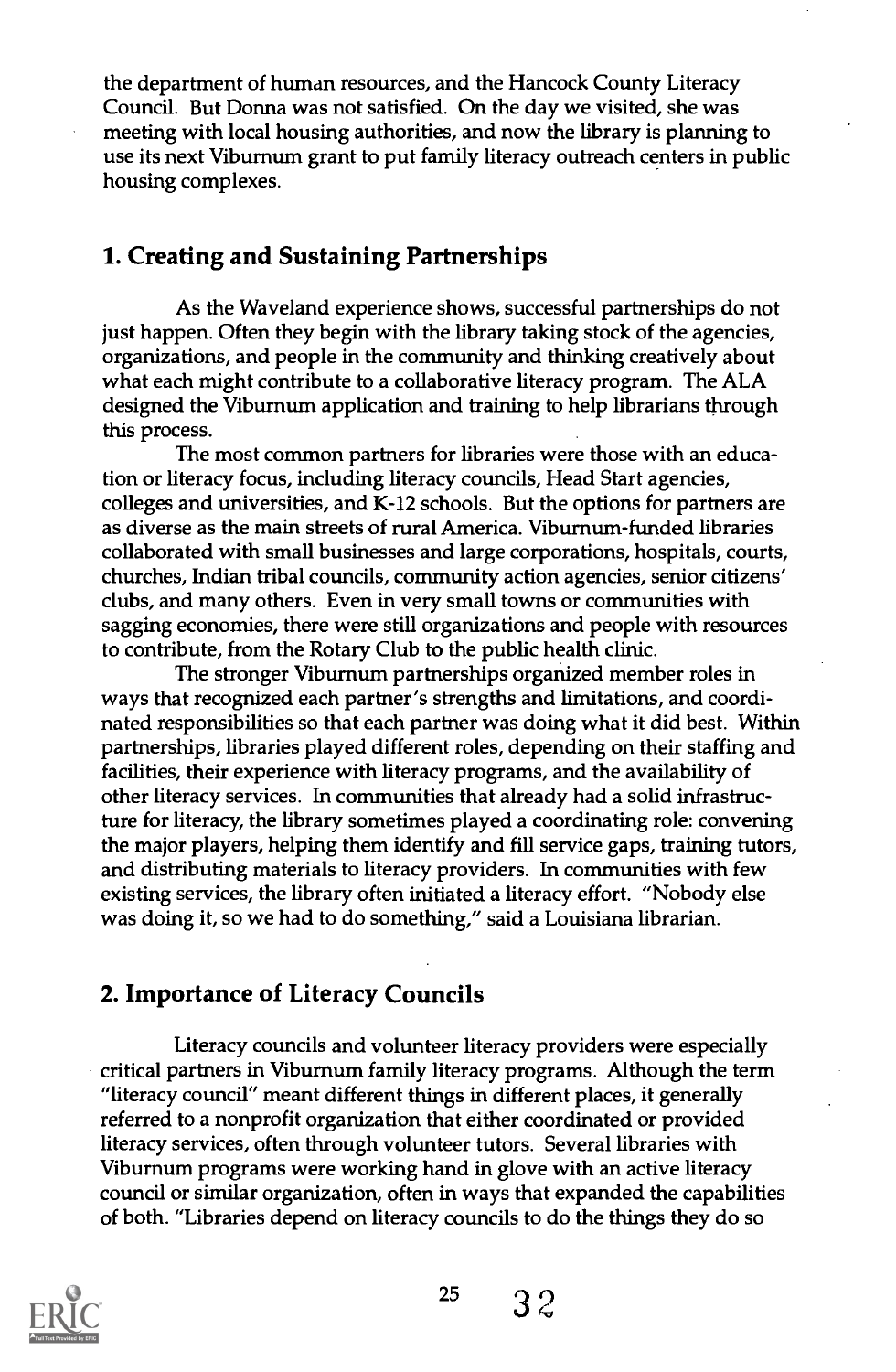well," a Louisiana librarian explained. For example, a literacy council might use the library for materials, one-to-one tutoring, and children's programming, while the library might rely on the council to conduct presentations, train volunteers, or help with computer training.

Some libraries delegated administrative responsibility for their Viburnum programs to a literacy council. Often these councils had started out as projects of the library, then became independent entities, a status that was advantageous to both the library and the council. A separate council might be better positioned than the library to raise money specifically for literacy, build and sustain community support for literacy, and make decisions that a library board did not have the expertise or inclination to make. Councils also served as vehicles to coordinate programs among multiple literacy providers. They could bring stability and consistency to literacy services that transcended changes in funding, staffing, or legislative policies.

The Bolivar County Literacy Council in Cleveland, Mississippi, was started by the library in 1986. Four years later it became a separate organization with its own staff and budget and a board that included a cross-section of movers in the community. Using a mix of public and private funds, the council offers adult education, job training, and family literacy to some 400 students at a dozen sites around the county. As testimony to the council's credibility, the local community college decided a few years ago to channel its state adult education grant to the council, rather than create its own set of programs.

In a few sites, literacy councils failed to take root or were not very active. The reasons varied: lack of local interest, inadequate funding, staff so overextended they could not attend meetings, overlap with other committees, and turf issues. A council is not an end in itself but a means to improve literacy services and coordination. Some libraries found other ways to accomplish these ends.

#### 3. Head Start: A Natural Partner

Local Head Start programs are especially rewarding partners for Viburnum family literacy programs. The federally funded Head Start program provides early childhood education to children from low-income families, often the same families that literacy programs seek to reach. Head Starts are well-established in most communities, and many have their own facilities and transportation. The Head Start model already emphasizes family involvement and parent education-"we're one huge family," said a Mississippi Head Start director—and in fact, several Head Starts are already doing family literacy. So the foundations for family literacy partnerships are already there. The Center for the Book at the Library of Congress recently completed a national partnership program funded by the Department of Health and Human Services to demonstrate how libraries can work with Head Start agencies to enhance learning and improve parent involvement in children's literacy. The project conducted regional training workshops and

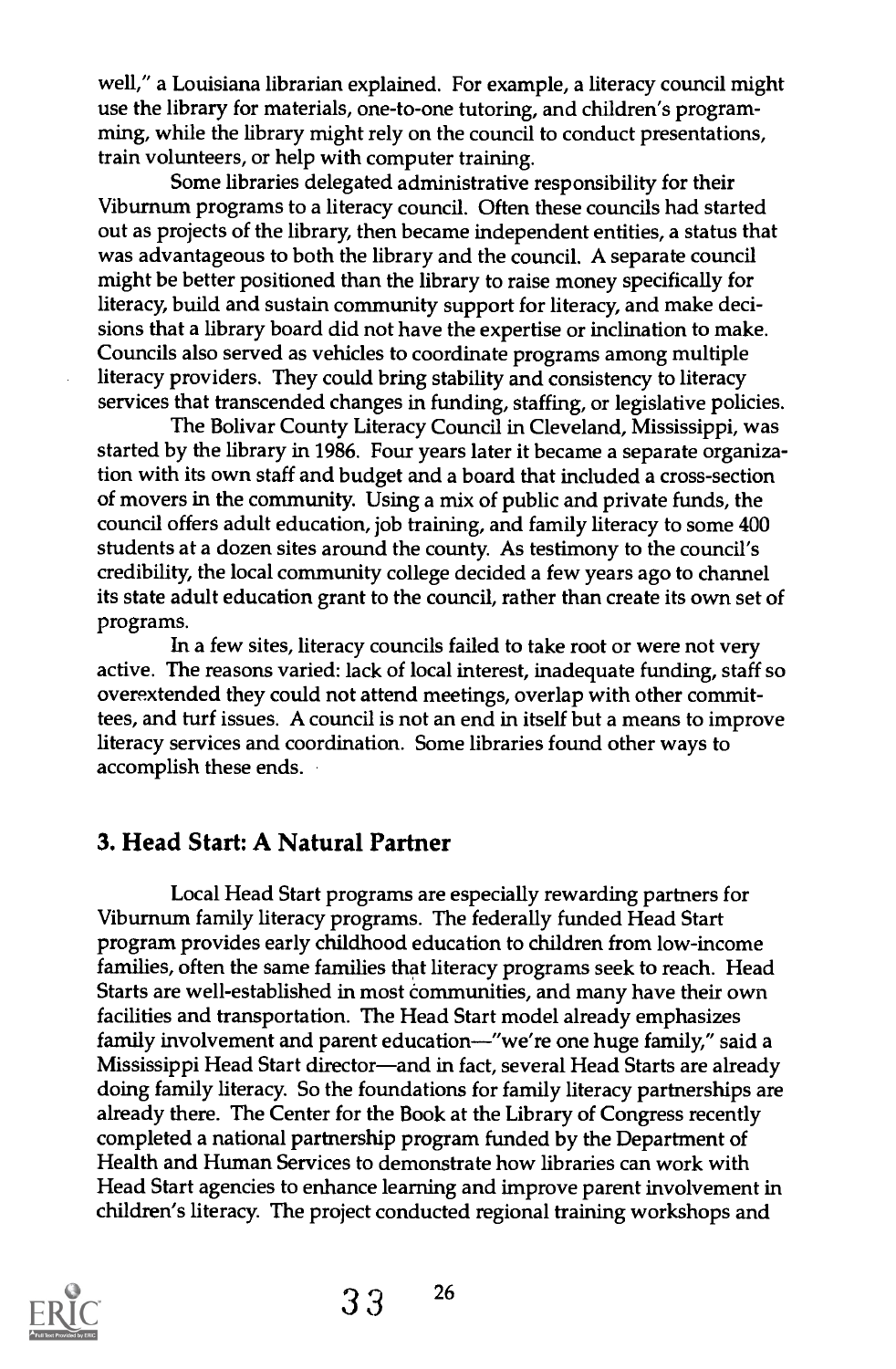produced a video and written materials with ideas for building partnerships and examples of possible activities.

When we visited Belen, New Mexico, the Adelino Head Start was preparing for a second round of family literacy sessions, this time to be held at its new Parent Resource Center. The Center is the latest addition to a complex that includes a remodeled school built by the WPA in 1928 and an assortment of quonset huts and trailers to house the ever-growing Head Start enrollment. With Viburnum funding, the Adelino Head Start and the Valencia County Literacy Council first offered family literacy in the fall of 1996. Parents learned English and basic literacy, sharpened their computer skills, and took other practical classes, while their children did learning activities in a Head Start classroom. The Parent Resource Center will provide a larger and better equipped space for family literacy and regular Head Start parent training. In addition, parents can take computer classes and check out books and activities from the parent lending library. The staff has assembled take-home family literacy activity kits (packaged in buckets donated by a local creamery) in both Spanish and English; the kits include books and learning games geared to a special theme, like animals, geometric shapes, or music.

The Adelino Head Start is just one of several partners working with the Valencia County Literacy Council, a coordinating body started in 1988 by three concerned women: the library director, a reporter from the Albuquerque Journal, and the coordinator of adult education at the local campus of the University of New Mexico. Since 1988, the VCLC has grown and now has its own offices (in the library) and its own staff, headed by Boleslo Lovato, a retired schoolteacher and former mayor of Belen. The VCLC started its family literacy program at one elementary school, but has expanded into two more schools and the Head Start center. The VCLC also offers ESL, computer, and basic literacy instruction at the library and works closely with the adult basic education program at the university. Collaboration has enabled the VCLC to bring together scattered resources to form creative, cost-effective programs. When asked which partner was the "lead" agency, Pam Perez, the adult education coordinator, replied, "We all play equal roles."

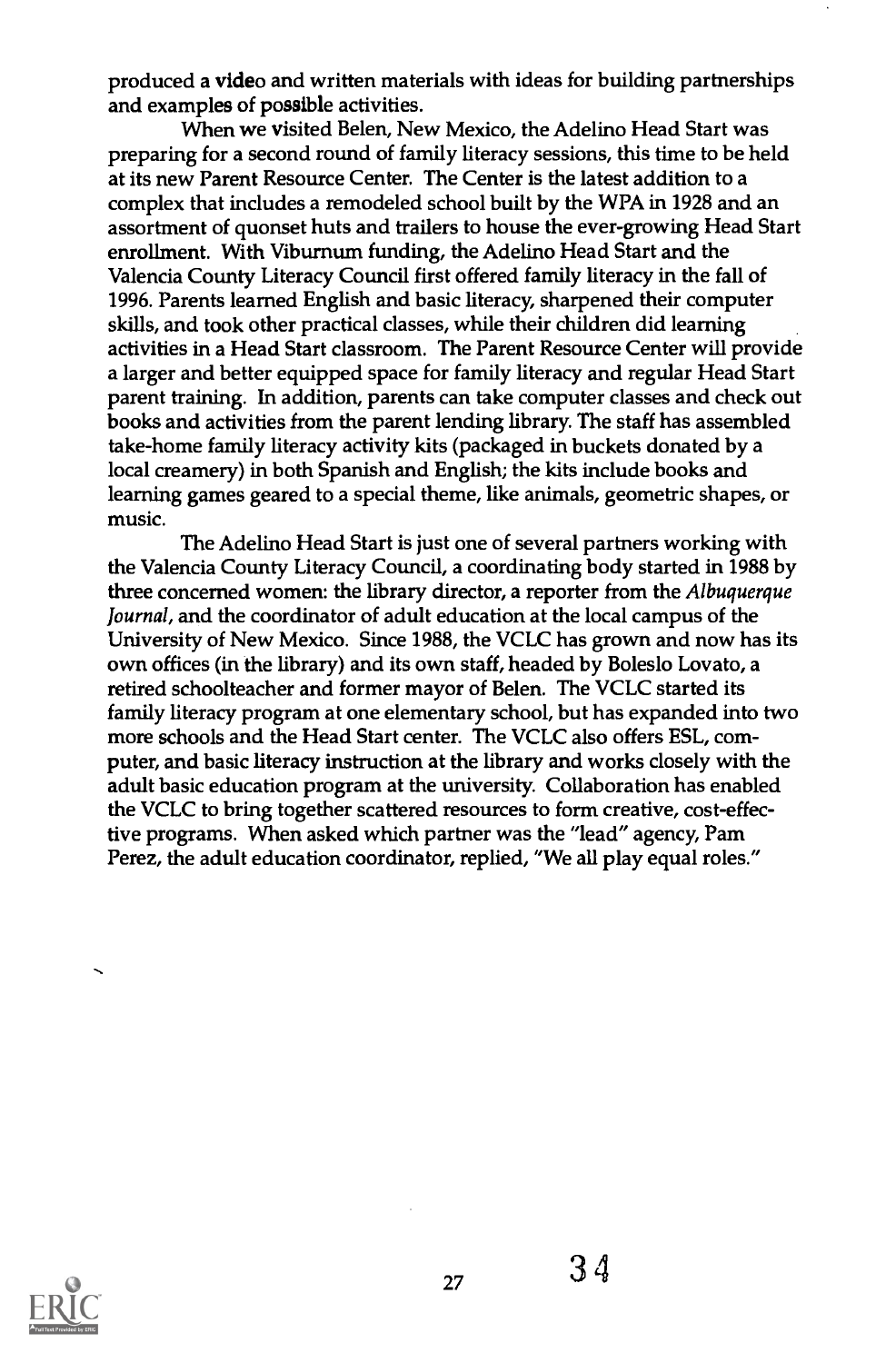# PROGRAMS

"If one way doesn't work we find another." A literacy coordinator, New Mexico

Energetic staff and volunteers, dedicated participants, and committed partners can be effective only if they have substantive programs with which to work. The key to a successful Viburnum grant project was a creative and workable program design that could take advantage of existing resources as well as new ideas and changing circumstances, and that had positive impacts on both participants and libraries.

#### 1. Planning

In the stronger programs we reviewed, the key people had carefully considered community needs, set the goals they wanted to achieve, then planned a program around those needs and goals. Good plans included a degree of risk-taking-a willingness to try something the library hadn't done before—balanced with realistic expectations about what one program could reasonably accomplish.

But as grantwriters and grantmakers both know, sometimes things change drastically during the grant cycle, and even good plans go awry. When we got out into the field, we realized that several libraries were offering a different kind of family literacy program than the one described in their Viburnum application. Some libraries had scaled back on the ambitiousness of their plans. "We had big plans, but now we realize it takes a long time to get established," a Texas librarian explained. Others delayed the starting date of the program. A few sites were unable to mount any program and gave back the grant money.

Why did plans change? Personnel issues were a big factor. When key people resigned, moved, or took time off to recuperate from an illness or an accident (as happened in two sites), sometimes no one was available right away to pick up their duties. Their replacements may have had different ideas about programming. Fiscal and logistical problems were another reason for change: a funding source dried up, an expected partner backed out, a source of transportation fell through, or the targeted participants did not show up. These kinds of setbacks inevitably arise during implementation of a literacy program, and overcoming them requires administrators who know how to roll with the punches.

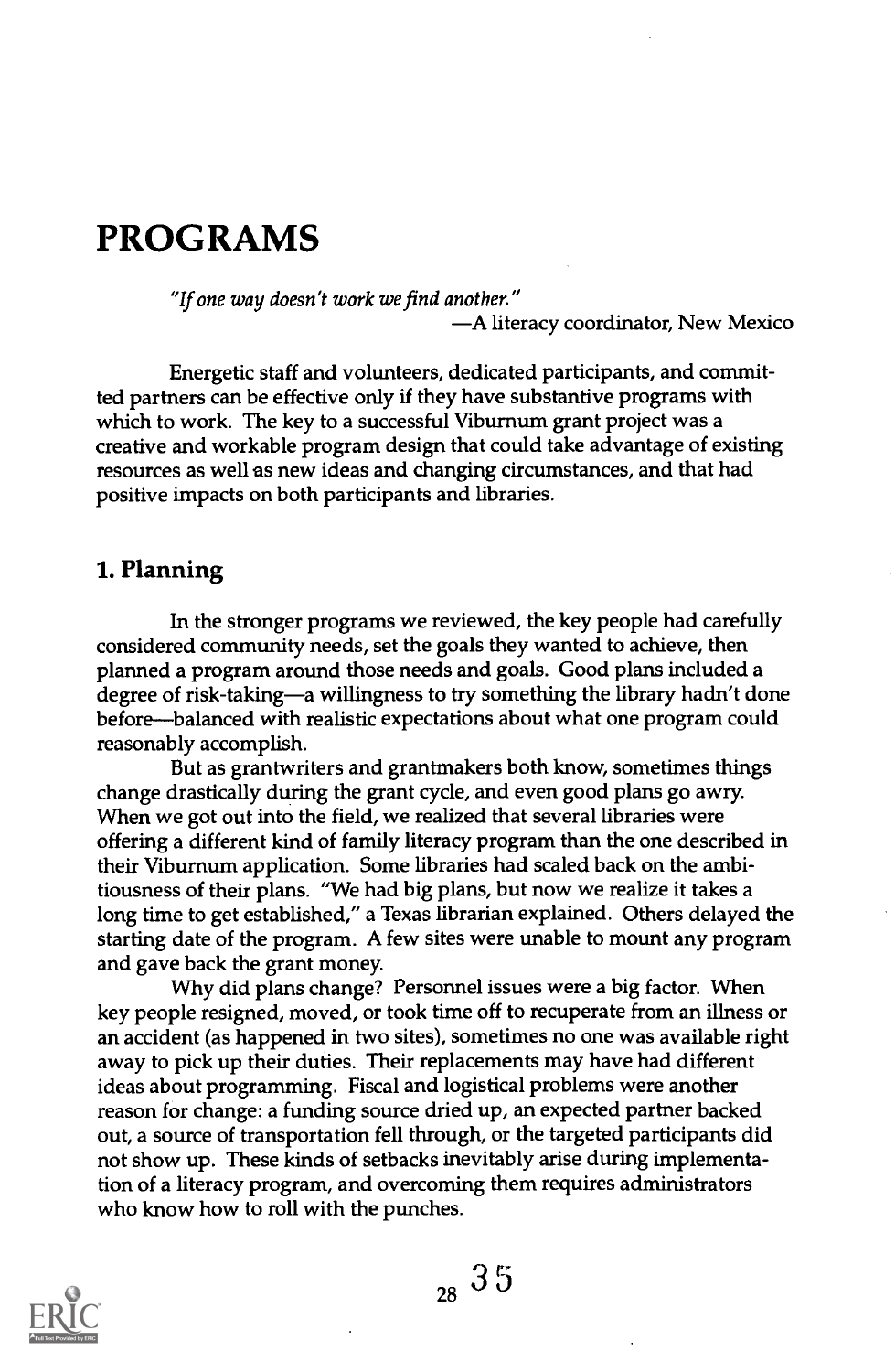Sometimes the reason for a delay or change lay with ALA/ Viburnum's own administration of the program, particularly during 1996-97, as ALA involvement was winding down. Some libraries did not receive timely notification of their grant awards or prompt answers to their questions, and they were not sure how to proceed.

A change in plans did not always mean a diminishment, however. Some libraries seized on unexpected opportunities-such as a grant from another source or a partner with unique assets-to do more than planned. Several libraries shifted the emphasis or strengthened the content of their programs as they learned more about family literacy, community needs, or available resources. Often the most promising programs were those in which the project staff took a critical look at what they were doing and used this knowledge to do things better, even while the project was in process.

With its first Viburnum grant in 1995, the Purcell Public Library in Oklahoma had ambitious plans to start a family literacy program for lowincome parents and children. The staff worked hard to design a good librarybased program that included family reading time, models of reading aloud, and discussions of parenting skills. But participation at this program was sporadic. Especially worrisome was the fact that no Hispanic families came, even though the area had a fast-growing Hispanic population with a need for ESL. After some soul-searching, the library had to admit that its plan, though good on paper, really wasn't addressing the needs of its community.

So with its second Viburnum grant, the library rethought its strategy and decided to focus on outreach and participation. The library literacy coordinator contacted a Catholic church that had many Hispanic parishioners and free meeting space. The library set up ESL classes at the church twice a week, encouraging parents to bring their children. The library also asked for help with recruitment from a large manufacturer that employed many Hispanic workers, and this brought in several more families. The program was well attended until the Immigration and Naturalization Service raided a local workplace, sending some workers away or underground and making even legal residents wary. Participation at the classes dropped sharply. But after a while, people started coming back, and attendance averaged fifteen to twenty people per session. "Each week someone brings a new family member," said Ronda Lehew, the literacy services coordinator, and while this sometimes complicated instruction, "the family feeling is impressive." With its third Viburnum grant, the library is redesigning its ESL curriculum to emphasize practical life skills, such as going to the doctor or using the post office, and, if feasible, to add citizenship classes.

### 2. Budgeting and Spending

One of the more surprising results of our evaluation was the consensus among grantees that even \$3,000 can make a big difference for rural libraries. As a New Mexico literacy coordinator remarked, "In Washington, D.C., that's coffee money, but it really helps here." Libraries accomplished remarkable things with the modest Viburnum grants and often used them as

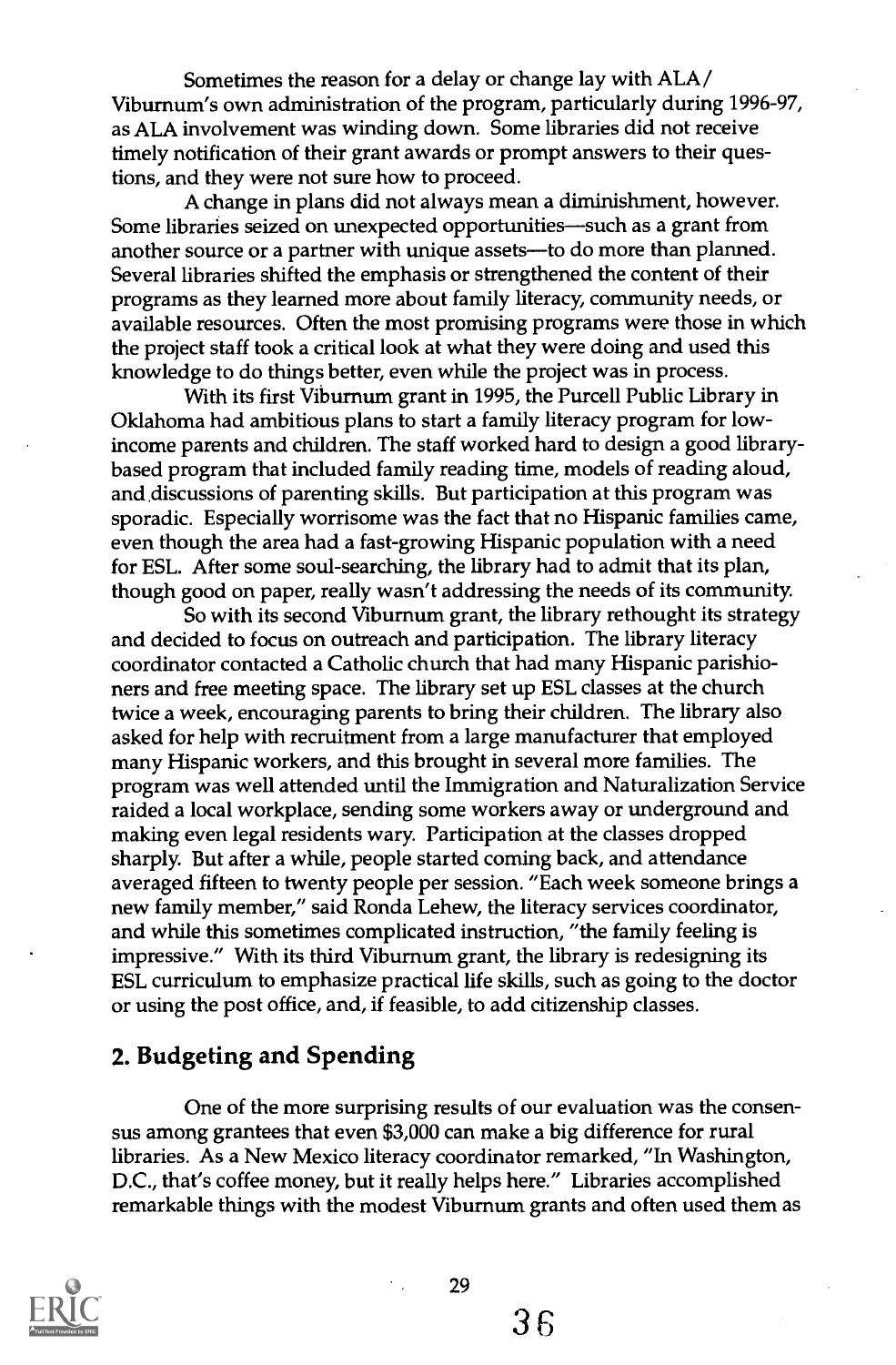yeast to raise cash or in-kind contributions from other sources. Many sites combined Viburnum funds with state and federal grants for adult education, K-12 education, job training, arts and humanities, or welfare reform. City and county appropriations and local United Ways also provided matching funds.

Libraries spent Viburnum funds on a variety of goods and services. The following kinds of expenditures were the most popular.

Books and materials. Libraries bought children's books, family books, parenting materials, adult easy-reader books, and instructional materials for basic literacy, ESL, and GED preparation. They also bought educational games, craft materials, and notebooks.

Technology. Libraries purchased computer hardware and software, VCRs and video tapes, audio cassette players and audio tapes, and CDs.

Salaries, stipends, and staff development. Viburnum grants often covered a portion of the salaries for literacy coordinators, library staff, or administrative staff; or supported stipends to VISTA volunteers, teachers, facilitators, storytellers, and interpreters. Some libraries used funds for staff development, including fees and transportation to family literacy workshops and conferences, fees to bring in a training consultant, staff subscriptions to literacy journals, and memberships in relevant professional associations.

Outreach and publicity. Libraries used funds to advertise programs, produce brochures and flyers, hold open houses, buy door prizes and refreshments, and pay for transportation and infant care.

### 3. Program Design

Libraries do not have to start from scratch in designing family literacy programs. Information about effective models, methods, and curricula is available from research centers, foundations, federal and state governments, the ALA, and many other sources. Starting with proven practices doesn't mean that a library has to adopt someone else's model wholesale. Viburnum sites chose elements from different models to design programs tailored to their needs.

Several Louisiana libraries used Viburnum funds to supplement, customize, or extend the "Prime Time" family reading model developed and funded by the Louisiana Endowment for the Humanities. This eight-week program, which has been successfully implemented in libraries across Louisiana, is similar in its broad goals to the Viburnum Project but uses a more structured approach, as well as many more dollars per program. In Prime Time, a professional storyteller reads a children's book from a selected list, then a humanities scholar leads parents and children in a discussion about the meaning of the story and the values it teaches. After completing all of the sessions, the libraries return the Prime Time books, which are lent to another site. With Viburnum funds, the Allen Parish library bought one Prime Time book for each participating family, as well as learning games to entertain young children while their parents and siblings attended Prime Time. Beauregard Parish Library used local funds to buy books on the Prime



30 37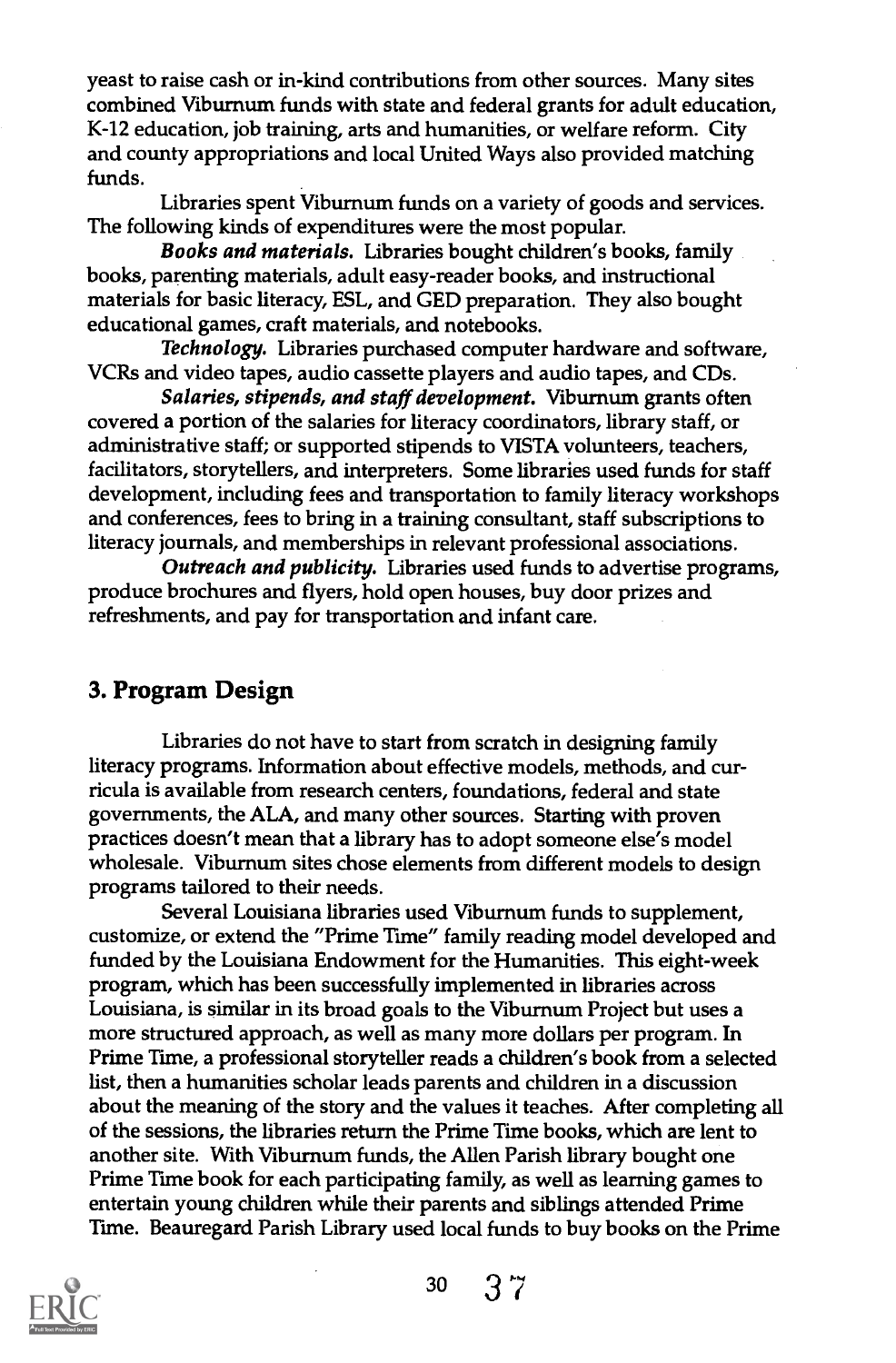Time list for its collection and planned to develop its own version of Prime Time using local storytellers and discussion leaders. Assumption Parish made activity packets based on Prime Time stories for families to check out.

A key part of program design is thinking about how the components of the program fit together; for example, aligning parent activities with children's activities, or suggesting home activities that reinforce what families are doing at the library. The ALA/Viburnum application tried to encourage a coherent design by asking grantees to consider all the different components of family literacy when describing their proposed program. Even grantees that did not offer all components still benefited from setting goals with the whole family in mind.

#### 4. Content and Activities

For several Viburnum grantees, family literacy was a relatively new concept. "Real, true family literacy is hard to do," said one Mississippi literacy coordinator, noting that "moderate versions are more feasible." Many libraries did not provide all the components of a complete family literacy program, focusing instead on pieces that made the most sense for libraries.

The most common activities provided by Viburnum family literacy programs were family story times, parent education, adult literacy education, take-home reading and learning activities, computer-based learning activities, and English as a Second Language.

Family story times and reading sessions. This was by far the most popular activity, possibly because libraries considered it a natural extension of their existing children's programming. Well over half the grantees offered some type of family reading activity, usually at the library. In addition to storytelling, these sessions often included discussions about the books read, modeling and practice in reading aloud to children, writing and number activities, oral history, and craft projects. A key part was an orientation to the library, with encouragement for families to sign up for cards and use the library regularly.

Parent education. Allen Parish, Louisiana, and several other sites provided workshops and information to help parents become stronger partners in their children's learning. These sessions addressed such issues as child development, school readiness, reading to children, motivation for children to succeed in school, and parent self-esteem. Some programs also dealt with practical skills, such as home safety, nutrition, career development, and services in the community. Often children came along and engaged in learning games, arts and crafts, or story times in an adjacent room.

Adult literacy education with a children's component. Libraries provided literacy tutoring, adult basic education classes, GED preparation, or employability training for adults, while children did other activities in another room. Sometimes parents and children came together for joint activities.



 $33 \times 38$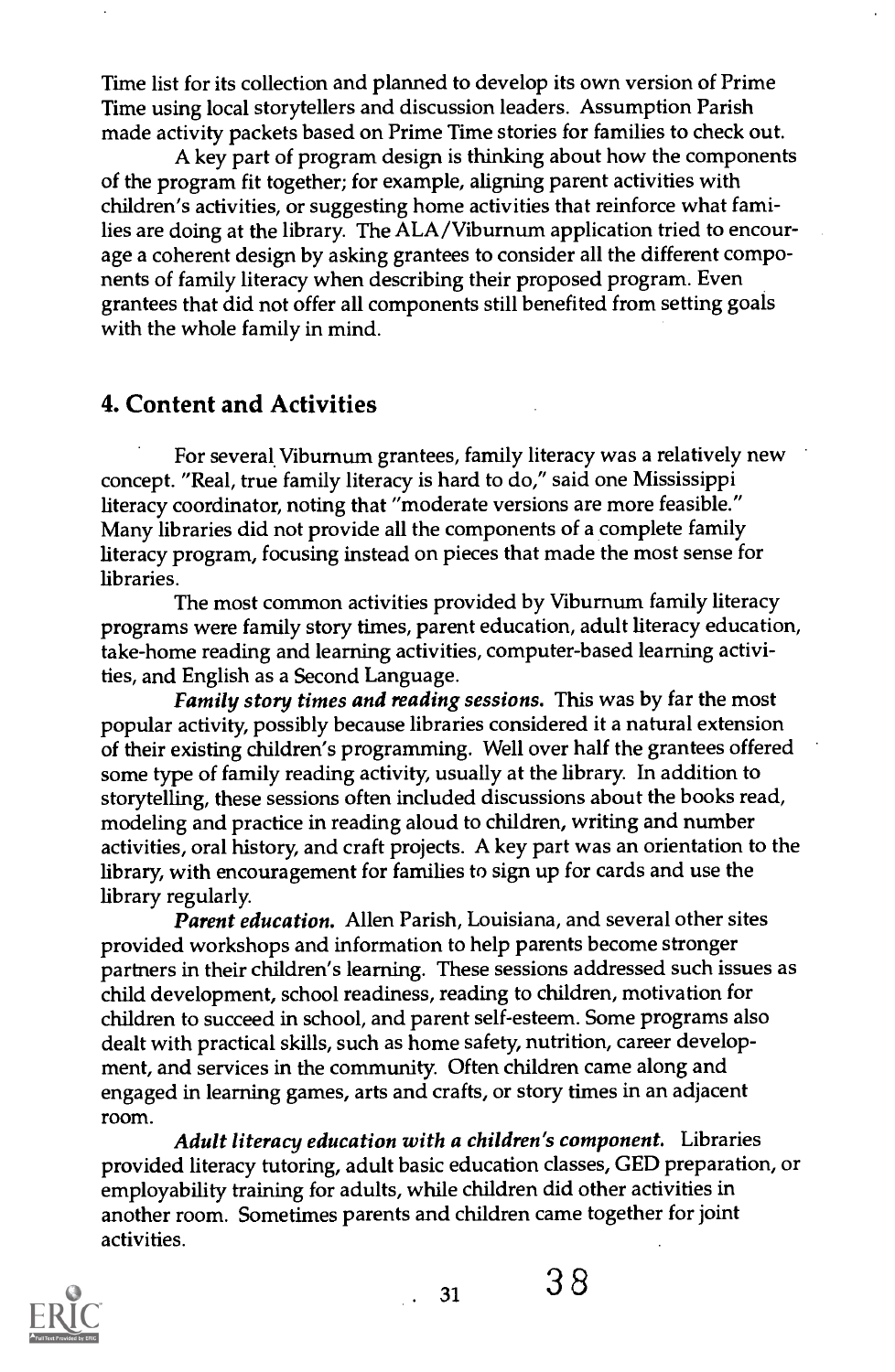Take-home reading and learning activities. Several programs provided kits or activity sheets that parents and children could do together at home. Libraries also tried to motivate families to read at home by distributing free books and reading lists or asking families to fill out reading logs or journals. Some sites gave prizes to families who read a certain number of books.

Computer-based learning activities. Families worked together on educational software or learned basic computer literacy skills. Some libraries used computers to provide adult literacy instruction, ESL, or GED preparation. Others had children working on computers while their parents took classes.

English as a Second Language. Several Viburnum programs taught English as a Second Language or bilingual literacy to families who spoke other languages at home.

Librarians shared their thoughts with us about the kinds of activities and content that worked best for family literacy. "Keep it light," advised a teacher in New Mexico. And Viburnum sites came up with a host of creative ideas that were lively, fun, and interactive. (See Box, Bright Ideas for Family Literacy Activities.) Arts and crafts, cooking, writing, costumes and play acting, puppet theaters, rhymes and songs—all are ways to make family literacy sessions appealing.

Good family literacy programs also used high-quality children's literature with inviting themes, from time-tested favorites like Pinocchio and Where the Wild Things Are, to newer additions to the canon like Amazing Grace. The people leading the sessions "knew their stuff." Parents appreciated content that was relevant and practical, from understanding why your child writes her name backwards to administering CPR.

# Bright Ideas for Family Literacy Activities

- Make early childhood education activity boxes that families can check out to build their children's skills. Fill shoeboxes, buckets, or bags with books and learning games related to a
	- special theme like colors, shapes, music, dinosaurs, or science. (Belen, NM, Assumption Parish, LA)
- Place "community bookshelves" in heavily-trafficked sites around town like grocery stores; these are mini-libraries where families can borrow and return books on the honor system or share books they've already read with others. (Allen Parish, LA)
- Provide families with audio tapes to accompany stories read in family literacy sessions. Children and parents can listen to the tapes as they follow along in the book; it gives children help with reading and parents a model for how to read aloud. (Socorro, NM)

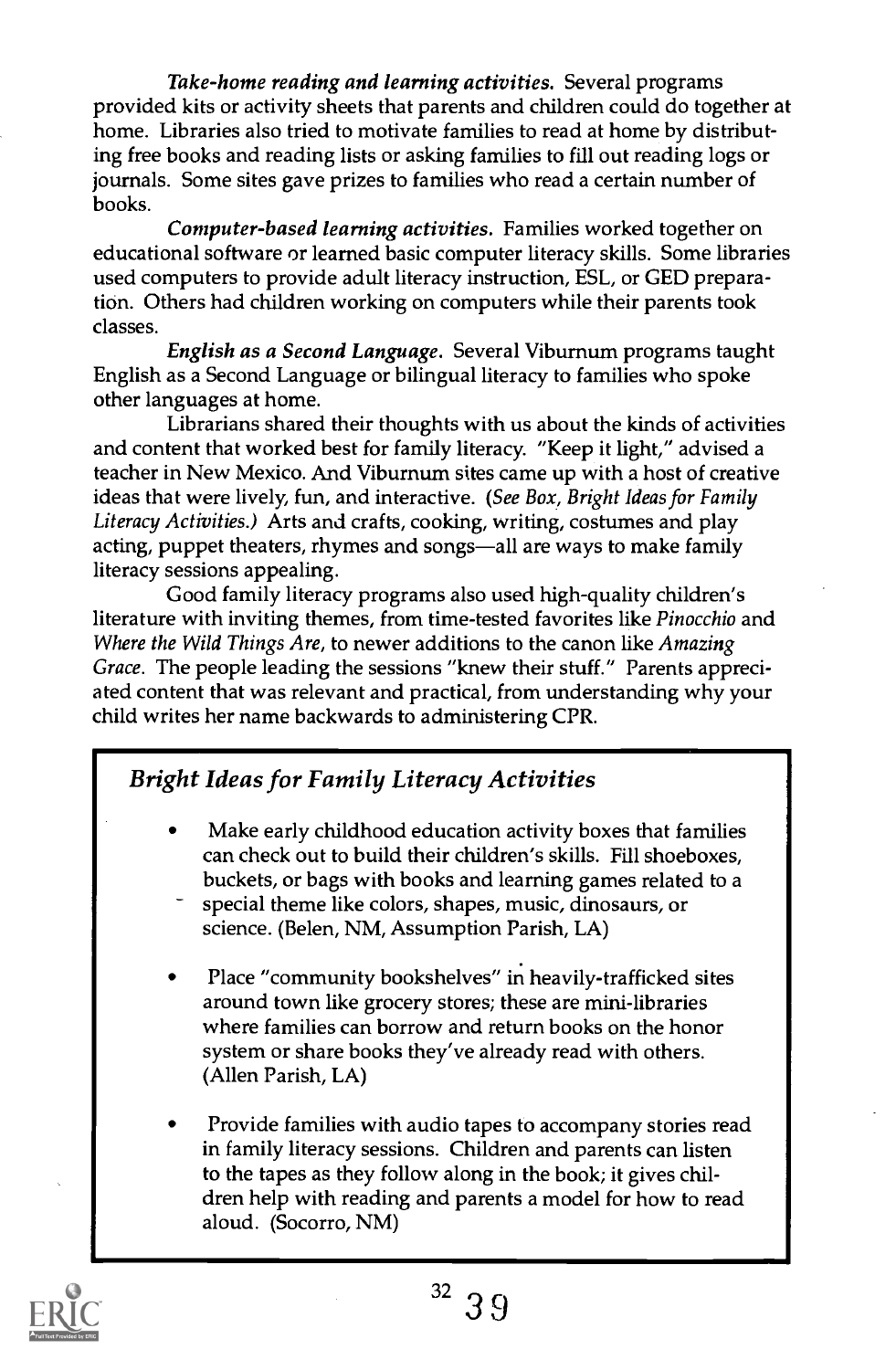- Sponsor birthday book parties for parents and infants at their six-month and first birthdays. Read stories, use puppets, sing songs, recite rhymes, and give each family a packet to take home. Packets might include board books, audio tapes, toothbrush and toothpaste, a baby spoon, and information for parents about child development and community services. (Socorro, NM)
- Have parents and children fill out reading journals about books read at home, telling what they liked about the book and what they talked about as they read. (Beauregard Parish, LA; Tishomingo, OK)
- Deliver baby books and child development information to parents of newborn children at the hospital. (Socorro, NM)
- Ask families to "pull the plug on TV" for a certain time each week; ask parents to keep a journal of positive activities the families did instead of watching television. (Bolivar County, MS)
- Hold a treasure hunt in the library with a series of clues that children and parents must read and follow to reach the prize. (Tishomingo, OK)
- Invite families to make books based on their own oral histories; give them disposable cameras to take pictures to illustrate their books. (El Rito, NM)
- Give out free children's books to low-income families anywhere and everywhere: at libraries, community centers, health clinics and hospitals, social service agencies, homeless shelters, domestic violence shelters, birthing classes, doctors' and dentists' offices, and more. (Socorro, NM)
- Ask children to interview their grandparents and write up the stories they tell. (Long Beach, MS)
- Ask children to write and illustrate their own books. (Waveland, MS)
- Bring together speakers of English with speakers of another language for a bilingual family literacy night, where participants learn about the other language through conversation and hands-on activities. (Tucumcari, NM)

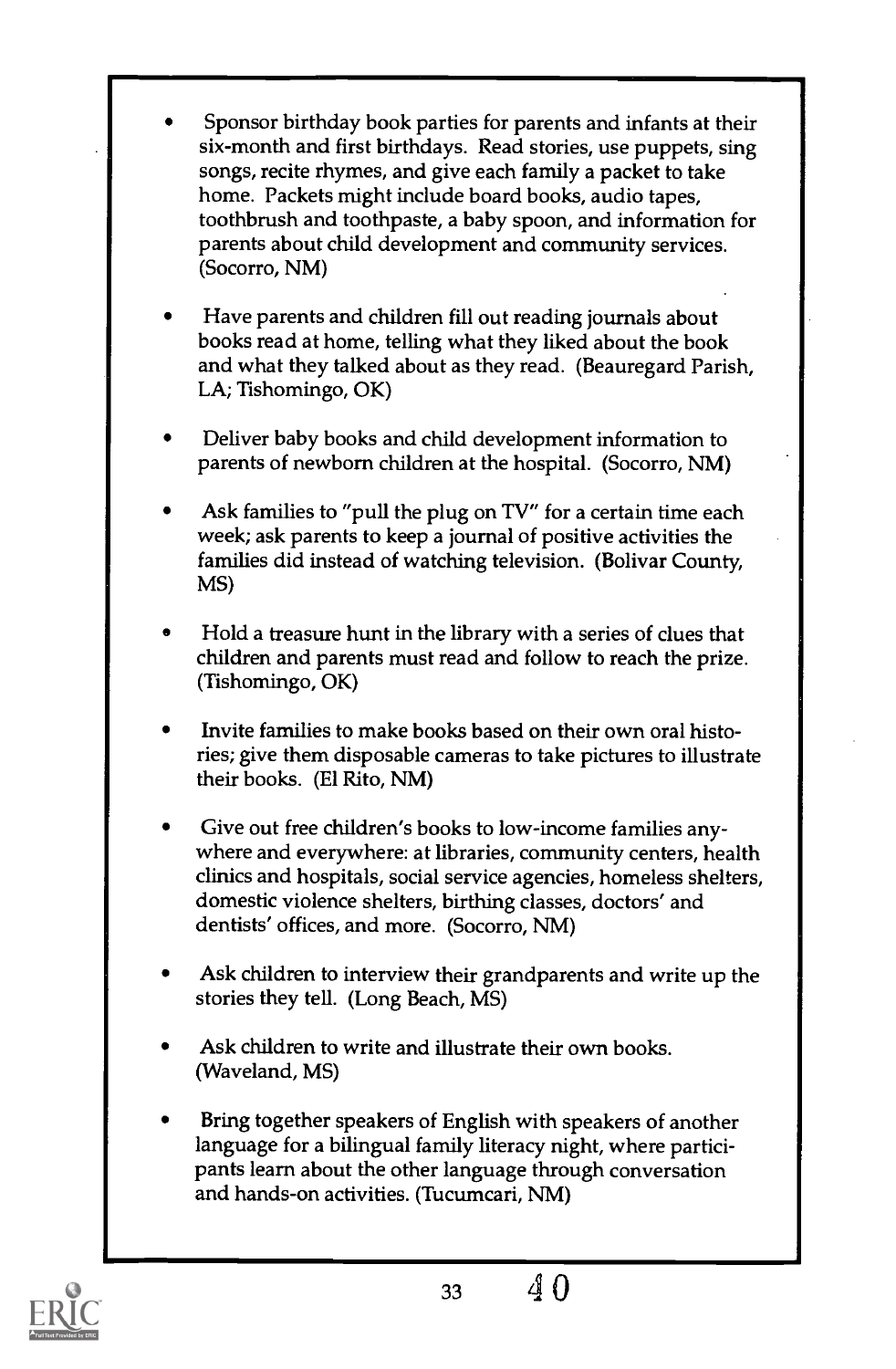## 5. Impacts

The positive impacts of Viburnum family literacy programs were readily apparent as we traveled through the South and Southwest. In DeRidder, Louisiana, we were greeted warmly by Head Start children and teachers, who told us about the library-sponsored story times and proudly showed us their "community library"—a cardboard booth full of children's books provided by the Beauregard Public Library. That afternoon, we met with a roomful of mothers, tutors, Rotary Club members, and other community people, all eager to tell us what the programs of the library and literacy council meant to them. A mother described how the library's family story time helped change her son from a reluctant reader to a star in the school reading program; now he was reading "tons of books," including classics like Black Beauty. An adult literacy tutor told us about an elderly man who wanted to learn to read but was intimidated by books; she started him on computerized instruction, and in time he could not only read, he also made public service announcements for the literacy council.

In Socorro, New Mexico, we saw parents and preschool children reading Franklin Is Lost, a story about a turtle, then making turtle-shaped maracas from paper plates and pinto beans. A librarian in another New Mexico town, herself a tutor, became tearful when she told us about a grandfather who sought tutoring after he was embarrassed about not being able to help his granddaughter learn her lines for a school play. "I don't want to go to my grave not reading," the man said. In time, he had learned enough to read the Bible. At the West Baton Rouge Parish Library in Louisiana, a mother said she appreciated how people respected her opinions when she spoke up during discussions at the library family literacy program. Another parent said the library story time was the one time each week when she knew the family would be doing something together.

Our visits also gave us a more intimate view of the problems and challenges librarians and literacy coordinators faced in mounting family literacy programs. What was encouraging was that when programs did not produce the impacts hoped for, most librarians had a pretty good idea why and wanted to do better the next time. So even the less successful programs still had some beneficial outcomes.

While first-hand experiences are the best way to grasp the impact of family literacy, this was not always feasible. So we talked on the telephone with program coordinators in libraries we couldn't visit, and they, too, had some heartfelt stories to tell. We reviewed written evaluations and evidence from many sites, and we read parent comments and letters. Here we summarize what we learned from all of these sources.

#### A. Effects on participants

Viburnum family literacy programs helped to spur families' interest

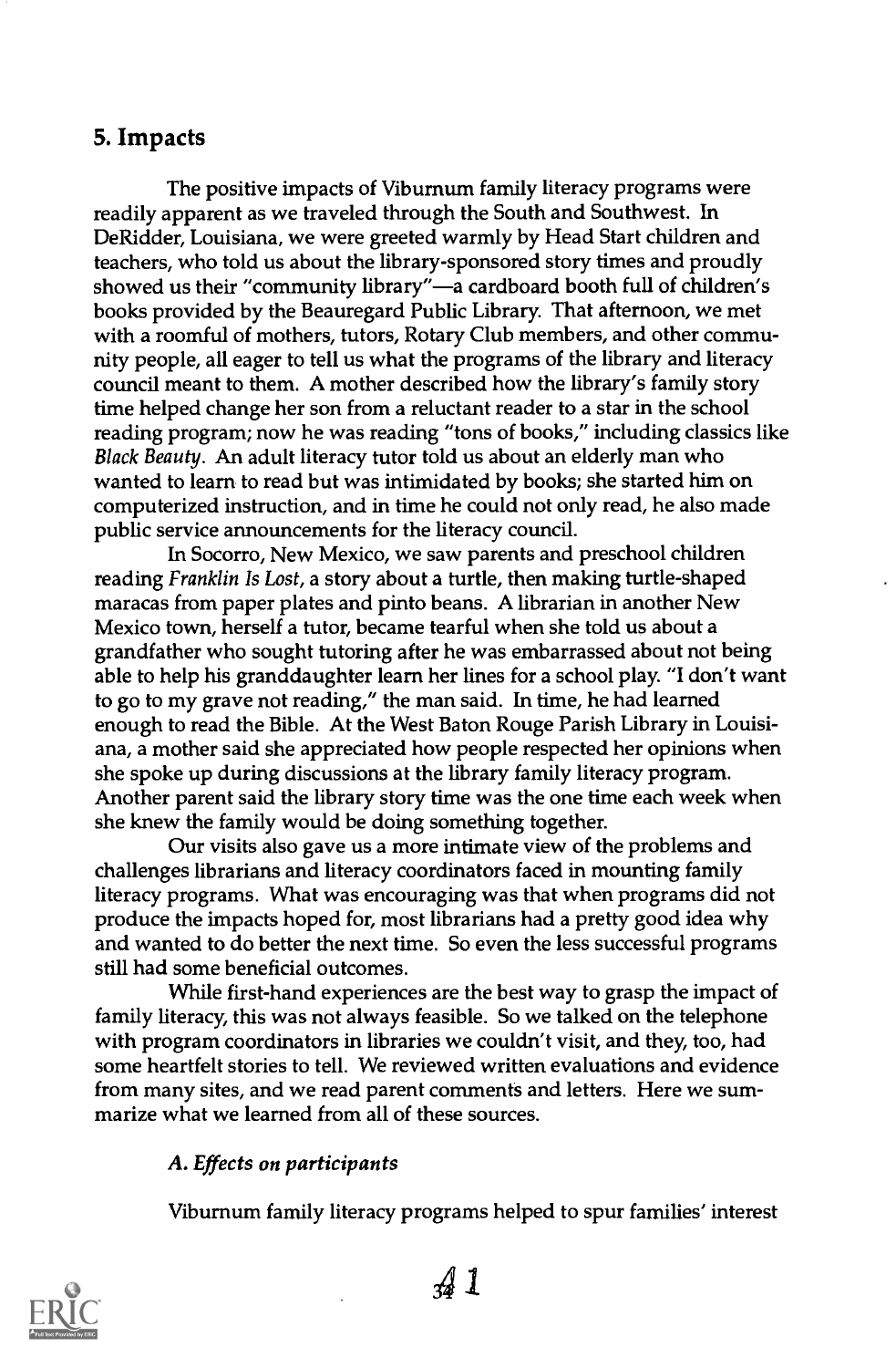in reading and increase the amount of time they spent reading. Many families began to build home libraries around the books distributed at family literacy sessions. "The smiles and beams of pride the children show when you tell them these books are theirs cannot be expressed in mere words," said an assistant literacy director in Texas. Often it was the children who urged their tired parents to attend family literacy sessions. In West Baton Rouge Parish, children willingly came to the library on Halloween, some foregoing trick-or-treating because they didn't want to miss family reading time.

In Waveland, Mississippi, a program facilitator reported that by midyear, preschool children began "writing" and illustrating their own books-"the greatest amount of concentration we've seen with these little ones since we've started this project." A father in Johnston County, Oklahoma, said that since participating in the family literacy program, "I make a more conscious effort to read to my son."

Many parents in rural areas told us that family literacy programs had helped them become more effective partners in their children's education. A mother in Beauregard Parish, Louisiana, said: "When we see our children learning, it encourages us to learn more ourselves." In South St. Landry Parish, Louisiana, 74 out of 92 parents responding to a questionnaire said that they definitely felt more confident about helping their child to learn in school as a result of the family literacy program, and 13 others reported that they sometimes felt more confident. Parents across the five states spoke of side benefits of family literacy, such as families spending more time together and fathers becoming more involved in their children's education. The coordinator in Purcell, Oklahoma, described the affection she saw among family members in the ESL program: "Some teenagers come just so their parents will come."

The adults in family literacy programs testified to their own accomplishments. A woman in Lafourche Parish, Louisiana, told us that she had gotten a job during the past year because of the literacy skills and confidence she had gained from the library literacy program. A woman in Oberlin, Louisiana, wrote, "I thank you for giving me a chance to go back to school and learn more." Several library-based family literacy programs reported the success of their adult education components. For example, about 75 percent of the parents participating in the family literacy program in Decatur, Texas, which included adult literacy instruction, went on to get their GED.

A young mother from Cleveland, Mississippi, wrote a letter about her experience in the library literacy program.

I'm 25 years old. I'm a single black parent with 3 kids. . . I want to get my G.E.D. so that I can go to college so I can become a Teacher or a Teacher Assistant to help children. I love working with kids, especially my 3 kids. I love to take up time with my kids and help them with their work and problems they may be having. I love going to the Family Reading class because it helps me read to my kids more and it helps me with my reading.

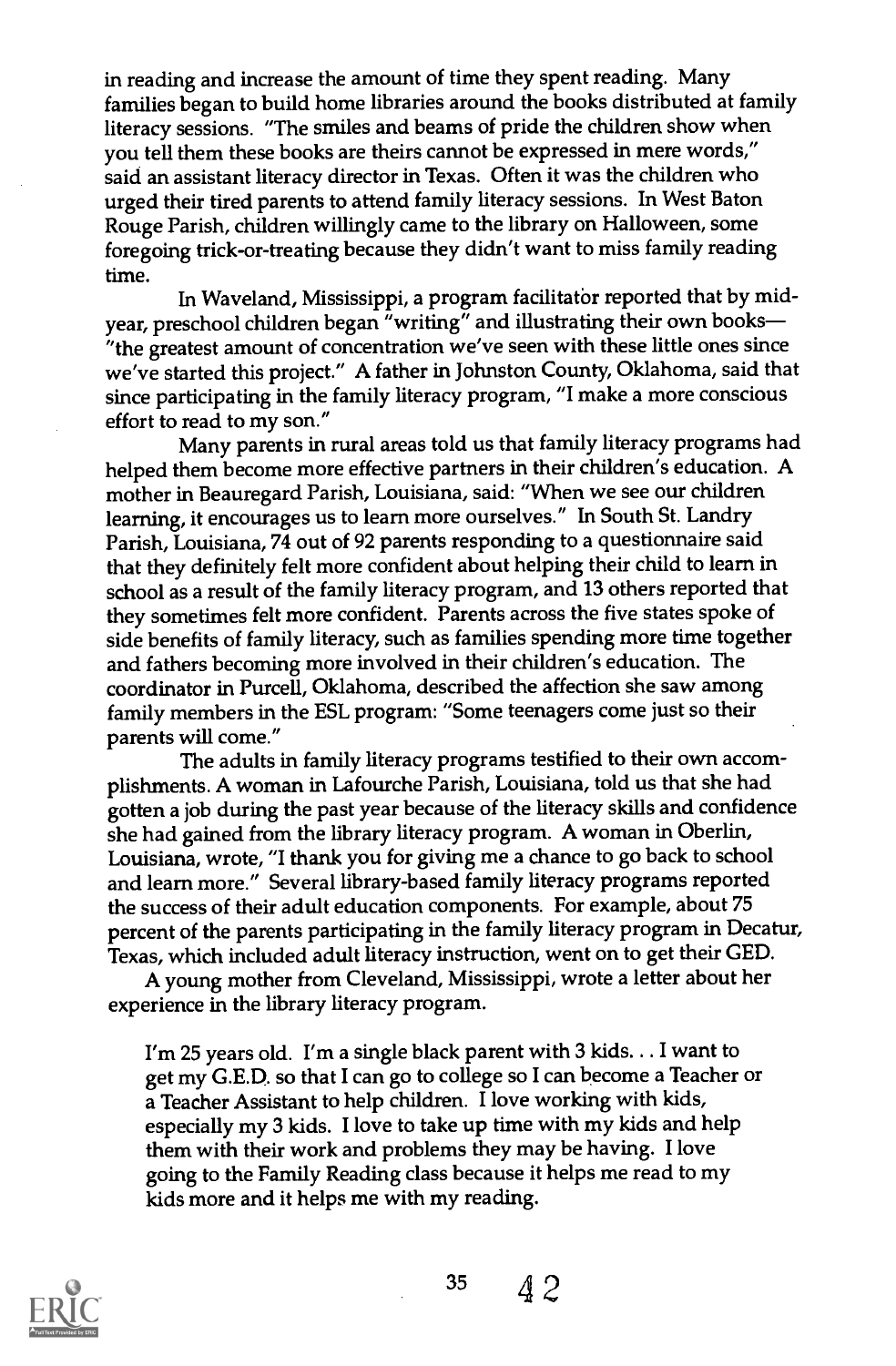#### B. Effects on libraries and communities

Viburnum grants also had positive effects on libraries and communities. First, the grants encouraged several rural libraries to start family literacy programs where none had existed before. "We could not have even begun without the Viburnum grant," wrote a librarian in Louisiana. A librarian in Texas said that the grant enabled the library to establish a connection with Head Start. "These were the first stars sprinkled," she said, noting that despite some rocky patches with staff changes, the program has momentum.

Second, administering a Viburnum program helped libraries to better understand the concept of family literacy and learn more about what works and what doesn't. Most applied this knowledge to improve services and increase participation. Some grantees continued activities begun with Viburnum funding after the grant ended. Libraries also learned from the other Viburnum sites. The literacy coordinator in Valencia County, New Mexico, told us that they modeled their family literacy program after a Viburnum project in Louisiana.

Third, several libraries reported an increase in library use after sponsoring a family literacy program. In South St. Landry Parish, Louisiana, library circulation and patronage went up considerably after the program for Head Start families began. The Johnston County Library, Oklahoma, circulated 428 items among its 119 family literacy participants during the project year. Beauregard Parish reported an average monthly circulation of 383 books for its community book center at the Head Start. In addition, a high percentage of Head Start households in Beauregard got library cards after participating in the family reading program.

Fourth, many librarians and literacy coordinators said they became more capable administrators and more aggressive grant seekers after managing a Viburnum grant. A successful grant built their confidence to apply for others and gave the library more credibility with other funders. "I had been sort of afraid of applying for grants," said a librarian in Oklahoma. "I didn't think I could handle it, but I had been hearing about Viburnum for a while, and I finally decided to go for it."

Finally, Viburnum programs enhanced the visibility of the library in the community and made the public more aware of the library's services and resources. "We get the biggest kick out of being spoken to and waved to all over town," said a Louisiana librarian. People drawn to the library for family literacy come back for other reasons, and many remain active patrons.

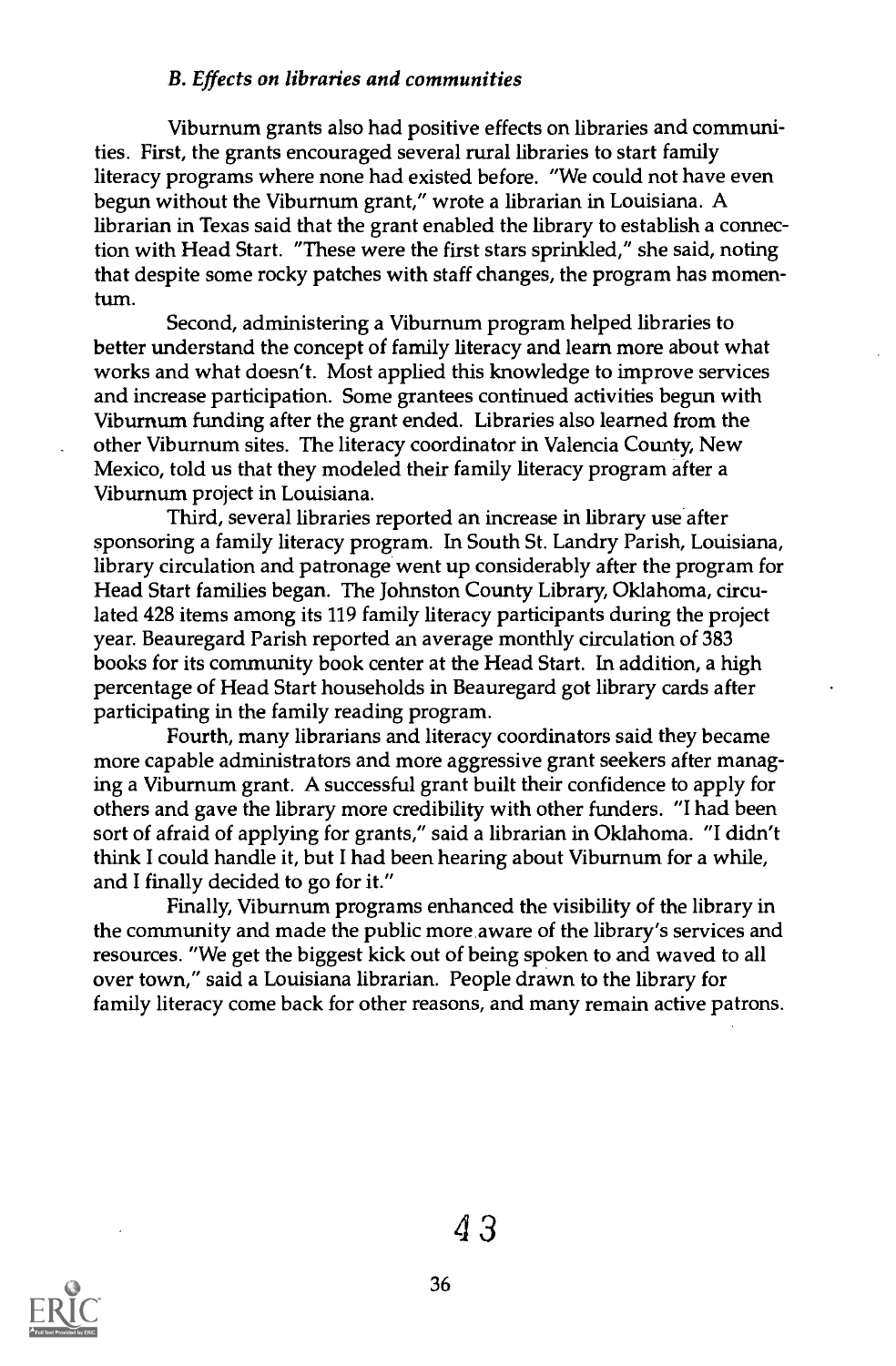# GRANTMAKING ISSUES

"When you have nothing to work with, \$3000 seems like a million dollars." A librarian in Mississippi

One of the goals of this evaluation was to critically examine the Viburnum grantmaking process and investigate how the grant program might be revised or improved. Every foundation has its own goals and limitations; however, we think the challenges faced by Viburnum in trying to implement a multifaceted and geographically scattered grant program may be shared by many other funders.

#### 1. Should we give nationally or locally?

At Viburnum we make some national-level grants (\$75,000-150,000) and some smaller local ones (\$1,000-25,000). The Family Literacy Project has a national component, through a training and administration grant that went for the first four years to the American Library Association and will be going for the next three years to the Center for the Book at the Library of Congress. This national component promotes the grant program, administers the application process, and offers training to applicants. Ideally it also provides a network of resources and ideas for grantees, and publicizes their programs beyond their constituencies. The local component, in the form of the \$3000 grants to individual libraries, allows for community design and control of programming, and an opportunity to explore new partnerships on the local level.

Since Viburnum has only one part-time staff member and no office, in order to work with many local grantseekers we needed to channel our grants through a larger organization. The infrastructure of a national organization like the American Library Association or the Center for the Book can be tremendously useful to a small foundation that wants to offer a national program. But adding more people and bureaucracy to the grant process can pose more problems if staff turnovers or other unexpected events occur. Grantmakers need to weigh the costs and hassles of dealing with a faraway bureaucracy against the advantages of having trained professionals with office support running the program.

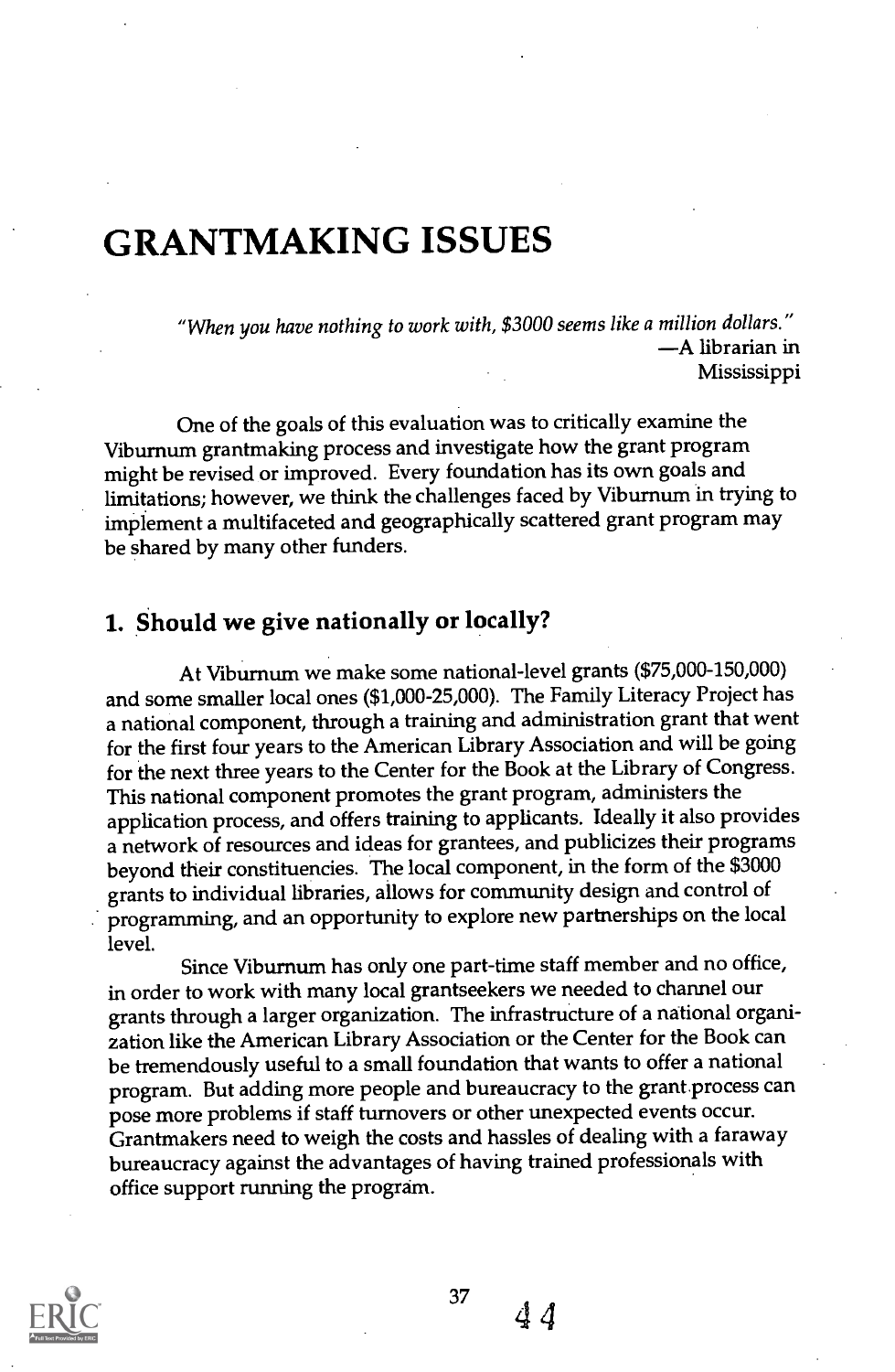#### 2. What is the right size grant?

The \$3000 grants seemed very small to Viburnum when we began the program, but experience shows us that librarians and literacy coordinators can do a great deal with very little. In fact, many librarians told us that they liked the small size of the grant, because it allowed them to try out something for the first time and see if it worked. Often librarians will hesitate before applying for bigger grants, because they're not sure that they can manage them, or don't feel that a rural library has a chance to win them.

Viburnum grants are also relatively unstructured. The idea is that librarians will design their programs in accordance with their community's needs and capacities, not with Viburnum's guidelines. Of course, a lack of structure can be frightening or even threatening to certain kinds of people it doesn't work for everyone. We have had an occasional grant kept in the bank for a year because the librarian couldn't decide how best to use it, even though an application with a detailed program plan and budget had been completed. In most cases, however, our unexpended grants have resulted from staffing changes that have prevented the implementation of the project.

One way that the \$3000 grant can be made more significant is by offering it in conjunction with training. The librarians in our study mentioned several different kinds of training that would be helpful.

- \*setting up a literacy council
- \*conducting a survey or needs assessment
- \*involving local businesses
- \*fund-raising
- \*working with Friends groups
- \* structuring a program
- \* planning program outreach and retention
- finding other program models and resources (such as computer software, high-low materials, bilingual materials)
- \*networking with other family literacy providers.

#### 3. Who deserves it most?

The other difficult choice faced by foundations in a variety of different contexts is whether to give to those organizations or communities that have the greatest or most pressing needs, or to those that have the motivation, capacity, and structure to accomplish more with the grant money, even if they have a lesser need. In the context of our family literacy grants, for example, some of the communities with the most needy people are also lacking in the community infrastructure and partnerships to carry out successful programming. They will manage to buy materials for the libraries, but fail in reaching out to their target population. Are these grants wasted? Absolutely not. First, the small size of our grants makes them appropriate for small steps, such as acquiring a base collection of literacy materials, some videos, or computer software. Second, once a library has



4 58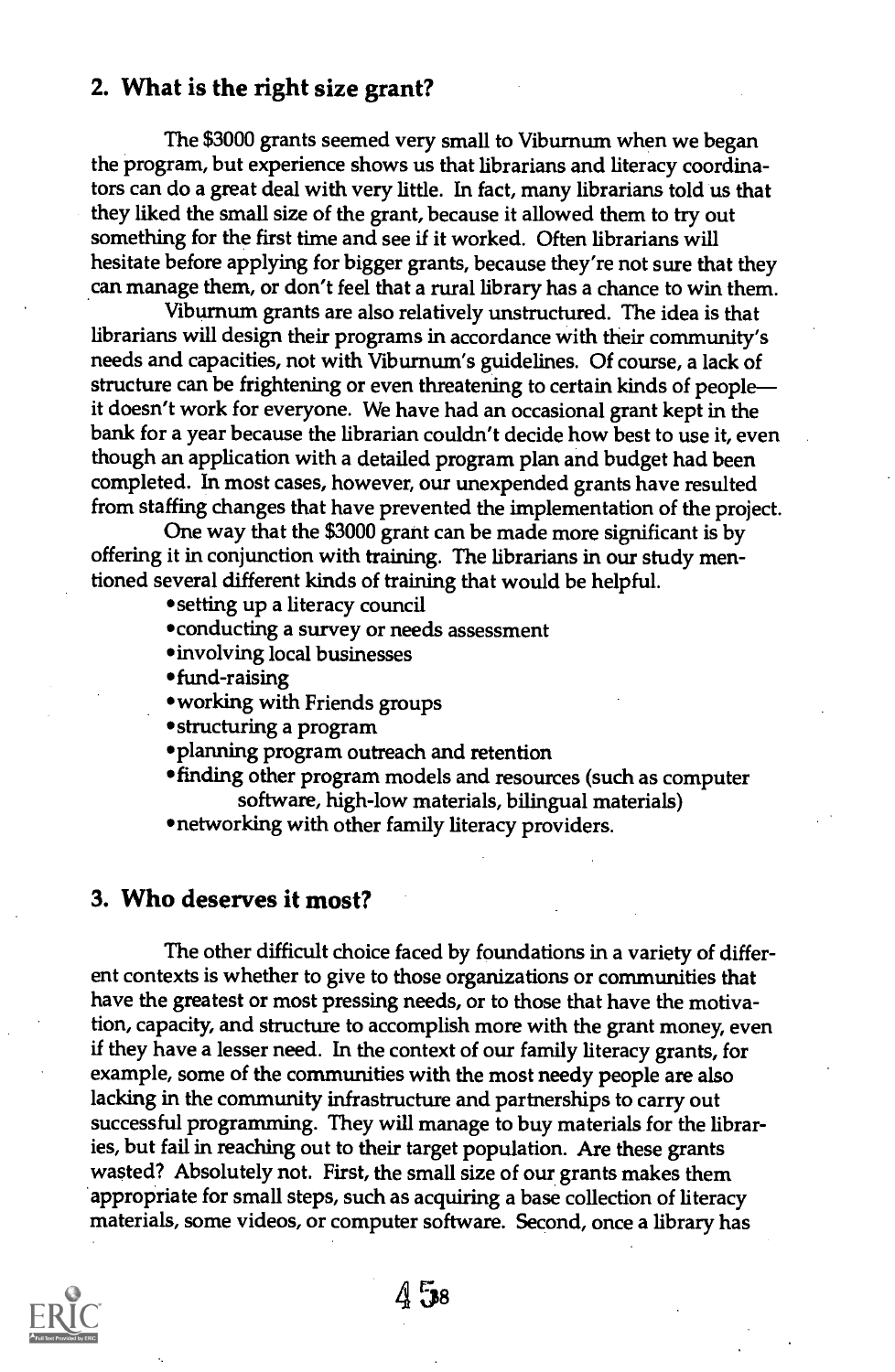become a part of the grant program, the librarians will become involved in networking and training and, we hope, can acquire the skills and inspiration needed to build literacy programming.

From our point of view, even if a grant goes only toward materials and none of the programming is successful, it is not a total loss. The heart of a library is its collection of books, which will be there in two years and in ten. The materials will be available if the staff should eventually be able to put together a more successful literacy program, and in the meantime they will be accessible to anyone in the community who is independently motivated to seek them out.

#### 4. What expectations should a foundation have?

We have concluded from our research that a multi-site grant program like the Viburnum Family Literacy Project benefits from mixing fully integrated, well-structured and fully staffed sites with sites that are just getting off the ground and making a lot of mistakes. The good programs can serve as models for the struggling ones. For the community lacking in infrastructure and interagency cooperation, a grant can serve as an incentive to make partnerships work.

In order to tolerate this mix of unsuccessful programs with successful, a foundation may need to reconsider how it measures program outcomes. In matching libraries with literacy, we are matching an already existing publicly funded institution with a societal need. It is not fair to expect libraries that have played a traditionally low-key role in their community to change their spots overnight, and become the most proactive social agency in town. Often the Viburnum grant lets that type of library put its toe in the water, and try out programming that goes beyond Summer Reading for kids. Our goal as a foundation is not to see instant results, but to make sure that when that library comes back for a second grant cycle it gets a lot of support and ideas and models to help it go further out into the water.

#### 5. How does the state fit in?

There are roles that foundations and state agencies need to play to make this kind of community-based program truly viable. Both the foundation and the state library, as well as state literacy coalitions or resource centers, need to ensure that technical assistance is available for every aspect of literacy programming. The state can be invaluable to foundations in publicizing grant information, acting as liaison between foundations and local communities, offering and/or coordinating regional training workshops and information sessions, developing regionally appropriate curricula (like bilingual Spanish/English programming for New Mexico, or Cajun programming for Louisiana), and, of course, promoting literacy whenever possible. Foundations can help by setting up grant programs that include a



4 6

## BEST COPY AVAIIABLE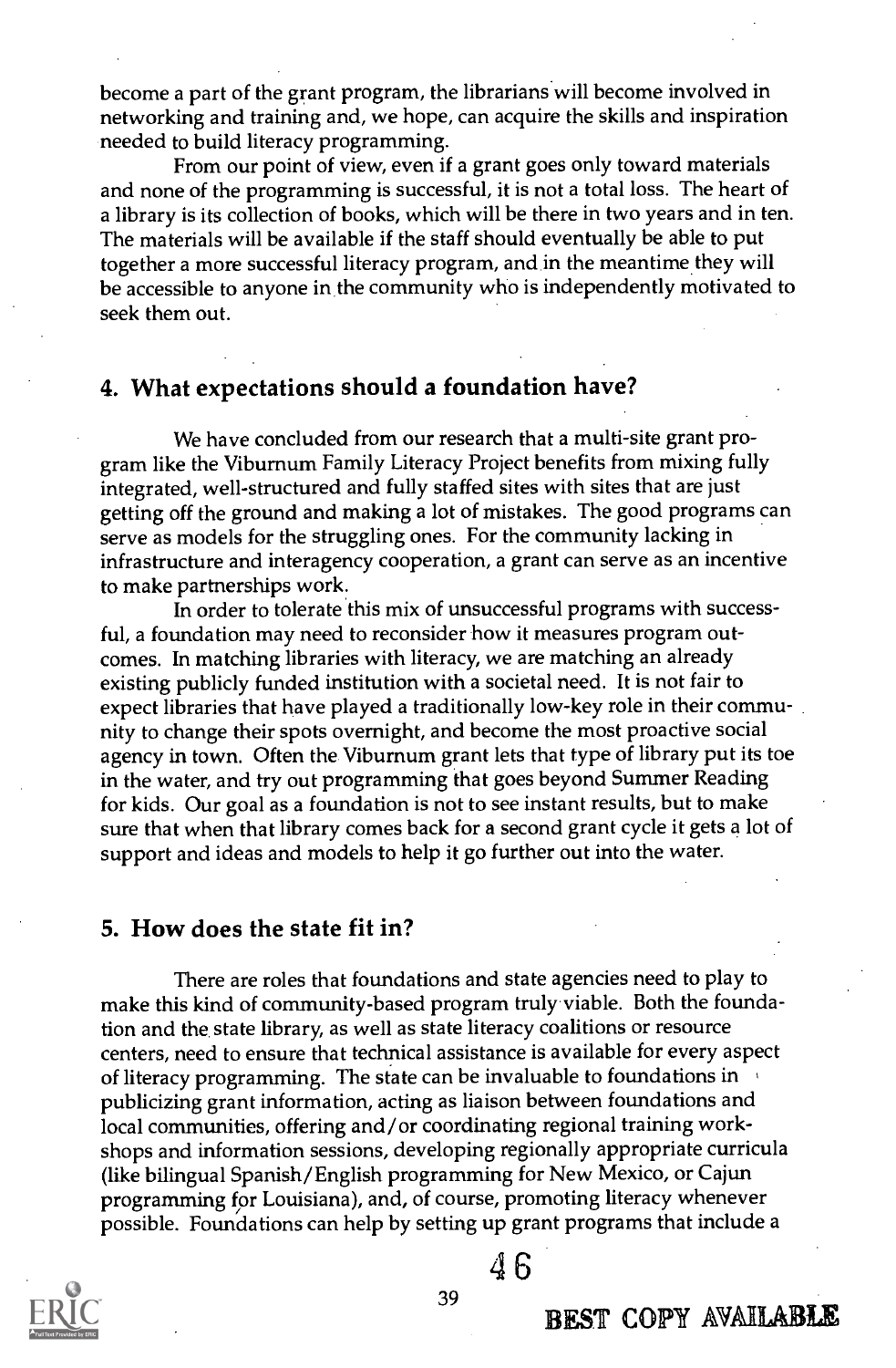role for the state. Viburnum is working toward this by using the state Centers for the Book, which are independent state agencies usually located at or near the state libraries (and which currently exist in 34 of the 50 states).

#### 6. How do other literacy providers fit in?

Because of Viburnum's overall focus on libraries, this report concerns mainly library-based family literacy. However, we don't want to give the impression that other kinds of literacy programs are less effective, or less deserving of funding. On the contrary, independent volunteer-based literacy programs often have been more successful than libraries in promoting literacy in rural areas, because they tend to have a more clearly defined mission and method. Like rural libraries, these organizations usually are run on a shoestring, dependent upon one or a handful of dynamic and committed individuals, and constantly on the lookout for financial support.

Foundation money is sorely needed by all of the organizations that work with literacy in rural areas, regardless of whether they focus on adults, or children, or both. By providing incentives for agencies and providers to form partnerships, foundations may help communities work together more efficiently. By designing grant programs that are flexible and open-ended, they can nurture positive change and creativity.



4 7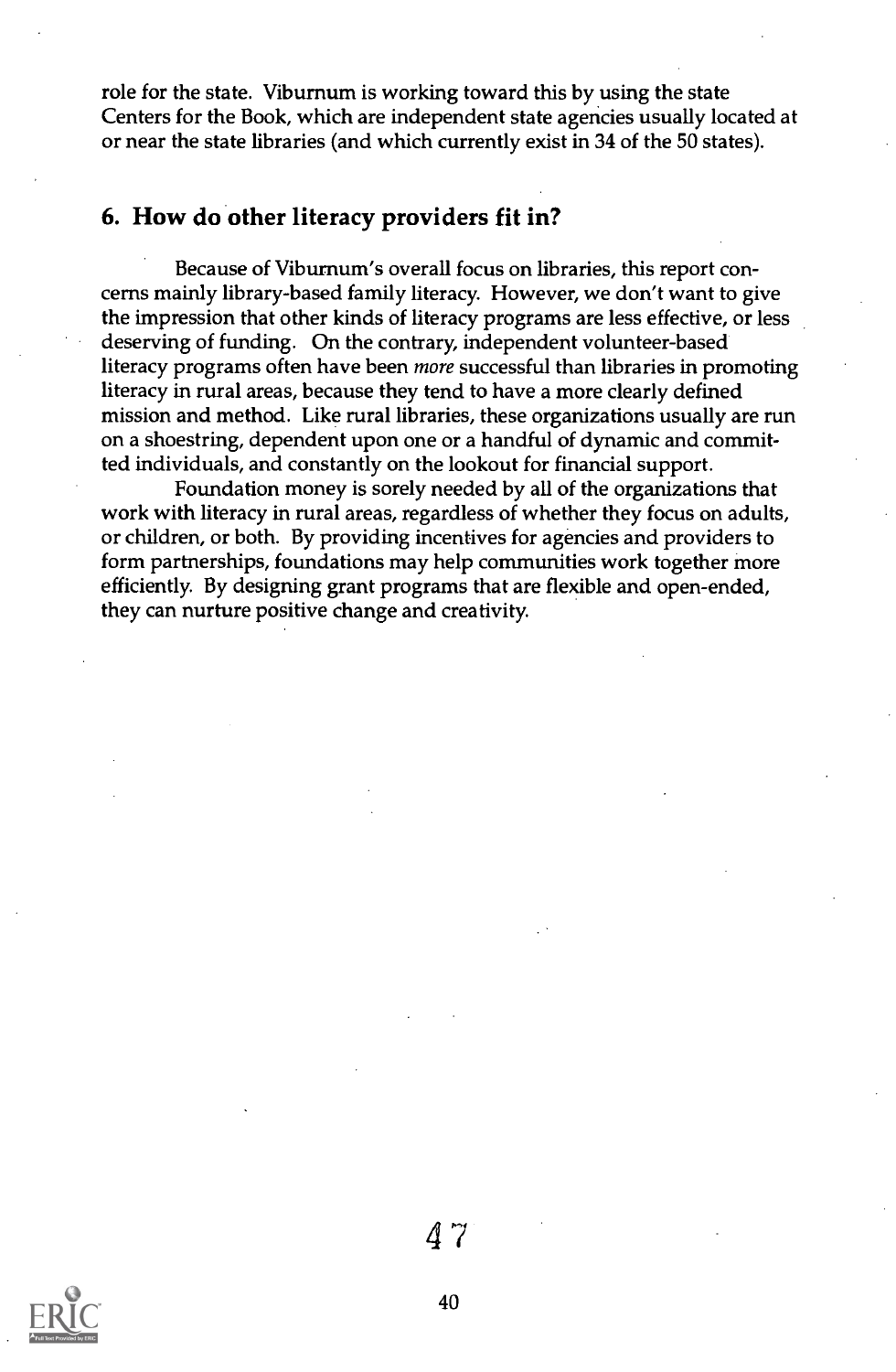# CRITICAL AREAS OF CHANGE

"The community is looking toward the future, and that is good." A librarian in Louisiana

Our conversations with librarians and literacy coordinators often moved beyond the specifics of the Viburnum Project and turned to issues in the wider world. The issues that came up most often were technology, funding, state and federal policies for libraries and literacy, and welfare reform—all good examples of how decisions made outside the library can shape what goes on inside the library

#### 1. Technology

Even in very rural areas, technology has changed the nature of libraries and literacy programs. Technologies for family literacy can be lowtech or high-tech, commonplace or sophisticated. The library in Tucumcari, New Mexico, bought cassette players to enable families to listen to books on tape, while the Socorro County LVA uses computers with synthesized speech and voice recognition for family literacy. In Mississippi, the Copiah-Jefferson Regional Library bought videos on parenting and self-esteem, while the Bolivar County Literacy Council cosponsored a satellite town meeting on family literacy. And like many other Viburnum sites, the Lafourche Parish Library in Louisiana bought computers and software for children and adults.

Most rural libraries in the five states had at least one computer for their patrons to use (although not always the most advanced model). Most also had Internet access, or were about to get it. All 65 library systems in Louisiana have computers with Internet access, at least in their headquarters library, and most branches will be on line in the near future. In New Mexico, the state has equipped 70 of its 73 public libraries with work stations for Internet access. A multimillion dollar state initiative in Texas is slated to connect the vast majority of the state's 500 libraries by the end of this year and train librarians to use this new capacity. Similar technology initiatives are underway in Mississippi and Oklahoma. Most libraries in our study had also computerized their card catalogues or were in the process of doing so.

The library in Bloomfield, New Mexico, which is located in between the Navajo and the Jicarilla Apache reservations, used its Viburnum grant for a small-scale but promising program to promote family computer literacy in

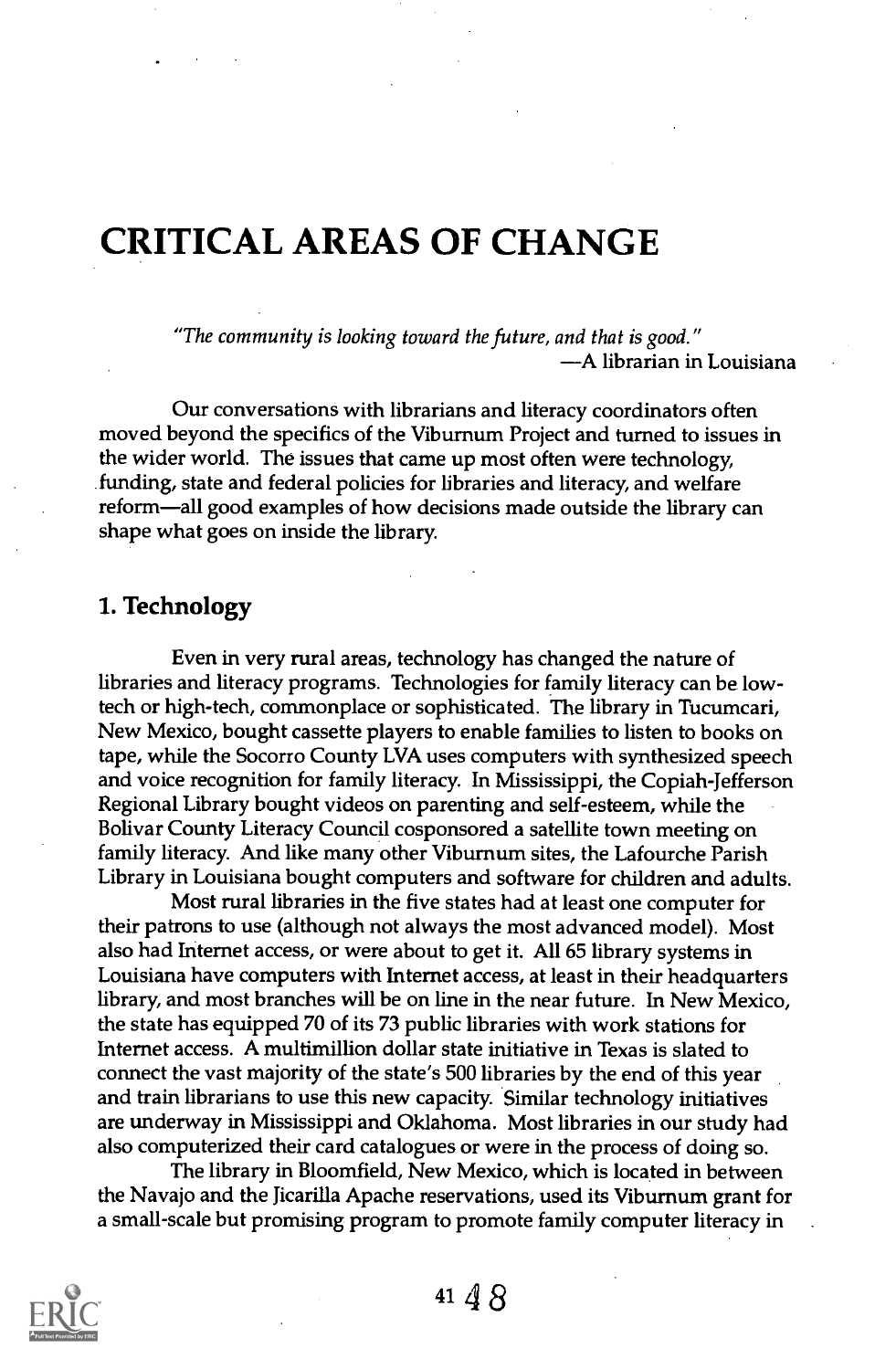a town with many latchkey children and few after-school opportunities. Using the library's three computers, the library staff taught adolescents how to use educational software and navigate the Internet. These youthful "computer tutors" were then required to bring their parents, siblings, and other relatives to the library to teach them what they had just learned. The experience was "amazing," said Esther Trost, the former library administrator. "People used the computers who otherwise wouldn't have," she said, and interest was very high, but the library needed more hardware to expand this effort.

With its Viburnum grant, the Assumption Parish Library in Napoleonville, Louisiana, is developing a Computer-Assisted Learning Center at the library. The Center includes four networked computers that adults and children can use to access a variety of sophisticated programs in several languages, including training software for more than 150 occupations. A shortage of tutors in this small community was one reason why the library went the technology route. The librarians also felt this approach removed some of the stigma of literacy instruction. The library's software can diagnose the learner's reading level and problem areas, then individualize instruction; it can even help librarians figure out when a live tutor is needed.

Some libraries were considering how technology could expand services to people in remote areas. Branigan Memorial Library in Las Cruces, New Mexico (which we visited to discuss a possible future Viburnum grant) was working with twenty other community agencies to design bookmobiles outfitted with computer work stations and connected to a single network. These "infomobiles" would link people in distant parts of the county with numerous public services, including adult education, health clinics, universities, arts programming, and of course the library.

The growth of technologies in rural libraries reflects the increasing emphasis being placed on technology in state, federal, and foundation grant programs. One example is the new \$200 million private grant program for libraries to acquire technology announced by Microsoft founder Bill Gates. Another is the Library Services and Technology Act (LSTA), the main source of federal aid to libraries. LSTA was enacted in 1996 and is now being implemented by state libraries. LSTA has a much sharper focus on technology than its predecessor law, the Library Services and Construction Act (LSCA). The new law shifts federal funds toward such purposes as improving technology in libraries and linking libraries with other information sources, and away from such general purposes as library services, maintenance, and construction. How these changes will affect literacy programs remains to be seen.

With the rise of technology, rural libraries, like libraries everywhere, are facing "bytes or books" questions about technology's place in their broader mission and the effectiveness of technology in literacy education. On one hand, the librarians we interviewed believed that computers were a real draw for adult learners. Computers can make literacy services available during convenient times, serve more people than one-to-one tutoring, and permit learners to work independently, especially in sites or subjects where



42 4 9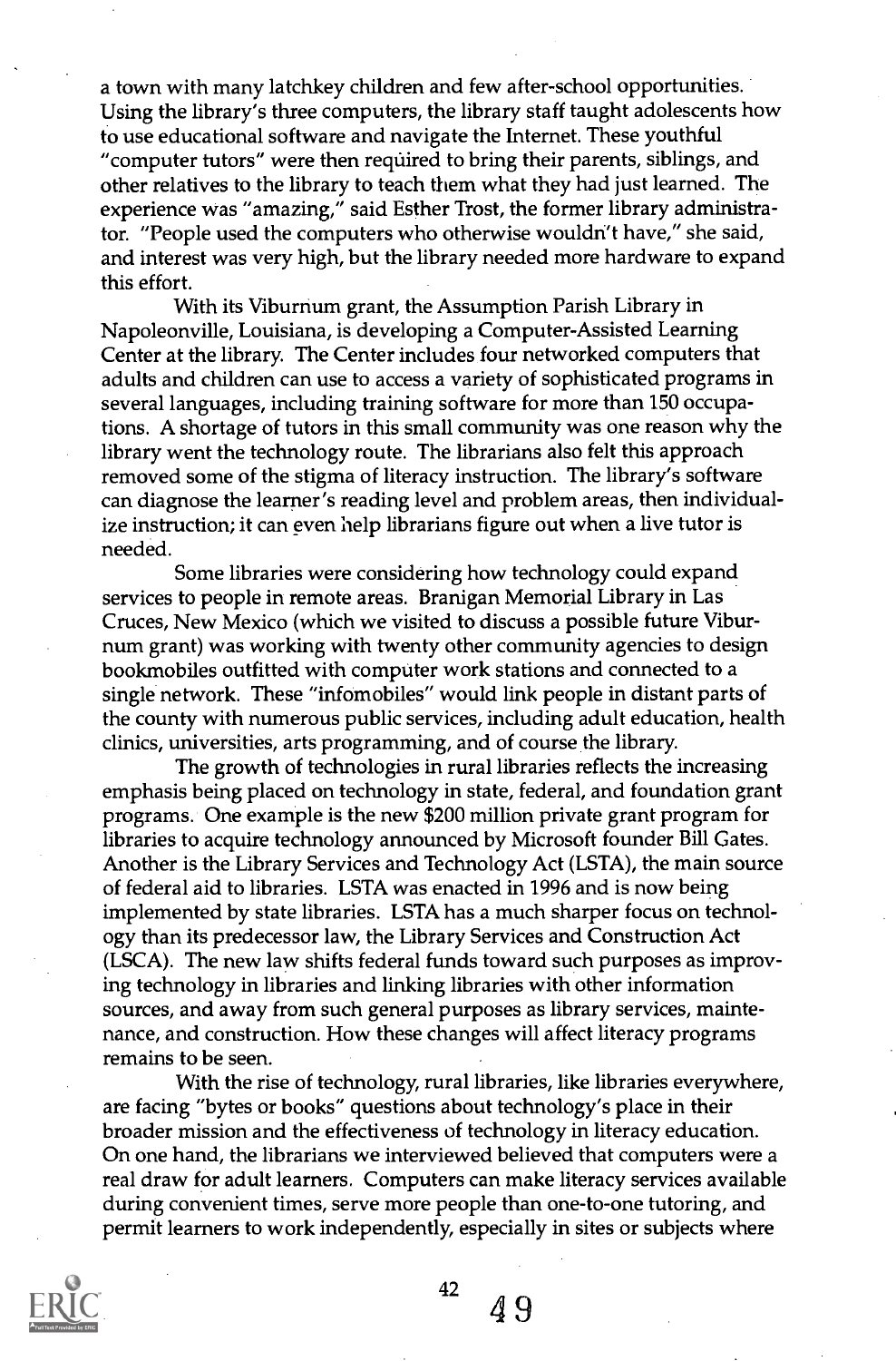tutors are scarce. And as adult learners work on literacy skills, they also pick up the basic computer skills so necessary in today's workplace.

On the other hand, some librarians feared that technology was contributing to declining interest in books and shorter attention spans. Literacy coordinators also noted that computer-based instruction was not appropriate for certain learners with low literacy skills, which is why their tutoring programs were filled with people who had dropped out of computer-based adult education. Many adults find computer use frustrating or challenging. Consequently, some Viburnum sites that used computers tried to have a live tutor sit with learners while they worked on the computer. Libraries also screened software to make sure it was appropriate for lowlevel readers.

The cost of some technologies was another issue raised. Hardware sophisticated enough to handle new language and literacy software can be expensive. Then there are fees for wiring, installation, maintenance, service, and staff training. One Mississippi librarian said the library couldn't connect all of its new computers to the Internet because it couldn't afford the line charges and connectivity fees. A New Mexico library revised its plans for a school-based computer literacy program because the school connectivity fees shot up so high. (The good news was that the affected students wrote their state legislators, and the state eventually agreed to provide some funding.) Many Viburnum sites were anxiously waiting for the Federal Communications Commission to implement its new program of discounted telecommunications fees for libraries and schools in low-income areas.

#### 2. Funding

"Funding is always temporary, remember that," a Mississippi librarian cautioned. Tight budgets are a fact of life in the library and literacy worlds. Many libraries in our study were struggling to pay salaries and keep their doors open during normal hours, let alone provide the "frills" of a library literacy program. Even well-established literacy programs operated close to the margins, and their coordinators were always worried about the next year's funding.

To deal with this situation, some librarians and literacy coordinators have become aggressive grant seekers. Others have taken their case to the city council or the electorate. Many have become adept at raising support from businesses and civic groups. And almost every coordinator we met knew how to ferret out resources wherever they could-from buying bargain-basement books to convincing local merchants to donate computers, furniture, or refreshments. "We're scroungers," a New Mexico literacy coordinator explained.

#### A. State and local funding

The total funding available to public libraries varied considerably from site to site, depending on several factors. One determinant is the level



43

 $50$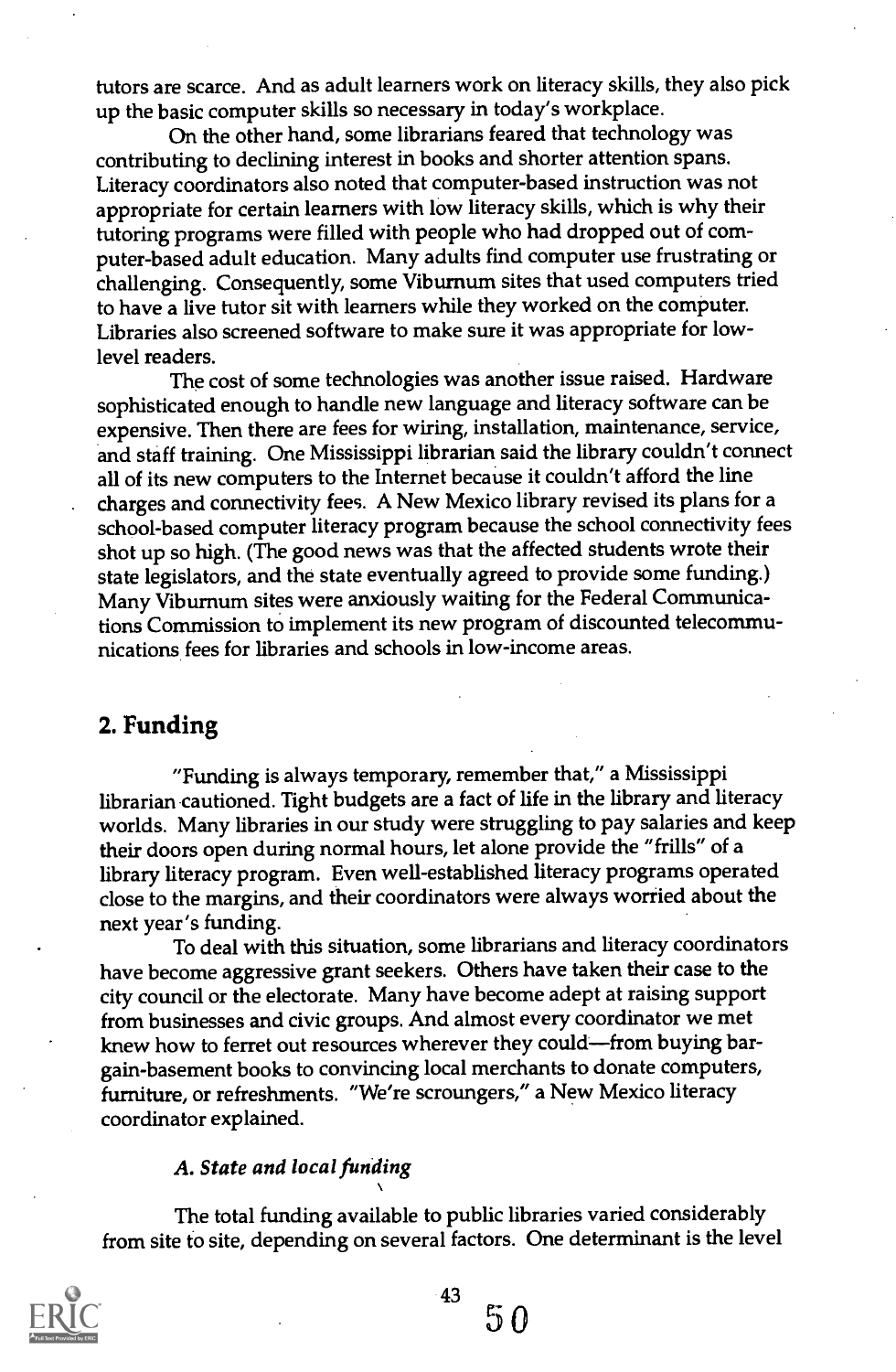of state investment in public libraries. According to the U.S. Department of Education, state aid to the public libraries in our five-state region varied from about 15 cents per capita in Louisiana to about \$1.44 per capita in Mississippi, with the other three states in between. Another relevant factor is how the state allocates funds among large and small libraries and among urban and rural areas. Some rural librarians felt they were not getting their fair share, and were especially disadvantaged in competing for state and federal competitive grants.

But the local funding base is by far the most important factor in the financial stability of public libraries. In the five targeted states, the vast majority of funding for public libraries came from local sources—from a minimum of about 76 percent in Mississippi to a high of 94 percent in Texas. This meant that the fiscal health of public libraries was closely tied to the local economy, tax base, and political situation. Whether libraries floundered or flourished often depended on the willingness of local political leaders and citizens to support a tax increase to improve library services or approve a bond issue to build a new library

High noon came to the Lafourche Parish Library in Thibodaux, Louisiana, on July 19, 1997, the date local voters were scheduled to decide whether to raise the tax rate an extra seven mills for the next ten years to provide desperately needed funding for the library. Decades of subsistence budgets and a tax rate that had barely changed in fifty years had taken its toll. Once an award-winning institution, the library's per capita revenue had fallen to less than half the state standard, and the library was well below state standards in such vital areas as books per capita, total staff, and service hours. The library had not had a book budget since 1987 and was forced to rely on donations to buy books. To make ends meet, it had to close on Fridays and cut staff, including a literacy coordinator position, in its six branches that dot the seventy-mile length of Bayou Lafourche.

Although the need was evident, the outcome was far from certain in this era of taxpayer concern about government spending. A neighboring parish had lost a similar referendum just months before, after waging an allout publicity campaign (which some felt had backfired by bringing out the anti-tax vote). But on July 19 the Lafourche voters came through—by just 29 votes. As a result, the library's annual budget will more than double. Library director Kathleen Kilgen is planning to hire another literacy coordinator, become more involved in workplace literacy, and meet a long list of deferred needs. "This brings us into the 21st century," she said, "kind of bypassing the 20th century."

#### B. Demise of special federal funding

Several Viburnum sites experienced an upheaval in funding when the U.S. Congress discontinued library literacy grants under Title VI of LSCA. Title VI authorized \$35,000 competitive grants to local libraries (plus some grants to states) specifically for literacy programs. These grants were a shot in the arm, enabling libraries to build up a tutoring program or hire a literacy coordinator. But the grants ended after fiscal year 1995. In a commu-



 $51 \t_{44}$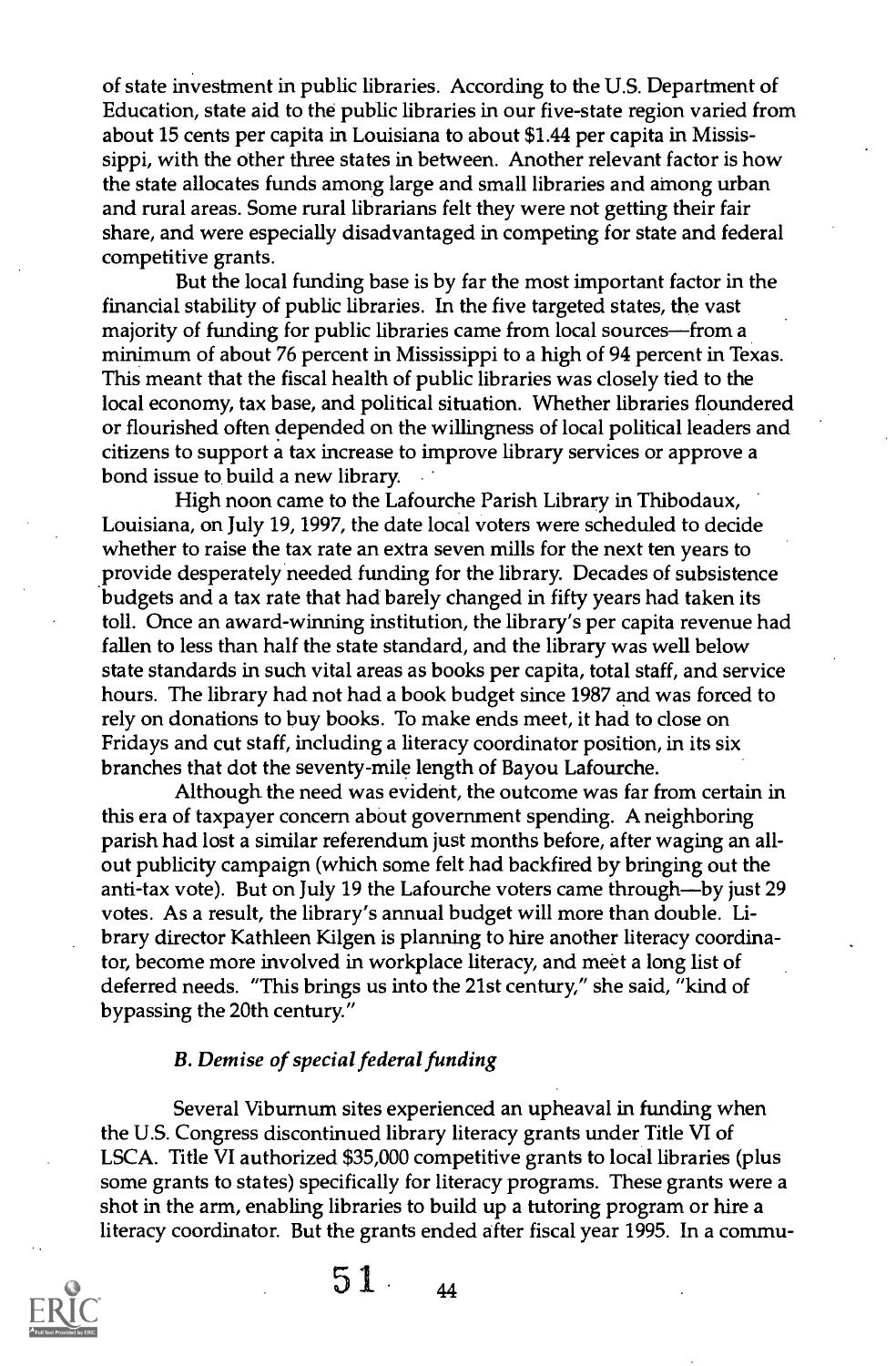nity like Socorro, New Mexico, the loss of Title VI forced the literacy council to cut the hours of its already part-time staff and close its offices a few days a week, until it got a VISTA volunteer.

The loss of Title VI spurred some states to step up their state support for literacy programs. For example, the Oklahoma legislature took a major step this year by appropriating \$300,000 for volunteer literacy programs, more than the state had received under Title VI. The majority of this funding is being used for grants to community-based and library-based literacy councils for adult or family literacy programs.

## 3. State and Federal Policies for Libraries and Literacy

Federal and state policies can actively promote library literacy efforts or tacitly discourage them. Relevant policies include those pertaining to library services, library governance, state agency roles, and adult education.

#### A. Implementation of LSTA

Local coordinators wondered how the transition to the new Library Services and Technology Act would influence library-based literacy programs. The answer is not yet clear because state libraries are just starting to implement these changes and federal administration of library programs has just moved from the U.S. Department of Education to the Institute for Museum and Library Services. LSTA funds, which total \$136 million for fiscal year 1997, go out to states as block grants, and states have much say over how to distribute and use them.

As already noted, technology is the main focus of the law, but literacy needs are also mentioned. One of the five purposes of the Act is "to promote targeted library services to people of diverse geographic, cultural, and socioeconomic backgrounds, to individuals with disabilities, and to people with limited functional literacy or information skills" (section 212). In addition, each state must use some of its LSTA funding to target library and information services "to persons having difficulty using a library and to underserved urban and rural communities" (section 231(a)(2)). Some state LSTA plans offer clues to how states might address these goals. The New Mexico plan, for example, states that services to underserved populations and areas "must continue to utilize most of the resources received under the LSTA for at least this initial five year period." A priority in the Oklahoma plan is to "promote literacy services through family literacy, literacy legislation, workplace literacy, and literacy for the homeless, institutionalized, and non-English speaking." Mississippi's plan includes an objective to develop a statewide family literacy program in fiscal year 2000. Whether these kinds of statements will translate into significant support for library-based literacy programs (or for rural libraries) will depend on subsequent decisions made by states and by local libraries, and these will be influenced at least in part by whether local people are effective advocates for literacy services.

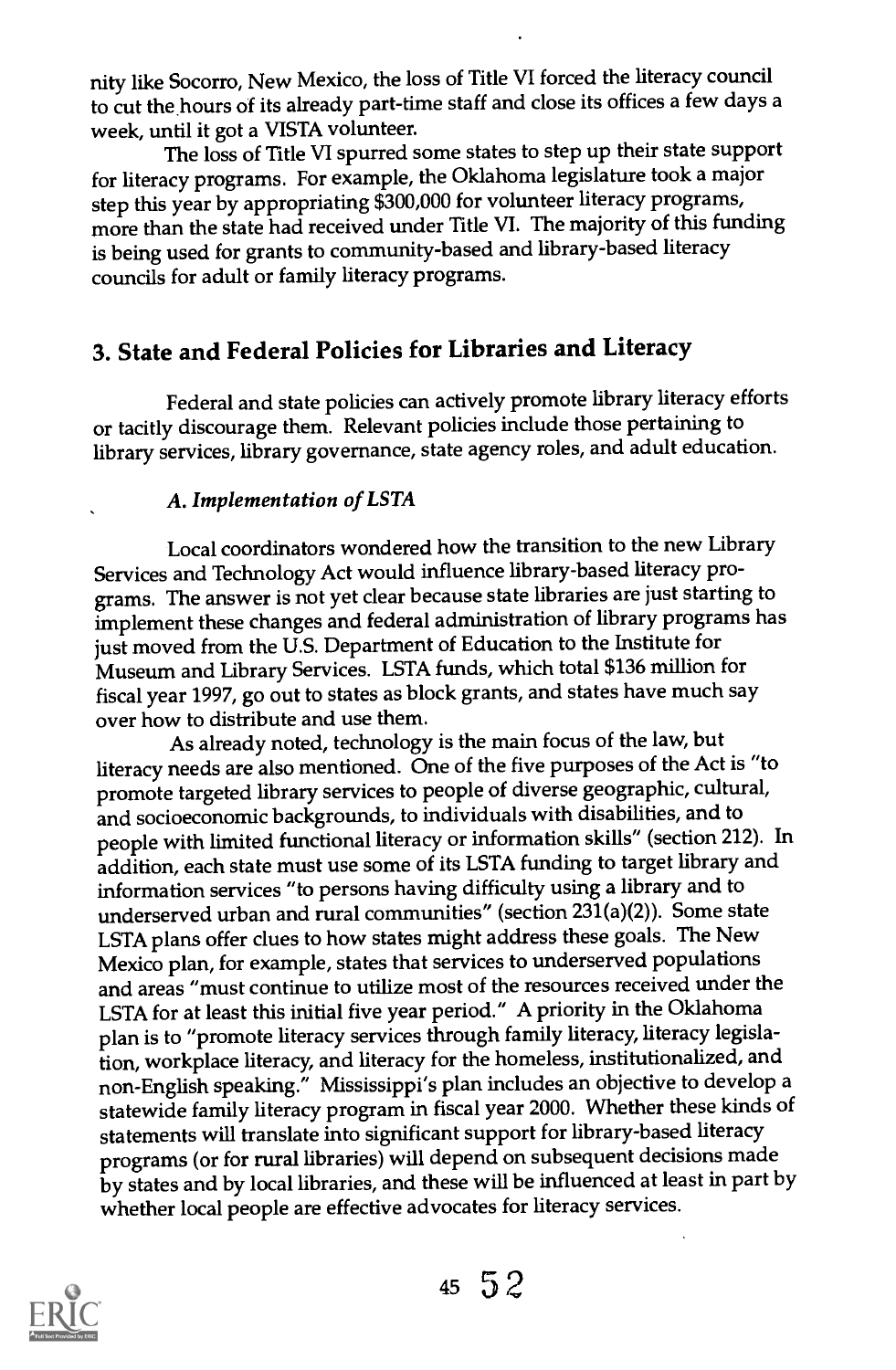#### B. Library governance

Library literacy programs are also shaped by state policies about how public libraries are established and governed. Public libraries in Mississippi and Louisiana are generally organized into countywide, regional, or parishwide systems. Both Oklahoma and Texas have a mixture of city, town, and county-governed libraries, but in Texas these local library divisions belong to one of ten regional systems that administer state aid and provide supplemental services.

New Mexico is an interesting case of how governance issues affect library services. Reflecting the tradition of decentralized governance that prevails across much of the rural West, most of New Mexico's 73 public libraries were established to serve a particular town or city, not a county, and they do not maintain branch libraries. But in reality, they often serve much larger areas. The public library in Socorro, New Mexico, is the only fullservice library across a two-county region of more than 12,000 square miles (although a few villages have small, developing libraries and other areas have state-funded bookmobile service). The libraries we visited in New<br>Mexico were trying to respond to the needs of their outlying areas, but they did not have the budget or the mandate to do so, and the distances often made it difficult. In addition, county governments were not always eager to provide funds to a library that ostensibly was not "theirs." Consequently, many people in New Mexico who could benefit from family literacy cannot find a program within a reasonable distance from their home. Some local libraries in New Mexico are exploring regional alliances, but their efforts are in the very early stages.

#### C. Roles of state libraries and literacy offices

Because they are often far from centers of decisionmaking and lack the staff to keep abreast of changing policies, rural libraries and literacy<br>providers depend a great deal on state guidance, leadership, and support. State libraries provide technical assistance, training, consulting services, and funding to local public libraries. Most of the local librarians we interviewed said their state library was quite helpful, whether they sought advice on a family reading curriculum or an update on state legislation. "The state is my mainline," said a librarian in a small New Mexico town, and her feelings were echoed by people in other states.

The five states also have state offices that coordinate literacy programs and policies and serve as the State Literacy Resource Centers, even though federal funding for these centers has ended. These include the Louisiana Governor's Office of Lifelong Learning, the Mississippi Governor's Office for Literacy, the Coalition for Literacy in New Mexico, the Oklahoma Literacy Resource Office, and the Texas Literacy Resource Center. The Oklahoma office is an actual division of the state library, while the others have various kinds of cooperative relationships with state libraries. Some of these offices administer their own grants, while others, as in Mississippi,

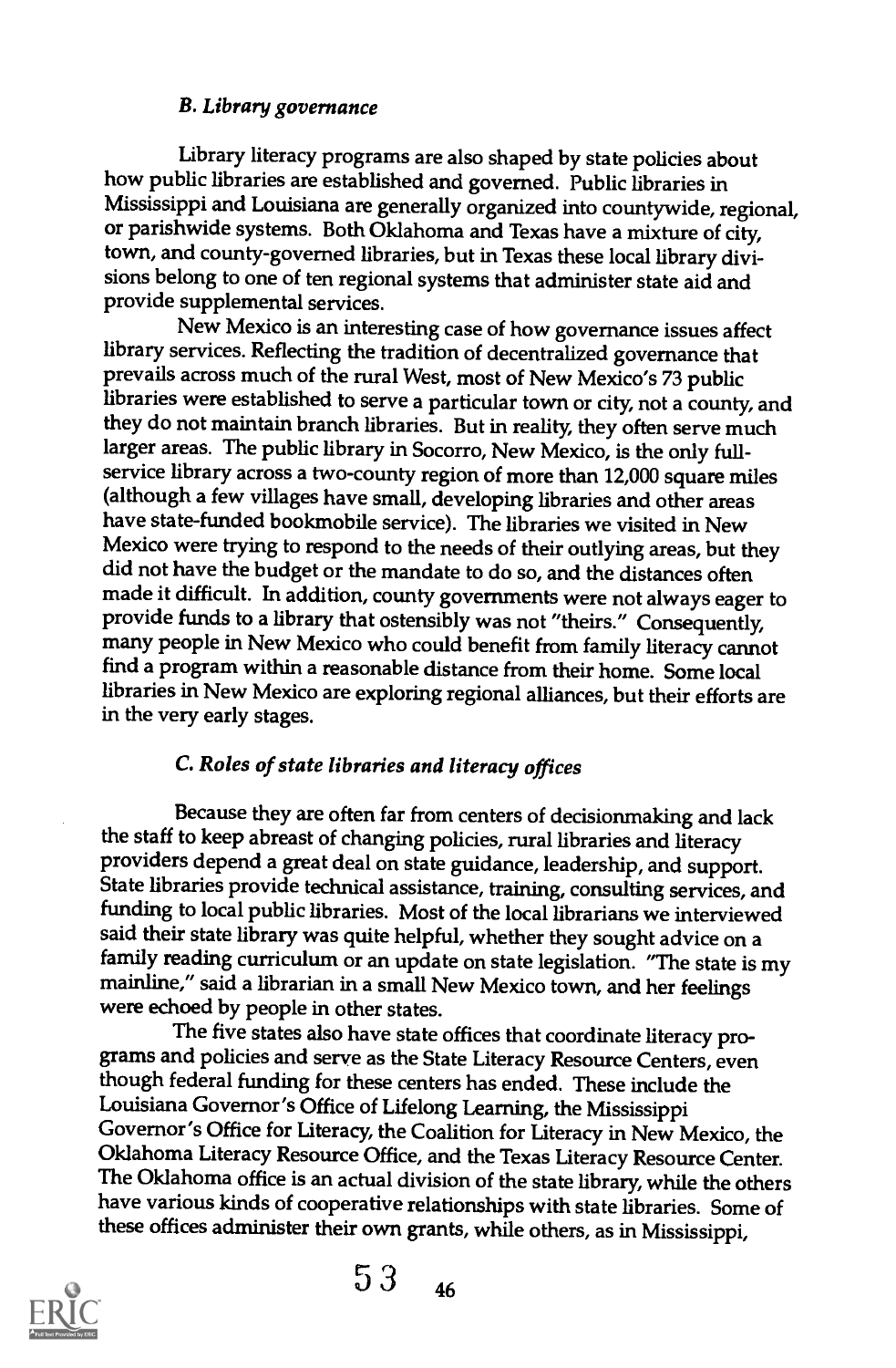play more of a coordinating or leadership role. Many local literacy coordinators and librarians said they relied heavily on these offices for advice, training, and in some cases funding.

The New Mexico Coalition for Literacy, for example, has an annual budget of about \$400,000 and makes grants to local literacy providers for materials and program operations. It also sponsors a host of training opportunities, provides technical assistance, lends materials to local programs, oversees a statewide literacy hotline, and even sponsors a "literacy theater" to raise public awareness through live presentations. Family literacy is a growing emphasis for the Coalition, according to executive director Michelle Jaschke. "Virtually all our funded programs have a family literacy component," she said, "and we're doing family literacy training at almost every regional meeting."

Louisiana, New Mexico, Oklahoma, and Texas also have state Centers for the Book. Affiliated with the Center for the Book at the Library of Congress, these state Centers aim to stimulate public interest in books, reading, libraries, and literacy.

#### D. Adult education and other literacy programs

Local libraries and literacy councils are also affected by state and federal agencies for K-12 education, labor, and human services. On one hand, involvement with these other agencies can bring more funding, visibility, and program opportunities to libraries and literacy providers; on the other hand, it can create extra administrative headaches and open new areas for controversy and politicization.

The largest, oldest, and most influential of these systems is adult education, funded mainly through the federal Adult Education Act (which this year totals \$336 million). In Louisiana, Oklahoma, and Texas, adult education is administered by the state education agency; in New Mexico and Mississippi, it is overseen by the division for community colleges. At the local level, the vast majority of these funds go to school districts or community colleges. Several Viburnum grantees were involved with the primary local adult education provider as a partner or a subcontractor. In some sites these relationships were very positive, while in other places they were strained. The positive models confirm that it is possible to work out arrangements that share responsibilities and funding between traditional adult education agencies and the voluntary literacy and library sector, while delivering a full spectrum of adult education services.

The federal Even Start program, with a 1997 budget of \$102 million, is the largest federal program specifically for family literacy. Even Start is administered by state education agencies and implemented through partnerships of public schools, adult education providers, and others. Although the libraries we studied were not involved in Even Start projects, the program is important as a source of models for family literacy with all components and as another option for local collaboration. It should be noted, however, that Even Start does not address pre-school learners, who, in light of recent brain research, would appear to be a prime target group for emergent literacy and

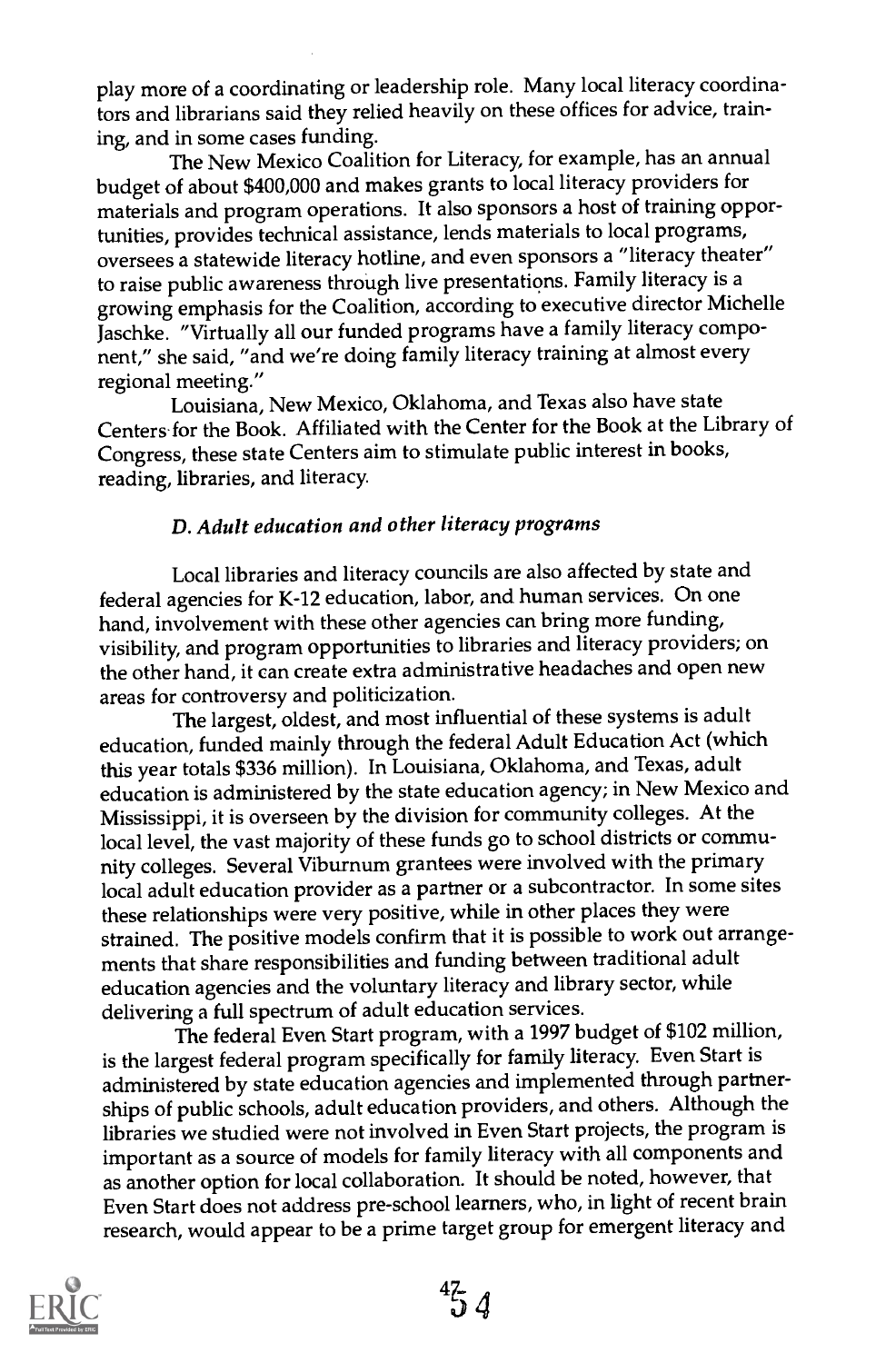language development.

Viburnum sites were also waiting to see what would come of President Clinton's "America Reads" proposal, which was pending in Congress as we went to press. The President has proposed spending \$2.75 billion over five years to hire reading specialists and train volunteers to ensure that all American children read well by the end of third grade. The bill would require states, in carrying out these programs, to build on existing literacy and family literacy initiatives and to work with other agencies, including libraries and literacy organizations. At the local level, funds would be distributed to local consortia that included a school district and at least one other organization, such as a library or literacy provider. Several state and local librarians and literacy coordinators told us they hoped to become involved with America Reads.

Some Viburnum sites received funding (as well as more requirements to meet) through the federal Job Training Partnership Act and other labor-administered programs. But the impact of these programs wanes in comparison to welfare reform, discussed in the next section.

## 4. Welfare Reform

Perhaps no policy engendered as much discussion and uncertainty among our sites as the new federal welfare reform law (Public Law 104-193), which states were required to implement by July 1 of 1997. Almost half of the adults on welfare do not have a high school diploma, and literacy programs are gearing up for major impacts. Many observers, including the National Institute for Literacy, expect welfare reform to increase demand for literacy services, while narrowing the kinds of services that can be provided and shortening the time allowed for completion.

The new law requires people who have been on public assistance for two years to spend at least 20 hours weekly either working at a job, participating in on-the-job training, doing community service, or caring for the children of community service participants. Those who don't will lose their support checks. States must annually increase the percentage of welfare recipients engaged in one of these work components from 25 percent in fiscal year 1997 to 50 percent in fiscal year 2002. Vocational training can count toward these work requirements for up to 20 percent of the state's welfare population, with a 12-month time limit on training. Congress was considering changes to some of these requirements as we went to press.

States receive welfare reform funds in the form of block grants and define which kinds of education and training meet the work requirements. States can also set more stringent welfare policies than the federal law. Thus, a key issue for literacy programs is whether adult basic education, GED preparation, or adult components of family literacy will count as work components.

With the implementation of welfare reform, the education program for mothers on public assistance in Allen Parish, Louisiana, shifted from a

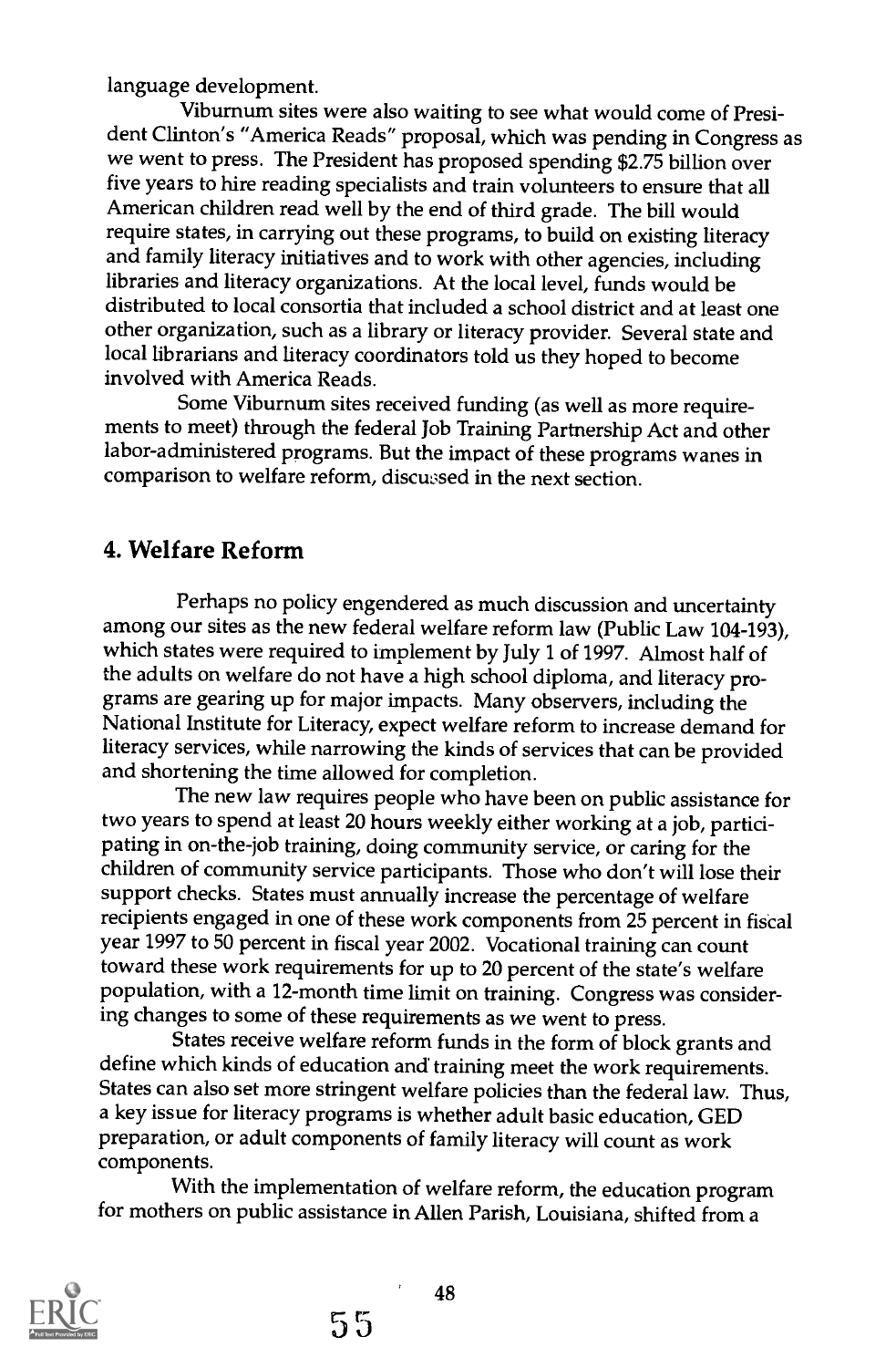basic literacy program to a "go get a job class," as library director Paige Hanchey explained. The classes are funded by the Office of Family Security, and the Allen Parish Library helps to design the curriculum and provides personnel and materials. In keeping with state and federal requirements for welfare recipients to work 20 hours a week or participate in work-related training, the program stopped emphasizing adult literacy, parenting education, and family literacy, and began focusing on job training, work readiness, and self-esteem building. As of May 1, 1997, participants in this revamped program are being trained primarily for custodial and housekeeping jobs at the Coushatta Indian reservation casino, and for cashier, clerk, and stock manager jobs in other businesses. The only literacy instruction was to reinforce reading and math skills used in specific jobs. A library-sponsored family literacy component, called Parents as Partners in Reading, was no longer being provided, although the relevant videos and materials were still available for people to check out of the library.

The new welfare requirements leave little time or money for basic literacy and family literacy, since these activities would not count toward the mandatory 20 hours in places like Allen Parish. Some of the librarians and literacy coordinators we talked with wondered how this diminished attention to general literacy will affect people's ability to keep a job, as well as their quality of life.

In New Mexico, the adult education arm of the Valencia County Literacy Council, at a local branch of the University of New Mexico, is ready to go with welfare reform. The college has applied for block grant funds from the Department of Human Services to deal with an expected impact of 1,200 new adult education clients. The college has designed a two-track program of general employability skills and specific job training, and is excited about the Department of Labor establishing an office at the college. But some other literacy providers in New Mexico and the other four states were not as optimistic about their capacity to meet rising demands for services among welfare recipients, especially without additional funding.

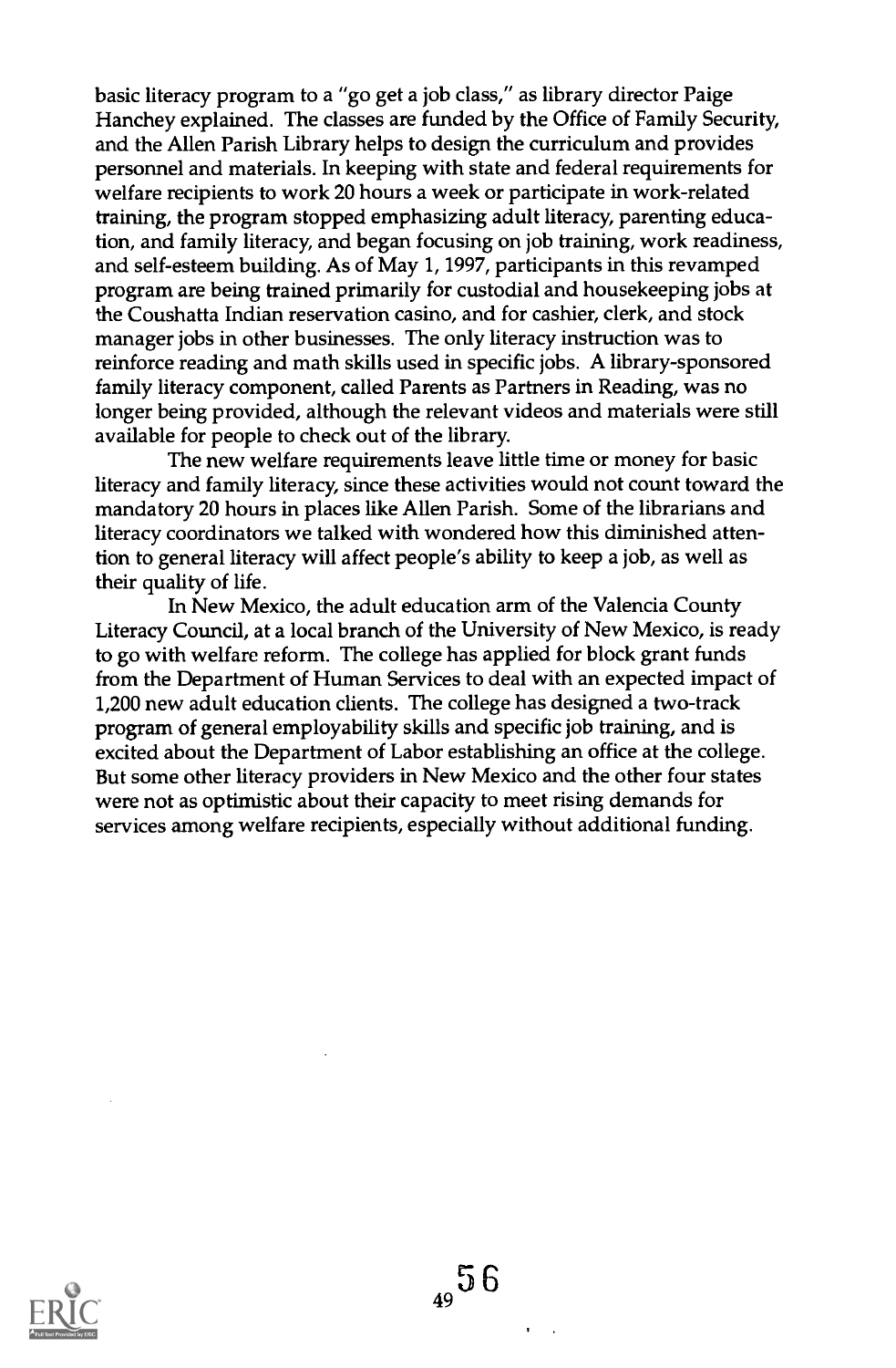# **CONCLUSION**

"It's a never-ending drawing board thing. " A family literacy coordinator in Louisiana

Through a critical examination of our funding mission, and through site visits to the communities that participated in the Viburnum Family Literacy Project, the Viburnum Foundation has learned a great deal about the connections between the grantmaking process and what goes on within the communities involved. We also have strengthened and reinvigorated our commitment to both libraries and family literacy, and we hope that by sharing our experience other funders will see the benefits of supporting libraries as centers for intergenerational and lifelong learning. In this concluding chapter, we reiterate the reasons why libraries and literacy programs are critical to the health of our society, and we outline some of the more difficult challenges they will face in the near future.

#### 1. Why Libraries?

Libraries belong to several different spheres of society. First, they are most definitely cultural institutions: repositories of history, art, and literature, often architecturally significant, and usually with exhibit or performance space for public art included in their design. Second, they are most certainly educational institutions, and they are career centers, and literacy labs, and computer centers, and parenting resource centers as well. Third, they are an extremely important central clearinghouse for information in this information-obsessed age. Finally, they are one of the only surviving public connections between the displaced or disenfranchised—the newly arrived immigrant or the recently laid-off worker or the single mother living in poverty—and the mainstream flow of American culture. Libraries represent a lot of the most treasured American values: equality, opportunity, freedom, and an urge to be mobile, out in the world, learning and growing and accumulating experience, whether within the pages of a book or on a computer screen or in a classroom or a lecture hall. They are a space that feeds and nurtures the American individual, and at the same time works for the benefit of American communities and the society at large, even the world.

All of the different spheres that are served by the library need to be acknowledged as libraries plan for the future. Libraries need to preserve and



 $57^{50}$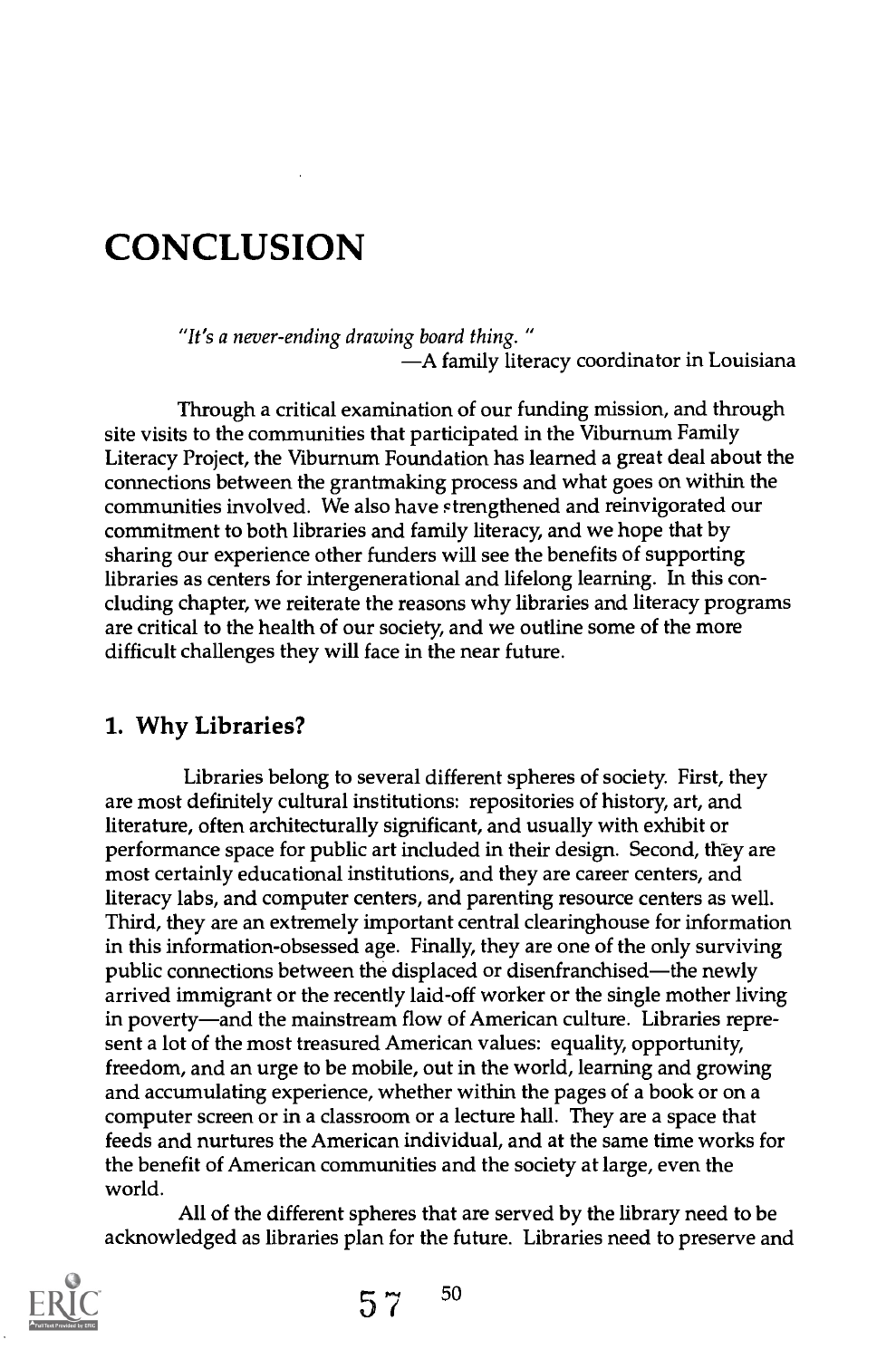maintain their physical space and resources as well as their virtual capacities, and they need to continue to serve as beacons of citizenship in a democratic society The Viburnum Foundation's grant programs have been efforts to help both communities and library professionals work toward their vision of what a public library can and should be.

#### 2. Why Family Literacy?

If a child arrives in school with a relationship to both spoken and written language already established, then that child is off and running. There are many hurdles ahead, but that child at least has left the block. So how to establish such a relationship? Once we recognize that the key to literacy lies in early childhood, before children enter school, then we also must recognize the importance of adult literacy, because it is adults who model literacy for children in those crucial years. With this understanding, a multi-generational approach to literacy is no more than common sense.

For better or for worse, literacy is an index of social and individual identity in our society. People with low literacy skills are often identified by their employers, co-workers, neighbors, family members, and by themselves as well, as inadequate or deficient members of society. Low literacy skills are often perceived as a cause of poverty, when they are more apt to be a result of poor educational systems that have prevented the proper mental and emotional development of several generations, and the other limited opportunities that accompany poverty. At the same time, literacy is too often directly linked to social position, or placed in the context of a job identity The new kind of "literacy" instruction that is an offshoot of welfare reform might include, for example, classes on how to be a cashier or a chambermaid; classes on how to dress for a job interview, how to be on time, how to shop on a budget, or how to balance your checkbook. These classes have a lot more to do with conforming to a set of cultural standards than they have to do with literacy, and they suggest that those who do not possess literacy therefore do not possess culture-that they are blank slates. But people are rich with culture, with language, with history, with individual dreams and expectations, regardless of how well they read and write.

Just as a lack of literacy skills doesn't imply a lack of culture or individuality, the possession of literacy skills doesn't guarantee a positive social identity. Unfortunately, literacy doesn't mean that you suddenly get a job, health care, and a mortgage, or that you can suddenly burst through barriers erected against women, African-Americans, Indians, Latinos, immigrants, or the poor. It's not a bridge between classes, or a path out of poverty or a magic potion. But it does represent a host of new choices and opportunities-it means more room to move, more roads to take, more ladders to climb.

The many misconceptions in the air about adult literacy and about illiterate adults may be one reason why the support provided by governments and the philanthropic community for literacy has been weak and sporadic. Overall, the consensus among literacy professionals is that in a

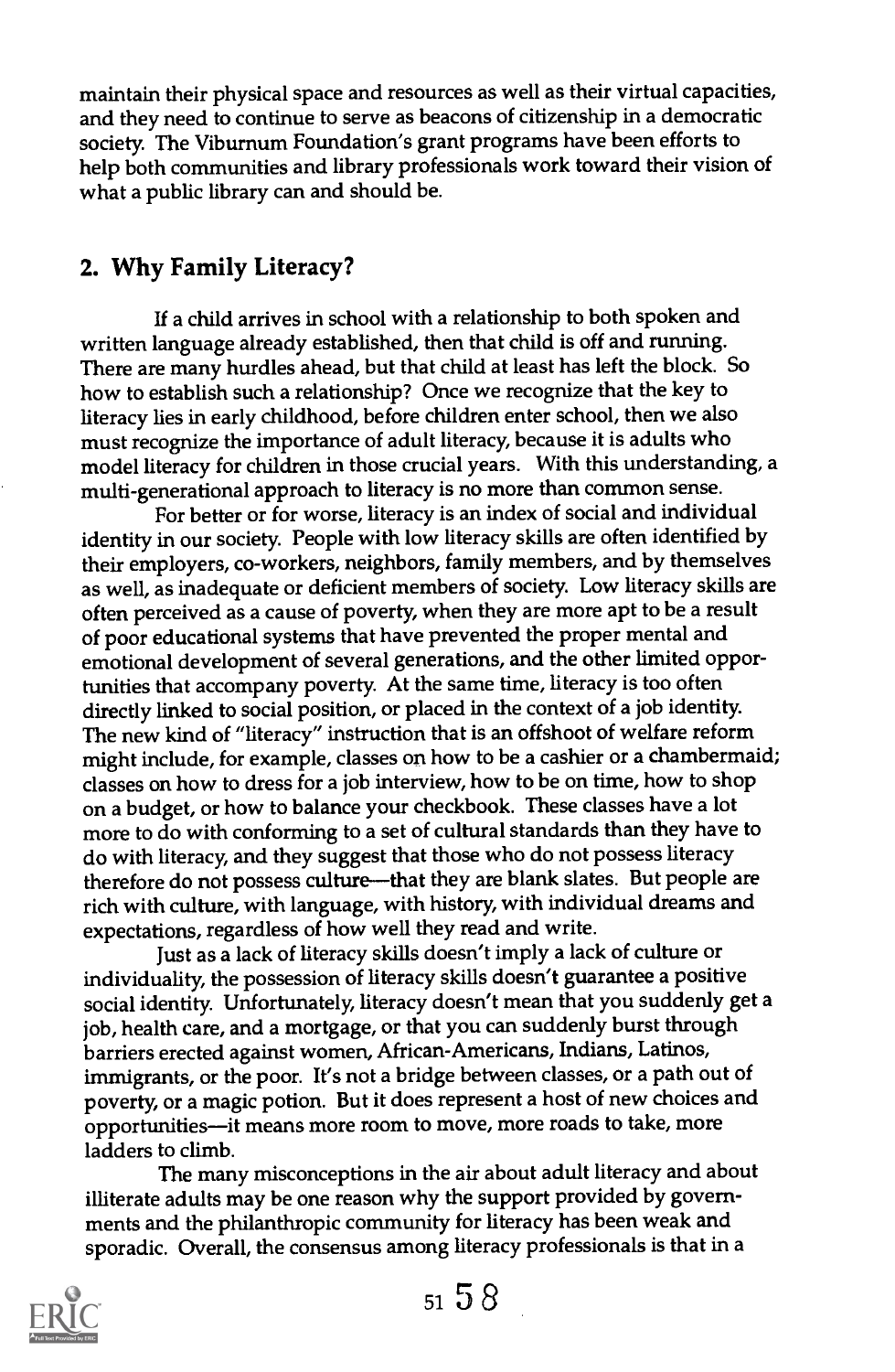society accustomed to the rhetoric of progress and invention, Americans have expected a quick and easy solution to the problem of low literacy. When that solution does not appear they quickly tire of hearing about the problem.

One way to circumvent this apathy may be to take a more positive, less targeted approach on the national level that promotes lifelong learning as a ongoing goal for everyone, not only for those who lack basic English reading and writing skills. As the link between early childhood learning and later development is more firmly and more scientifically established, more and more Americans of every socioeconomic sector are becoming concerned about finding time and opportunity for family learning. Intergenerational literacy should be conceptualized not as a band-aid designed to cover the loss of entitlement programs or social services, but as an important element of American life that can be institutionalized and made available to all as a complement to school-based education.

## 3. Toward a long-term strategy for family literacy

We see several areas that educators, librarians, policymakers, and funders need to explore in order to develop an effective long-term strategy for breaking the cycle of illiteracy.

#### A. English as a Second Language

More work needs to be done to expand ESL for adults into a comprehensive family program that goes beyond classroom offerings. Although the need for ESL was high in many communities we looked at, and although several sites had ESL tutoring or classes for adults, only a few had incorporated ESL into their family literacy programs. We saw that in some cases usually where there was a well-educated and literate non-English speaking population, as in a high-tech or university setting—ESL was an easy attention-grabber that drew funds, staff, and volunteers away from people who needed basic adult literacy services. In other cases—usually when a relatively homogeneous community was hit with a sudden influx of immigrants, due to new jobs or a factory's relocation—libraries and literacy programs lacked the knowledge and experience to handle the needs of ESL learners. For example, it is questionable whether literacy instruction in English is an effective way to help people who are not literate in their first language, yet this was often the first step that libraries took in reaction to new immigrants.

Immigrants can find many other resources in the library besides ESL materials and instruction, and studies show that immigrants in metropolitan areas like New York and Los Angeles make extensive use of library facilities for information about employment, health care, and education, among other things. In rural communities, however, there can be obstacles between the information in the library and non-English speaking patrons, and rural

<sup>\*</sup> See Spangenberg, Gail (1996) Even Anchors Need Lifelines: Public Libraries in Adult Literacy. New York: Spangenberg Learning Resources

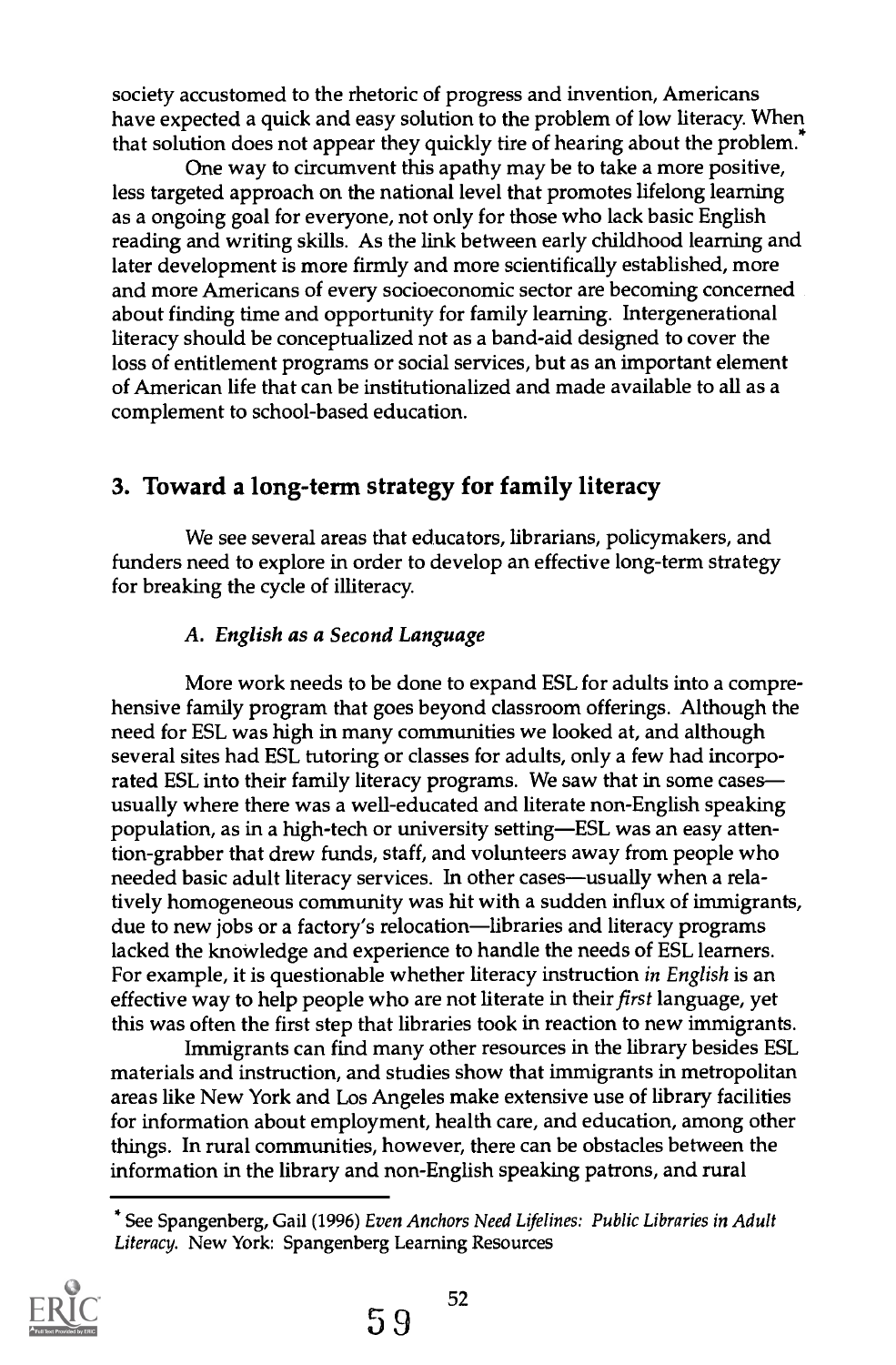librarians often lack the training to help new immigrants, or to stock bilingual materials. Central urban libraries, state libraries, and library organizations need to make training, materials, and other resources easily available to isolated rural librarians. Grant programs like Viburnum's that partner libraries with other community organizations can also help in making the rural library more open to those for whom English is a foreign language.

#### B. Public Library Systems

The special contributions that libraries bring to literacy have little relevance in places where the nearest library is 75 miles away. Therefore, a long-term strategy for family literacy must also include strong, continuing efforts to expand library services to underserved rural areas. Tiny or isolated communities generally cannot solve this problem alone; they need services and support from a larger system, whether a regional consortium or a county system. States have an important role to play in this effort; for example, they can encourage regional alliances and provide funding to strengthen services to underserved areas.

#### C. Technology and Literacy

Technology is bringing more resources to libraries and a world of information to rural residents. But the rush toward technology may also mean that money and attention are diverted from other aspects of libraries, like books and human resources. Family literacy encompasses a range of experiences, only some of which can be delivered through technology. A child and parent lingering over a book, a circle of children listening raptly to a storyteller, a roomful of families laughing and sharing as they learn a different language—the survival of these experiences depends on libraries finding the right balance between the virtual and the palpable. It also depends on policymakers who understand that funding for technology does not have to be in direct competition with funding for literacy, but that the two can coexist.

#### D. Elementary and Secondary Education

In contrast to the stereotype of the rural adult learner as an older farmer or field worker whose education stopped at the eighth grade, many participants in Viburnum family literacy programs were younger people who had attended high school, including some who had graduated. Family literacy programs alone cannot break the cycle of illiteracy for these young adults and their children. A long-term strategy must also include improvements in elementary and secondary education, so that no student graduates without being able to read well. Major reforms of K-12 education are already underway in most states and school districts. Their success will depend on strong backing from citizens, continuing support at home from parents, and adequate funding and sustained attention from policymakers.

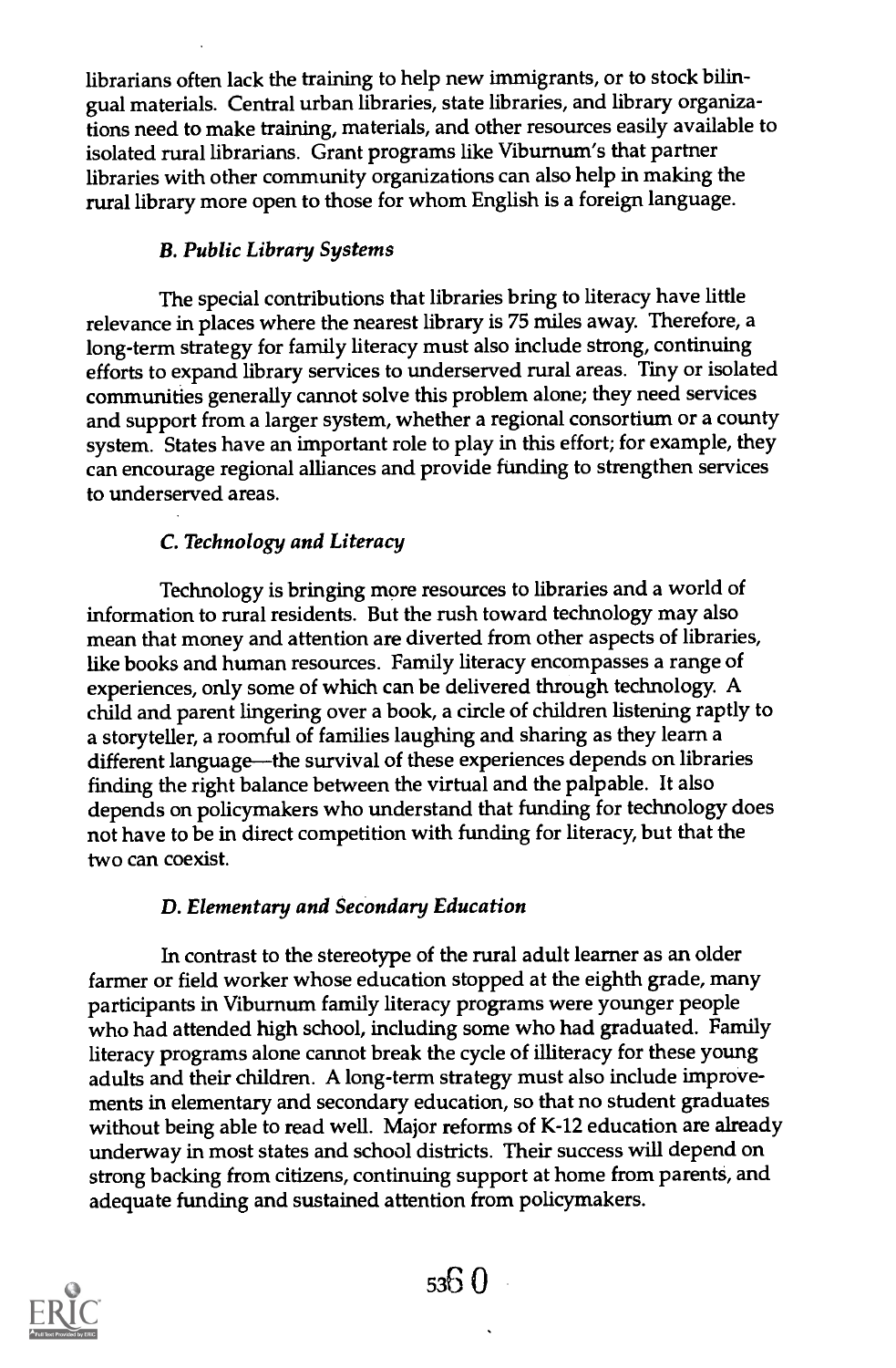#### E. Public Policy

Finally, public policy must be shaped with the recognition that becoming a confident, competent reader entails much more than learning decoding skills. It means developing habits of mind that lead from inquiry through discovery to application and linkage with other ideas old and new. Whether the concerns are those of Labor, Education, Health and Human Services, or Juvenile Justice and Crime Prevention, policy makers must come to the conviction that the mind disciplined by reading will be the essential success factor of the 21st century, as it has been of preceding centuries.

#### 4. The Next Chapter

The Viburnum Family Literacy Project is beginning a new phase, to be administered by the Center for the Book in the Library of Congress, with Virginia Mathews as Project Coordinator. In the next phase, we will be incorporating the findings of our evaluation process, and expanding the project into more states. We look forward to many more years of promoting family literacy in libraries.

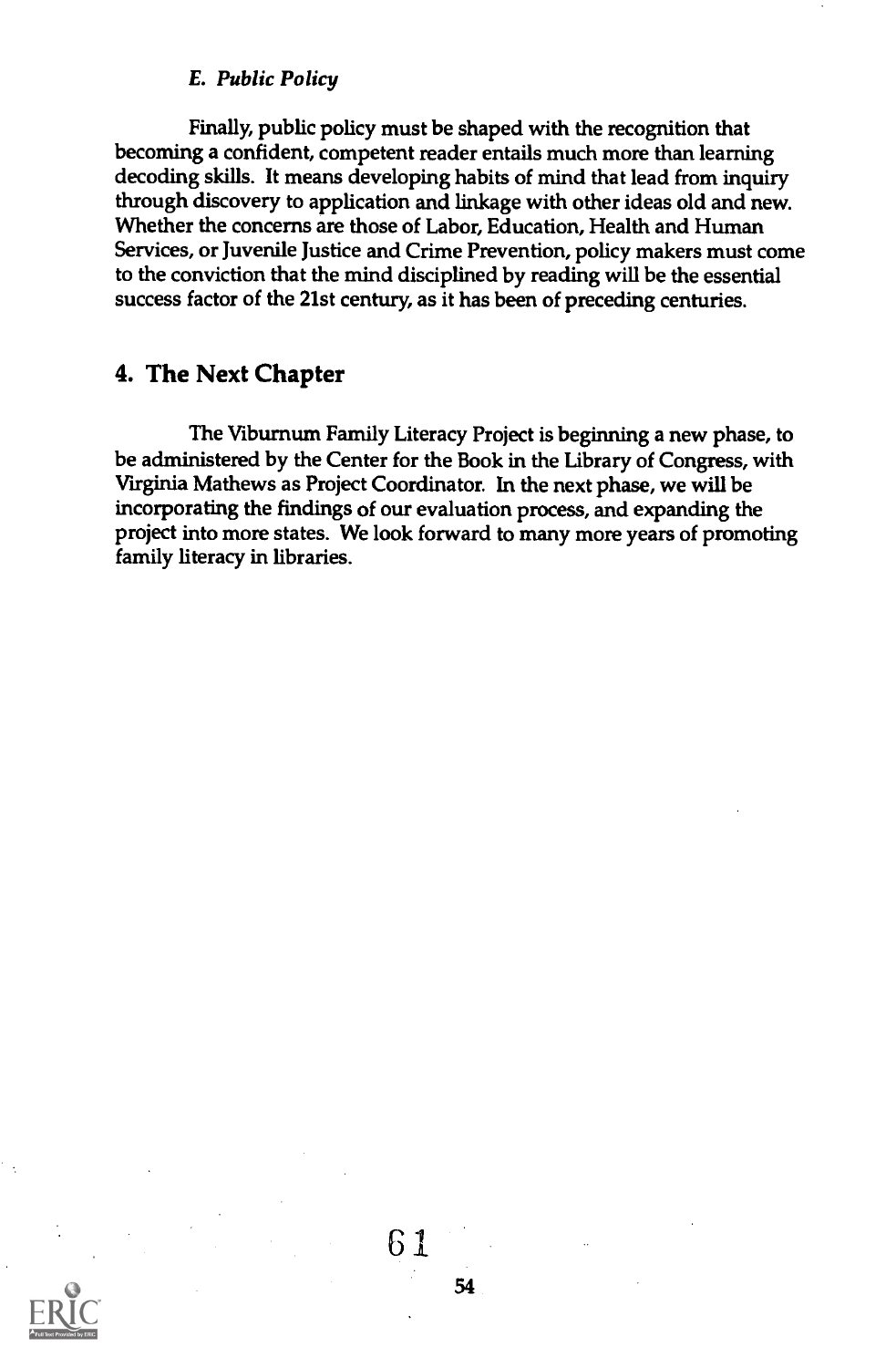# APPENDIX A: Project History

In 1992 the Office of Literacy and Outreach Services (OLOS) at the American Library Association developed a proposal for a Rural Family Literacy Grant Program at the request of the Viburnum Foundation. The program was administered by Mattye Nelson, then Director of OLOS, and Carolyn De Bonnett for the next four years.

#### Year One

June 1992: VF approved a grant of \$35,000, \$14,000 to go to ALA for administration and \$21,000 to go to 7 libraries in Louisiana for programs. Summer, 1993: Grants went out to 6 libraries in Louisiana.

#### Year Two

June 1993: VF approved a grant of \$50,000, \$32,000 to go to ALA and \$18,000 directly to libraries.

Summer 1994: Grants went out to 6 libraries in Louisiana.

#### Year Three

June 1994: VF approved a grant of \$75,312, \$39,312 to go to ALA and \$36,000 to go to libraries.

Summer 1995: Grants were paid to 13 libraries. One of these was money that had been returned by one of the 1993 grantees. The sites were:

> 5 in Louisiana 3 in Texas 3 in New Mexico 2 in Oklahoma

Year Four

June 1995: VF approved a grant of \$100,000, \$46,000 to go to ALA and \$54,000 to go directly to libraries.

Spring 1996: Grants were paid to 18 libraries:

4 in Louisiana 3 in Texas 3 in New Mexico 4 in Oklahoma 4 in Mississippi

#### Year Five

July 1997 the Viburnum Foundation paid renewal grants of \$3000 each directly to 16 libraries:

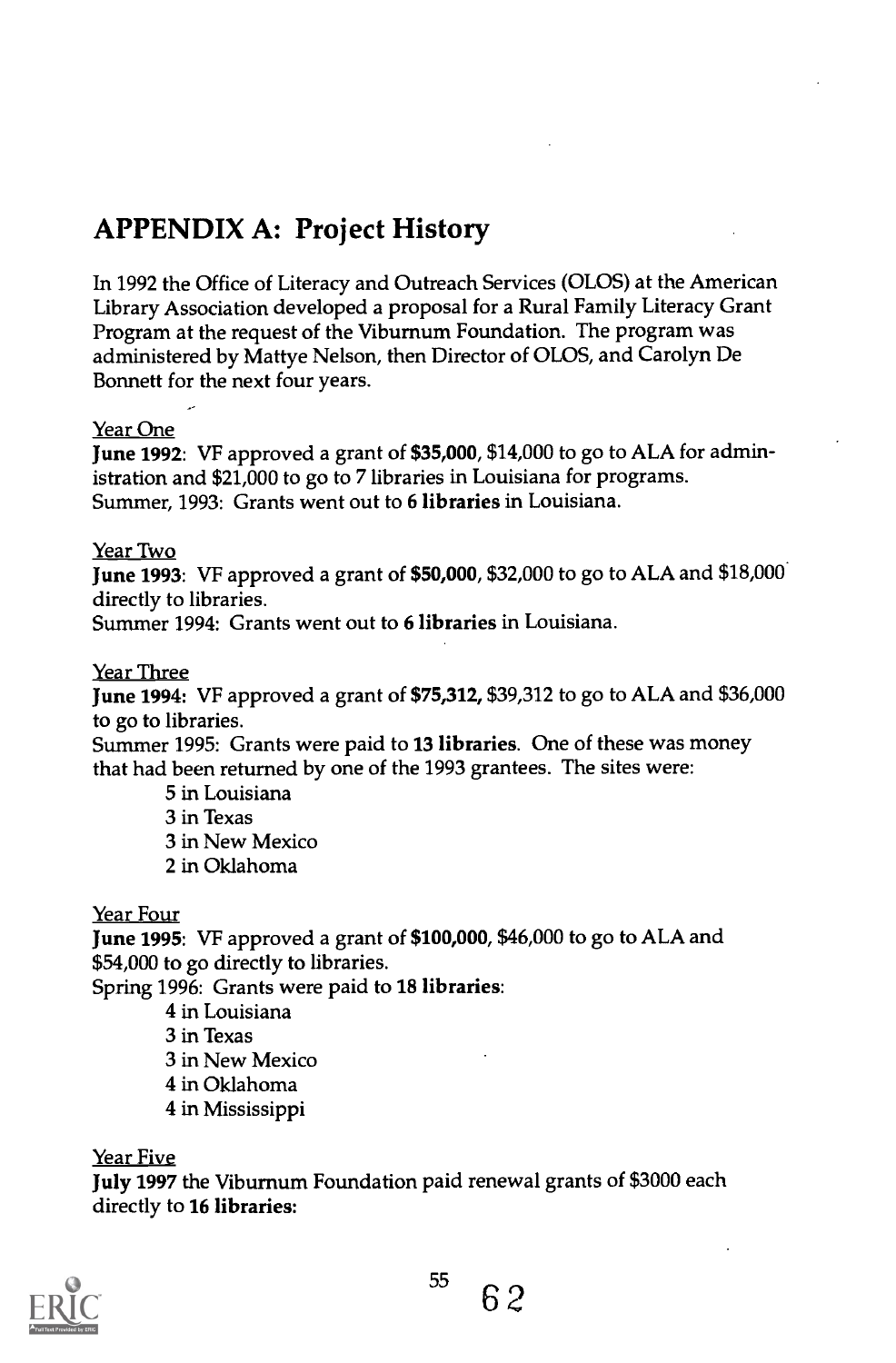6 in Louisiana 3 in Mississippi 4 in New Mexico 2 in Oklahoma 1 in Texas

One 1996 grant was returned.

#### Year Six

Starting in the fall of 1997, a new Viburnum Family Literacy Project will get underway, administered by the Center for the Book at the Library of Congress. Virginia Mathews will coordinate the project.

This new program will consist of a \$75,000 grant to the Center for the Book for development and administration of the project, on-site training, and technical assistance (to be offered partially through the state Center for the Book where applicable). An additional \$100,000 will be distributed to the individual libraries involved in the program in the form of direct grants from the Viburnum Foundation. Most of these grants will continue to be for \$3000, but some larger grants will be issued as a part of the new program. The program will expand into other states.



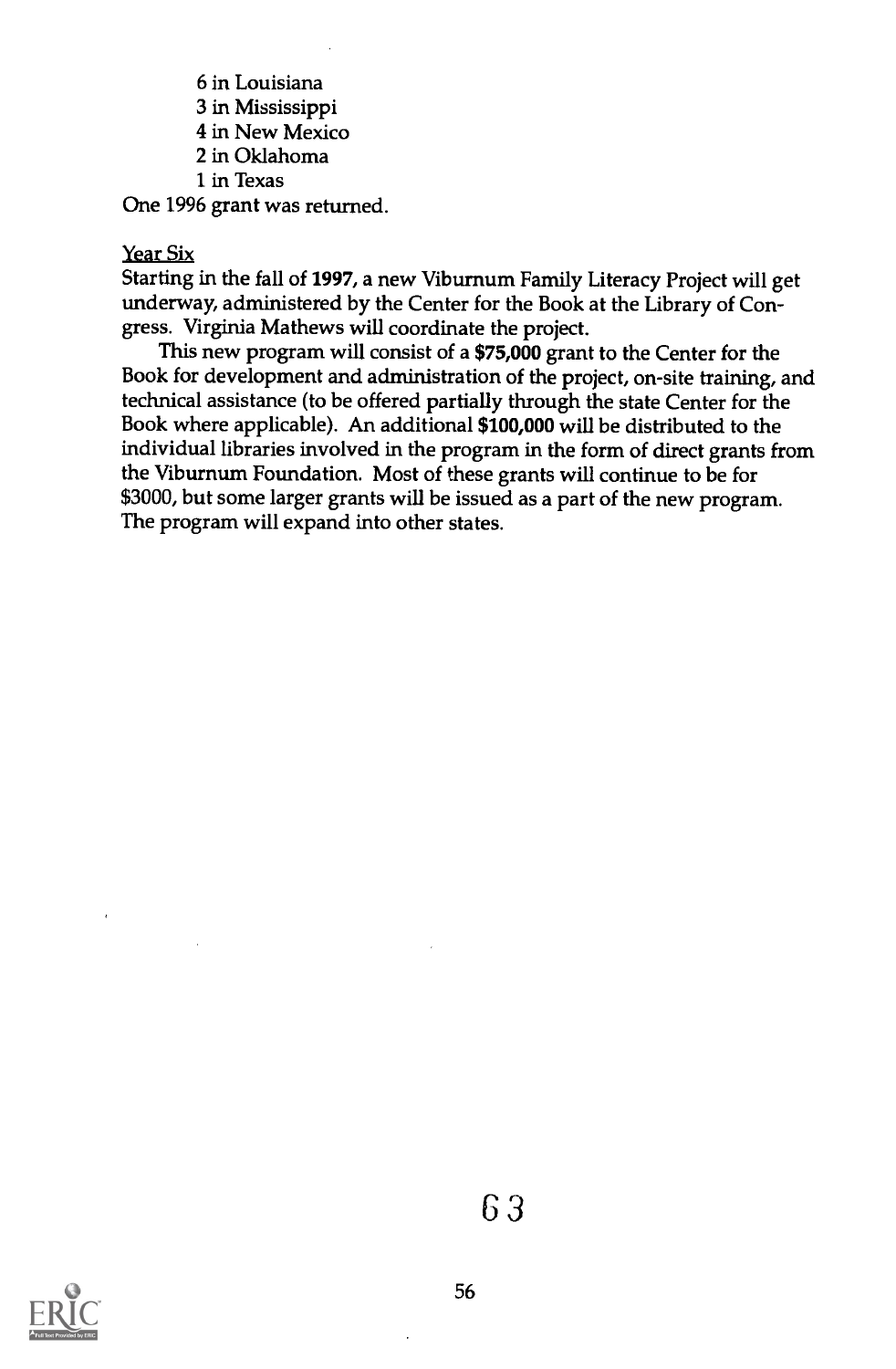# APPENDIX B: Viburnum Family Literacy Project Sites and Contacts

#### \*current site

#### LOUISIANA

\*Allen Parish Library, Oberlin Paige Hanchey, Library Director: (318) 639-4315 \*Assumption Parish Library, Napoleonville Mary Judice, Administrative Librarian: (504) 369-7070 \*Beauregard Parish Library, DeRidder -<br>- Patricia Holmes, Literacy Coordinator: (318) 463-6217 Catahoula Parish Library, Harrisonburg Concordia Parish Library, Ferriday Franklin Parish Library, Winnsboro Winn Parish Library, Winnifield \*La Fourche Parish Library, Thibodaux -Kathleen Kilgen, Library Director: (504) 446-1163 Shreve Memorial Library, Shreveport \*South St. Landry Community Library, Sunset Elizabeth Pellerin, Library Director: (318) 662-3442 Terrebonne Parish Library, Houma \*West Baton Rouge Parish Library, Port Allen -Judy Boyce, Children's Services Librarian: (504) 342-7920

#### MISSISSIPPI

\*Bolivar County Literacy Center, Cleveland Wanda Pearcy, Literacy Coordinator: (601) 843-2774 \*Copiah-Jefferson Regional Library, Hazlehurst Paul Cartwright, Library Director: (601) 894-1681 Long Beach Public Library, Long Beach \*Waveland Library Literacy Center, Waveland. Donna Hutchings, Literacy Coordinator (601) 467-9240

#### NEW MEXICO

Bloomfield Community Library, Bloomfield tEl Rito Public Library, El Rito Ginger Legato, Librarian: (505) 581-4608 \*Socorro Public Library and LVA, Socorro Valerie Moore, Literacy Coordinator: (505) 835-4659



 $64$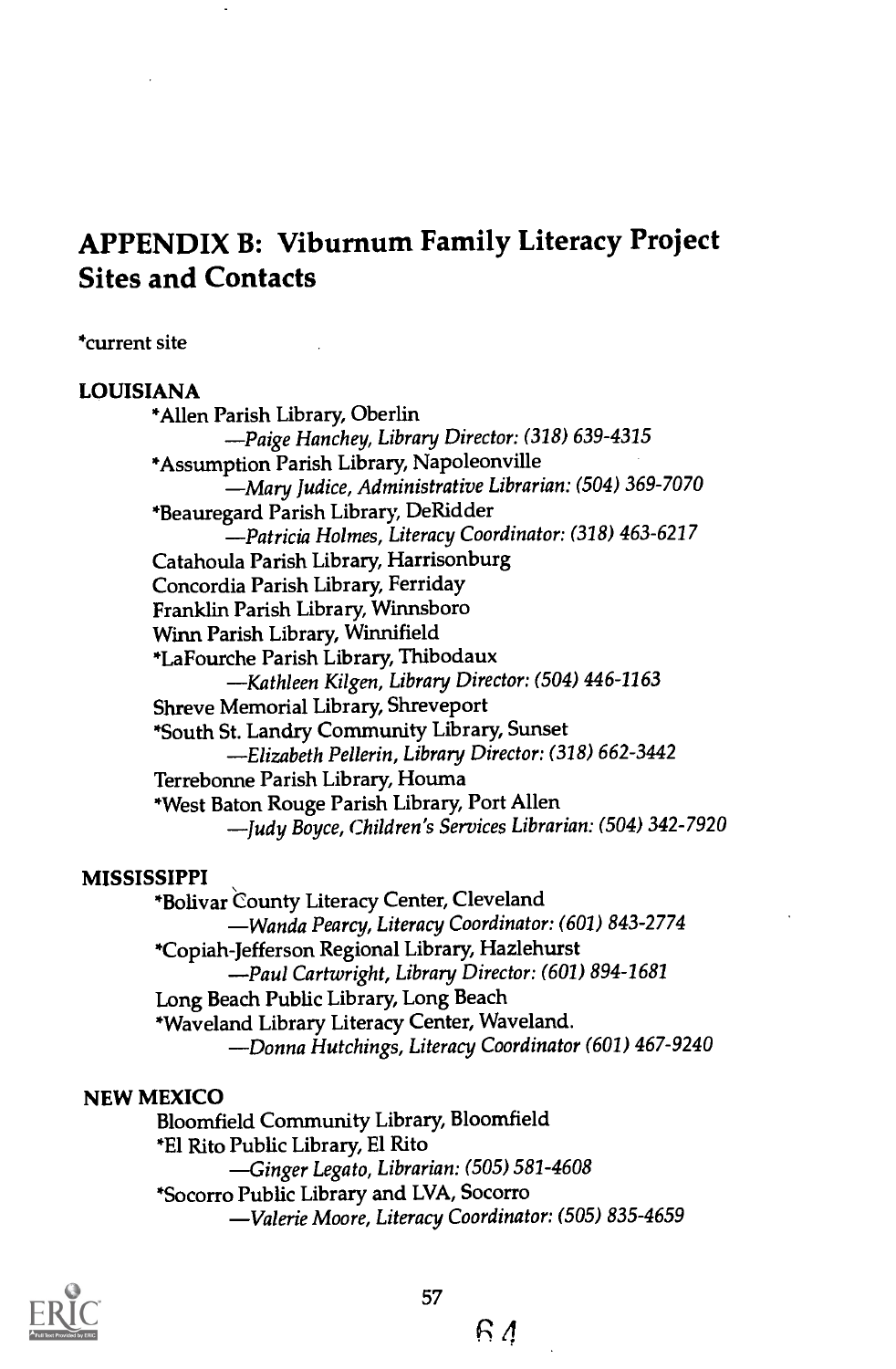\*Schlientz Memorial Library, Tucumcari Clara Rey, Library Director: (505) 461-0295 \*Valencia County Literacy Council, Belen -Boleslo Lovato, Literacy Coordinator: (505) 864-7797

#### OKLAHOMA

\*Anadarko Community Library, Anadarko Christina Owen, Library Director: (405) 247-7351 Guymon Public Library, Guymon \*Johnston County Library and Literacy Council, Tishomingo Renee Yocum: (405) 371-3006 \*McClain County Literacy Project and Purcell Public Library, Purcell Ronda Lehew, Literacy Services Coordinator: (405) 321-1481

#### TEXAS

\*Decatur Public Library, Decatur Mary McClure, Library Director: (940) 627-5512 Briargate Elementary School, Missouri City Joe A. Hall High School & Community Library, Venus Teinert Memorial Public Library, Bartlett Richards Memorial Library, Brady

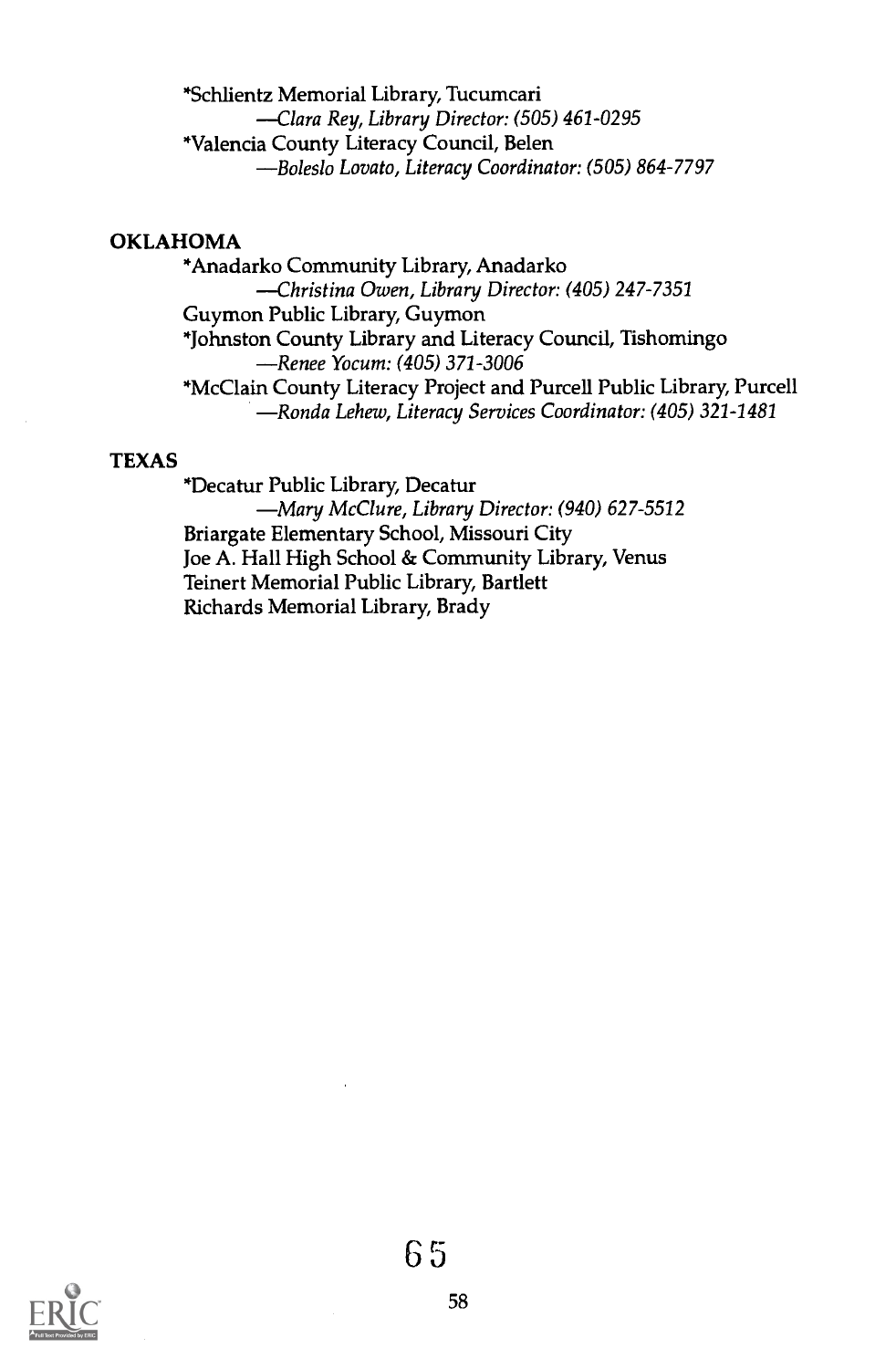# ACKNOWLEDGMENTS

We'd like to thank all of the people who helped us with this project. First of all, thanks to the library directors and literacy coordinators who welcomed us to their communities and introduced us to their friends and colleagues. In order of our visits: Paige Hanchey, Flora Currie, Patricia Holmes, Ronnie Wise, Wanda Pearcy, Paul Cartwright, Judy Boyce, Mary Judice, Caroline Landry, Kathleen Kilgen, Donna Hutchings, Clara Rey, Boleslo Lovato, Valerie Moore, Joyce Aguilar, Carol Bray, and the many other staff and volunteers who visited with us. We'd also like to thank all of the library directors and literacy coordinators who took the time to speak to us at length on the phone, and who mailed us many copies of documents and questionnaires—there are too many to list them all by name, but special thanks go to Betty Sue Boyd of Tishomingo, Oklahoma, and Ginger Legato of El Rito, New Mexico, who inspired us with their thoughts about their programs. Thanks are also due to the people at the state libraries who gave us a great deal of information and have been invaluable to the Viburnum Family Literacy Project: Jean Hudspeth and her colleagues in Mississippi, Gary Rolstad and Gloria Spooner in Louisiana, Jeannette Larson in Texas, Patricia Frohlich and Elaine Goodman in New Mexico, and Leslie Gelders in Oklahoma. Also many thanks to Michelle Jaschke of the New Mexico Coalition for Literacy, Marcie Cates of the New Mexico Center for the Book, Judy Williams of the Mississippi Governor's Office for Literacy, and Dianne Brady and Kay Mettelka of Louisiana's Prime Time Family Literacy Program, and to the many other enthusiastic and informative people who took the time to talk with us.

We'd also like to thank the people who designed the project and made it work: Mattye Nelson and Carolyn De Bonnett, formerly of the Office for Literacy and Outreach Services of the American Library Association. Mattye Nelson introduced the Viburnum Foundation to the concept of library-based family literacy, and helped us understand how it could work in a national grant program.

Thanks to the people at the Center for the Book in the Library of Congress. Without the help of John Cole, Anne Boni, and Maurvene Williams, this project would not be able to continue. And thanks most especially to Virginia Mathews, who will be coordinating the project for the Center for the Book. Virginia urged us to conduct this evaluation, and has been ready with advice, encouragement, and useful sentences at every juncture.

Thanks also to the board of the Viburnum Foundation, which has supported this project in every way, from start to finish.

Libraries for the Future has provided help with distribution for this report, as well as the Center for the Book.

Finally, the co-authors of the report would like to thank the third member of our evaluation team, Tracy Kerr, who completed all of the preliminary research with very little help from us, and who edited the report on her own time when it was finished.



<sup>59</sup> 6 6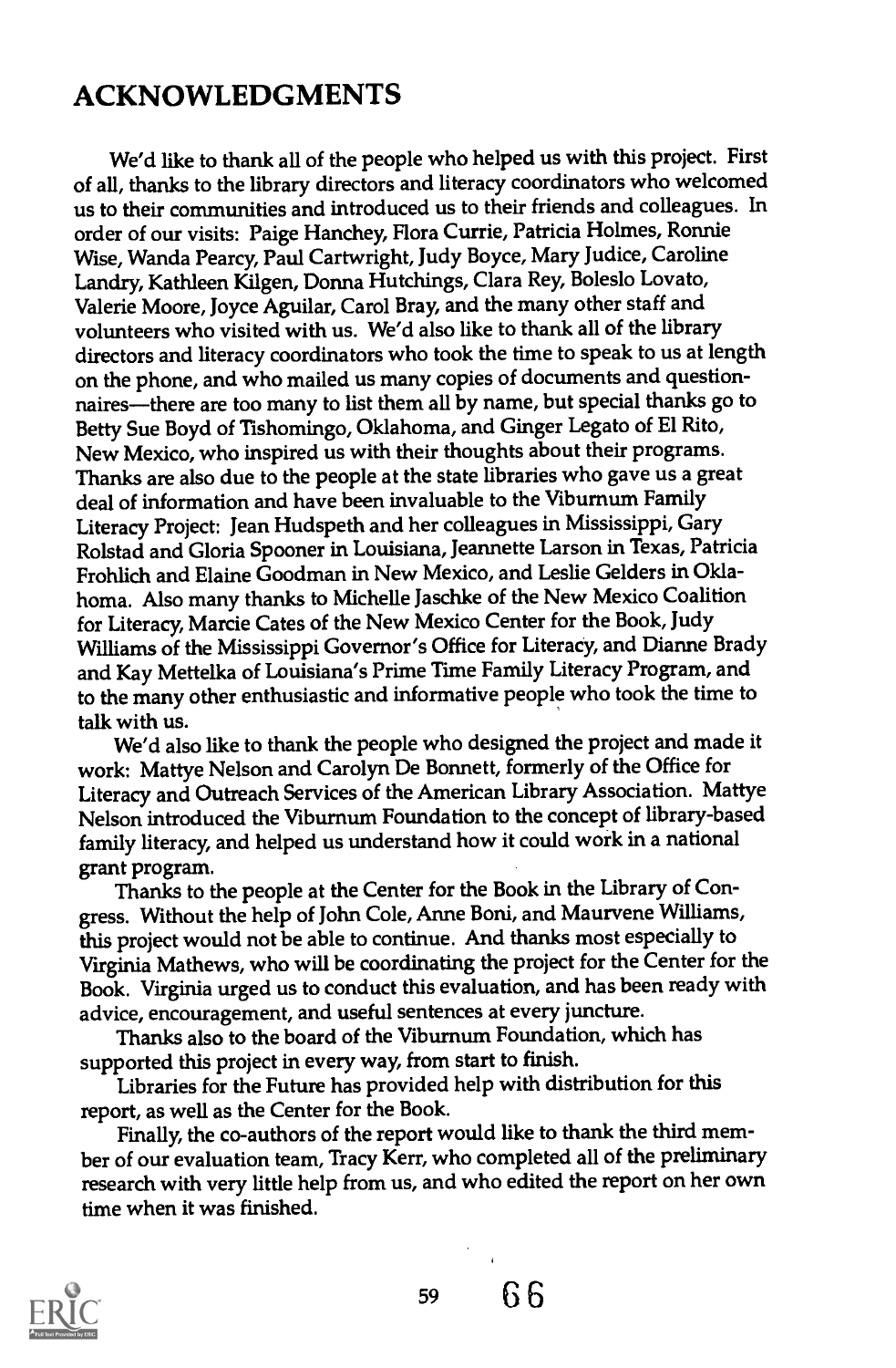# **CONTRIBUTORS**

Tracy Kerr, member of the evaluation team, is Coordinator of the International Literacy Institute at the University of Pennsylvania. She has taught English as a Second Language in Taiwan, Cambodia, and South Africa, where she also designed English language educational and reading development materials for disadvantaged students entering university. She is currently pursuing graduate studies in language and literacy at the University of Pennsylvania.

Nancy Kober, member of the evaluation team and co-author, is a freelance writer, editor, and consultant based in Charlottesville, Virginia, who specializes in education. She is the author or co-author of more than two dozen publications, including What We Know about Science Teaching and Learning. In recent years, she has done writing and consulting work for the U.S. Department of Education, the National Academy of Sciences, and many other education groups, and was an editor and contractor for Adult Literacy and New Technologies: Tools for a Lifetime, the 1993 national study of adult literacy conducted by the U.S. Office of Technology Assessment. From 1975 to 1987, she dealt with federal adult education legislation and other education policy issues as a legislative specialist with the Subcommittee on Elementary, Secondary, and Vocational Education of the U.S. House of Representatives.

Molly Turner, a member of the evaluation team and co-author, is Executive Director of the Viburnum Foundation. She currently lives in Brooklyn, New York, where she is finishing a doctoral dissertation about the politics of landscape and culture in New Mexico, for the Department of Anthropology at the University of Virginia. She has been a literacy tutor in both Santa Fe, New Mexico, and Charlottesville, Virginia. She serves on the board of the Fund for America's Libraries.

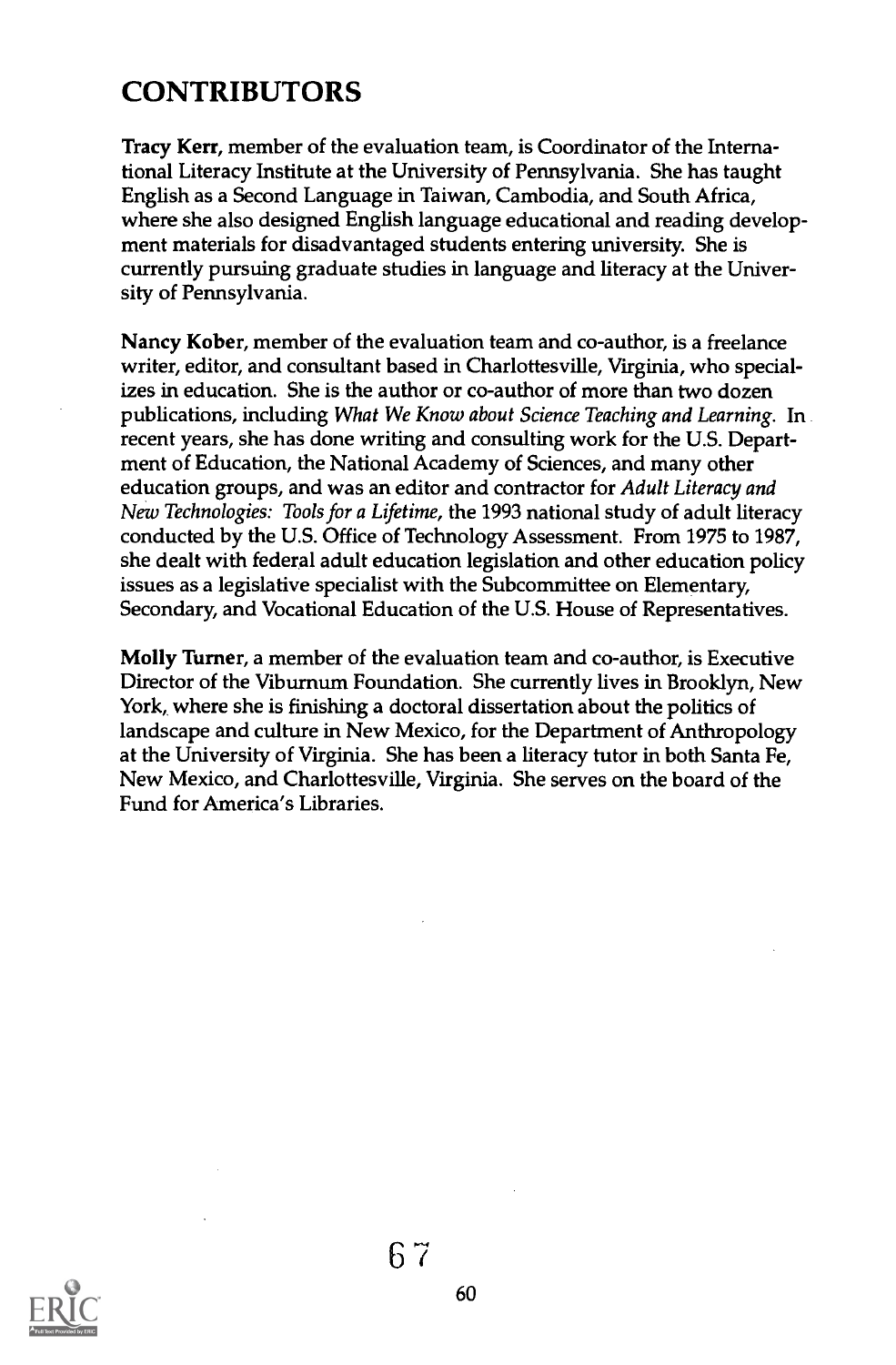

#### U.S. Department of Education

Office of Educational Research and Improvement (OERI) National Library of Education (NLE) Educational Resources Information Center (ERIC)



# REPRODUCTION RELEASE

(Specific Document)

I. DOCUMENT IDENTIFICATION:

| Title: From Thibodamy to Tucumcari: Family Literacy in Rural Libraries |                                    |
|------------------------------------------------------------------------|------------------------------------|
| Author(s): Mally Turner and Nancy Kober                                |                                    |
| <b>Corporate Source:</b><br>The Viburnum Foundation                    | <b>Publication Date:</b><br>$99 -$ |

# II. REPRODUCTION RELEASE:

In order to disseminate as widely as possible timely and significant materials of interest to the educational community, documents announced in the monthly abstract journal of the ERIC system, Resources in Education (RIE), are usually made available to users in microfiche, reproduced paper copy, and electronic media, and sold through the ERIC Document Reproduction Service (EDRS). Credit is given to the source of each document, and, if reproduction release is granted, one of the following notices is affixed to the document.

If permission is granted to reproduce and disseminate the identified document, please CHECK ONE of the following three options and sign at the bottom of the page.

| The sample sticker shown below will be<br>affixed to all Level 1 documents                                                                                    | The sample sticker shown below will be<br>affixed to all Level 2A documents                                                                                                              | The sample sticker shown below will be<br>affixed to all Level 2B documents                                                                                                                                                                                                                                                                                                                                                       |  |  |
|---------------------------------------------------------------------------------------------------------------------------------------------------------------|------------------------------------------------------------------------------------------------------------------------------------------------------------------------------------------|-----------------------------------------------------------------------------------------------------------------------------------------------------------------------------------------------------------------------------------------------------------------------------------------------------------------------------------------------------------------------------------------------------------------------------------|--|--|
| PERMISSION TO REPRODUCE AND<br>DISSEMINATE THIS MATERIAL HAS<br><b>BEEN GRANTED BY</b>                                                                        | PERMISSION TO REPRODUCE AND<br>DISSEMINATE THIS MATERIAL IN<br>MICROFICHE, AND IN ELECTRONIC MEDIA<br>FOR ERIC COLLECTION SUBSCRIBERS ONLY.<br><b>HAS BEEN GRANTED BY</b>                | PERMISSION TO REPRODUCE AND<br>DISSEMINATE THIS MATERIAL IN<br>MICROFICHE ONLY HAS BEEN GRANTED BY                                                                                                                                                                                                                                                                                                                                |  |  |
|                                                                                                                                                               |                                                                                                                                                                                          |                                                                                                                                                                                                                                                                                                                                                                                                                                   |  |  |
| TO THE EDUCATIONAL RESOURCES<br><b>INFORMATION CENTER (ERIC)</b>                                                                                              | TO THE EDUCATIONAL RESOURCES<br><b>INFORMATION CENTER (ERIC)</b>                                                                                                                         | TO THE EDUCATIONAL RESOURCES<br><b>INFORMATION CENTER (ERIC)</b>                                                                                                                                                                                                                                                                                                                                                                  |  |  |
|                                                                                                                                                               | 2A                                                                                                                                                                                       | 2B                                                                                                                                                                                                                                                                                                                                                                                                                                |  |  |
| Level 1                                                                                                                                                       | Level 2A                                                                                                                                                                                 | Level 2B                                                                                                                                                                                                                                                                                                                                                                                                                          |  |  |
|                                                                                                                                                               |                                                                                                                                                                                          |                                                                                                                                                                                                                                                                                                                                                                                                                                   |  |  |
|                                                                                                                                                               |                                                                                                                                                                                          |                                                                                                                                                                                                                                                                                                                                                                                                                                   |  |  |
| Check here for Level 1 release, permitting reproduction<br>and dissemination in microfiche or other ERIC archival<br>media (e.g., electronic) and paper copy. | Check here for Level 2A release, permitting reproduction<br>and dissemination in microfiche and in electronic media<br>for ERIC archival collection subscribers only                     | Check here for Level 2B release, permitting<br>reproduction and dissemination in microfiche only                                                                                                                                                                                                                                                                                                                                  |  |  |
|                                                                                                                                                               | Documents will be processed as indicated provided reproduction quality permits.<br>If permission to reproduce is granted, but no box is checked, documents will be processed at Level 1. |                                                                                                                                                                                                                                                                                                                                                                                                                                   |  |  |
|                                                                                                                                                               | to setisfy information needs of educators in response to discrete inquiries.                                                                                                             | I hereby grant to the Educational Resources Information Center (ERIC) nonexclusive permission to reproduce and disseminate this document<br>as indicated above. Reproduction from the ERIC microfiche or electronic media by persons other than ERIC employees and its system<br>contractors requires permission from the copyright holder. Exception is mede for non-profit reproduction by libraries and other service egencies |  |  |
| Signature<br>Sign<br>here. $\rightarrow$                                                                                                                      |                                                                                                                                                                                          | Printed Name/Position/Title:<br>Turner, Executive Director                                                                                                                                                                                                                                                                                                                                                                        |  |  |
| Organization/Addres                                                                                                                                           | NADDRESS: 126 Beaver Brook Rd.<br>Viburnum Foundation Lyne Ct 06371                                                                                                                      | <b>FAX:</b><br>Telephone:                                                                                                                                                                                                                                                                                                                                                                                                         |  |  |
| DIAASE                                                                                                                                                        |                                                                                                                                                                                          |                                                                                                                                                                                                                                                                                                                                                                                                                                   |  |  |

(over)